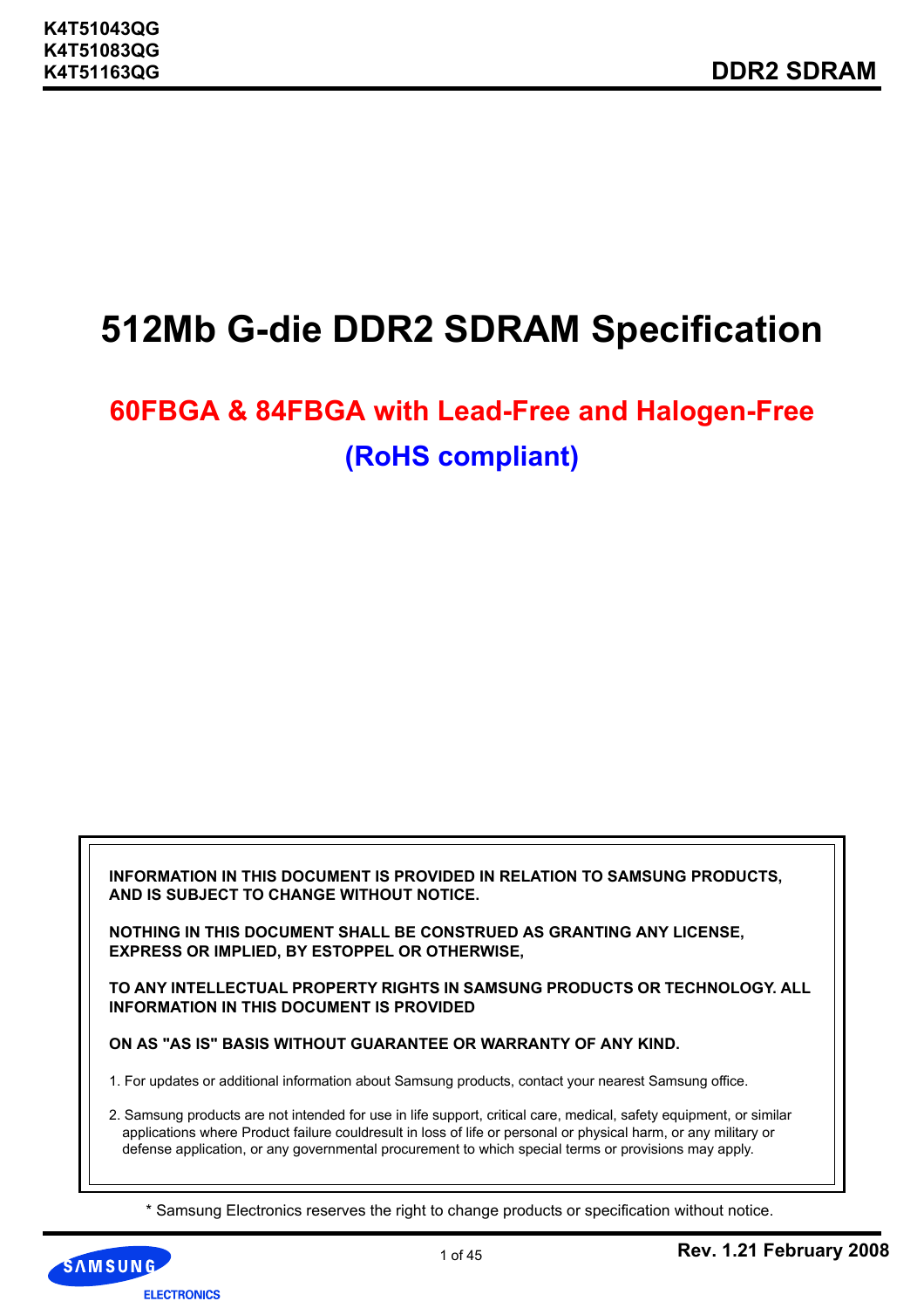# **Table of Contents**

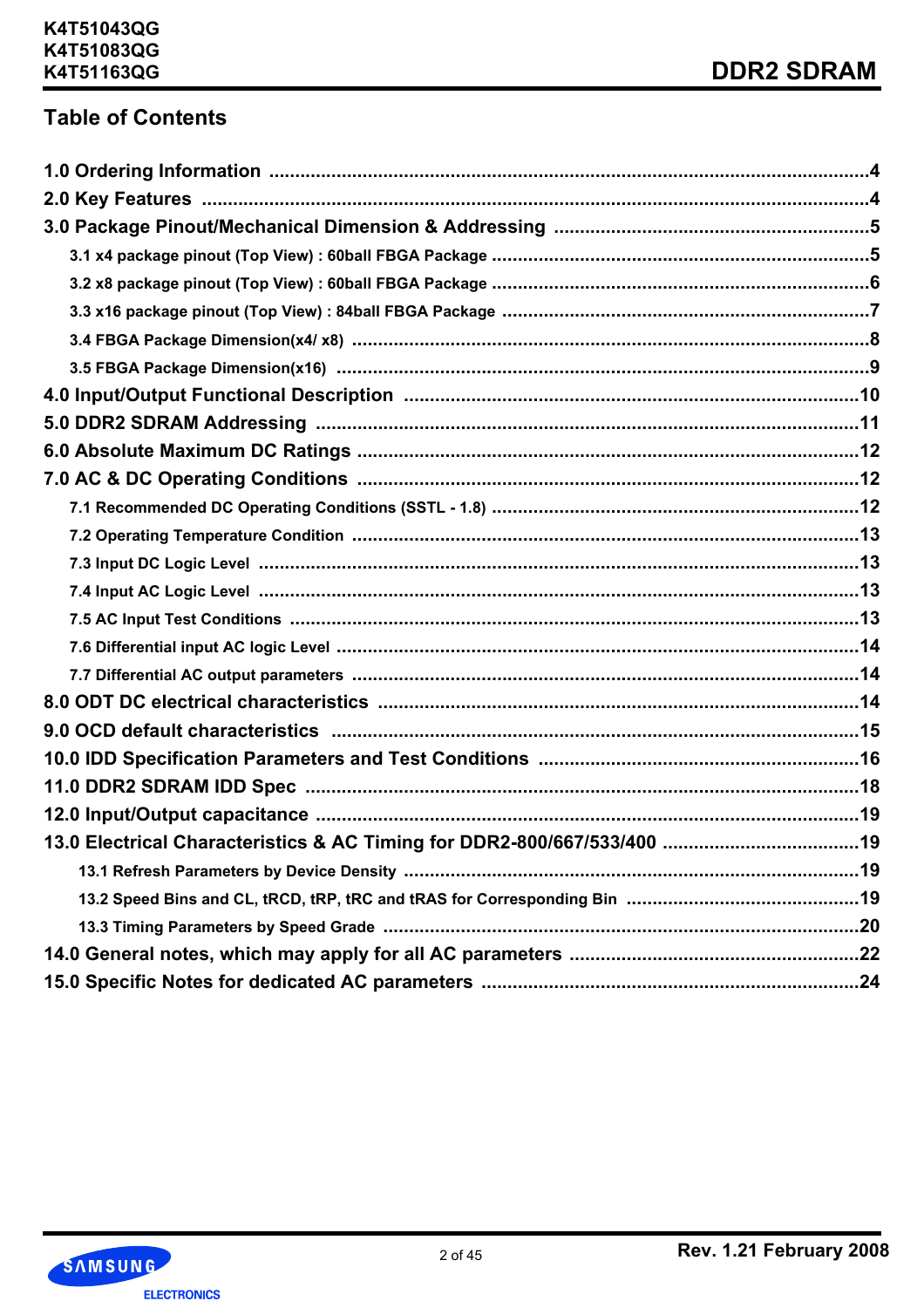# **Revision History**

| <b>Revision</b> | <b>Month</b> | Year | <b>History</b>                |
|-----------------|--------------|------|-------------------------------|
| 1.0             | August       | 2007 | - Initial Release             |
| 1.1             | October      | 2007 | - Added x16 IDD Specification |
| 1.2             | January      | 2008 | - Added x4 Specification      |
| 1.21            | February     | 2008 | - Typo Correction             |

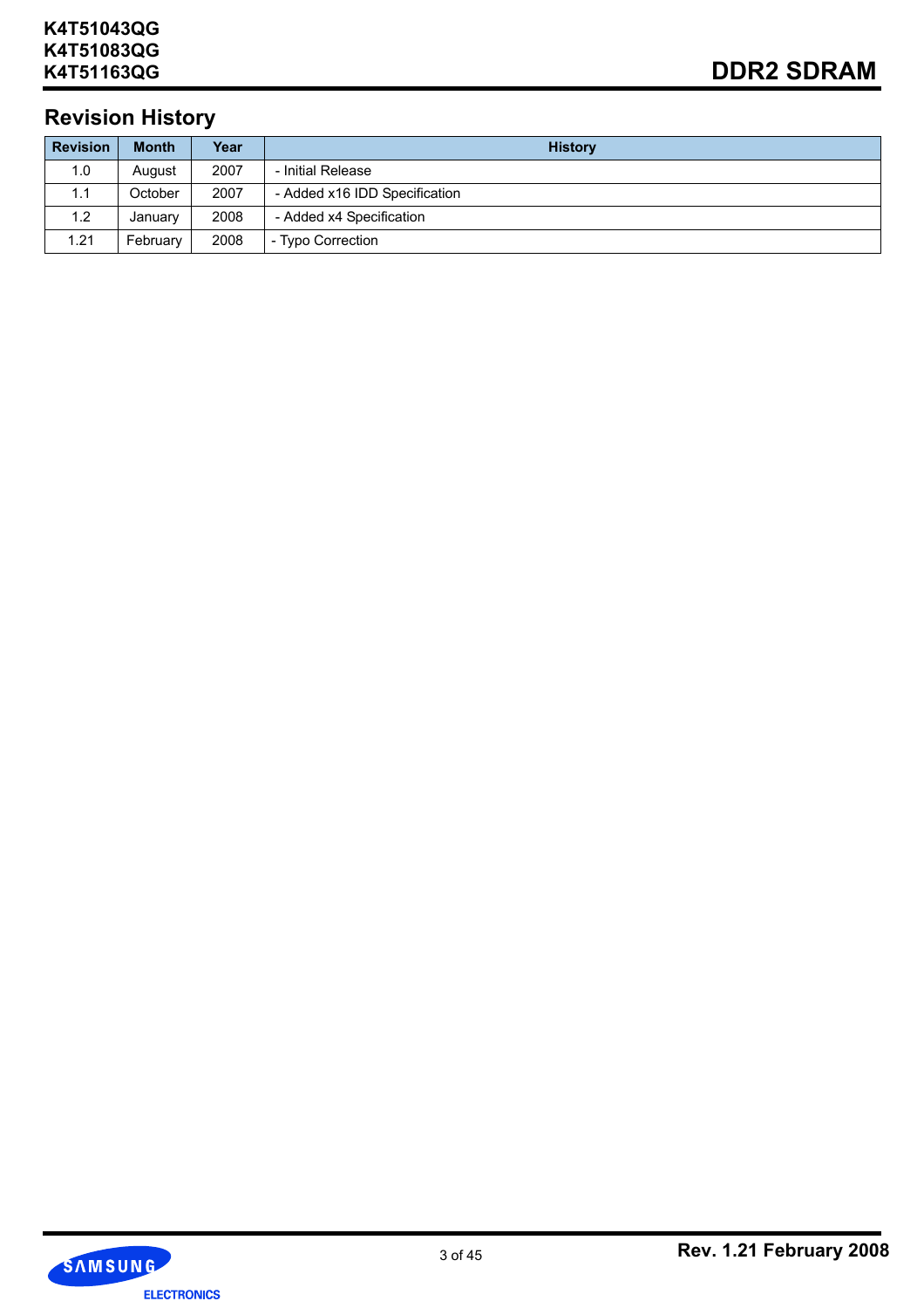# **1.0 Ordering Information**

| Org.   | DDR2-800 5-5-5                          | DDR2-800 6-6-6 | DDR2-667 5-5-5                                               | DDR2-533 4-4-4                          | DDR2-400 3-3-3 | Package |
|--------|-----------------------------------------|----------------|--------------------------------------------------------------|-----------------------------------------|----------------|---------|
| 128Mx4 | K4T51043QG-HC(L)E7   K4T51043QG-HC(L)F7 |                | K4T51043QG-HC(L)E6   K4T51043QG-HC(L)D5   K4T51043QG-HC(L)CC |                                         |                | 60 FBGA |
| 64Mx8  | K4T51083QG-HC(L)E7   K4T51083QG-HC(L)F7 |                |                                                              |                                         |                | 60 FBGA |
| 32Mx16 | K4T51163QG-HC(L)E7   K4T51163QG-HC(L)F7 |                | K4T51163QG-HC(L)E6                                           | K4T51163QG-HC(L)D5   K4T51163QG-HC(L)CC |                | 84 FBGA |

Note :

1. Speed bin is in order of CL-tRCD-tRP

2. "H" of Part number(12th digit) stand for Lead-free, Halogen-free, and RoHS compliant products.

# **2.0 Key Features**

| <b>Speed</b>       | DDR2-800 5-5-5 | DDR2-800 6-6-6 | DDR2-667 5-5-5 | DDR2-533 4-4-4 | DDR2-400 3-3-3 | <b>Units</b> |
|--------------------|----------------|----------------|----------------|----------------|----------------|--------------|
| <b>CAS Latency</b> |                |                |                |                |                | tCK          |
| tRCD(min)          | 12.5           | 15             | 15             | 15             | 15             | ns           |
| tRP(min)           | 12.5           | 15             | 15             | 15             | 15             | ns           |
| tRC(min)           | 57.5           | 60             | 60             | 60             | 55             | ns           |

- JEDEC standard 1.8V ± 0.1V Power Supply
- VDDQ =  $1.8V \pm 0.1V$
- 200 MHz  $f_{CK}$  for 400Mb/sec/pin, 267MHz  $f_{CK}$  for 533Mb/sec/ pin, 333MHz  $f_{CK}$  for 667Mb/sec/pin, 400MHz  $f_{CK}$  for 800Mb/ sec/pin
- 4 Banks
- Posted CAS
- Programmable CAS Latency: 3, 4, 5, 6
- Programmable Additive Latency: 0, 1 , 2 , 3, 4 , 5
- Write Latency(WL) = Read Latency(RL) -1
- Burst Length: 4 , 8(Interleave/nibble sequential)
- Programmable Sequential / Interleave Burst Mode
- Bi-directional Differential Data-Strobe (Single-ended datastrobe is an optional feature)
- Off-Chip Driver(OCD) Impedance Adjustment
- On Die Termination
- Special Function Support
	- -PASR(Partial Array Self Refresh) -50ohm ODT
	- -High Temperature Self-Refresh rate enable
- Average Refresh Period 7.8us at lower than  $T_{CASF}$  85°C, 3.9us at 85 $\degree$ C < T<sub>CASE</sub>  $\leq$  95  $\degree$ C
- All of products are Lead-free, Halogen-free, and RoHS compliant

The 512Mb DDR2 SDRAM is organized as a 32Mbit x 4 I/Os x 4banks or 16Mbit x 8 I/Os x 4banks or 8Mbit x 16 I/Os x 4 banks device. This synchronous device achieves high speed doubledata-rate transfer rates of up to 800Mb/sec/pin (DDR2-800) for general applications.

The chip is designed to comply with the following key DDR2 SDRAM features such as posted CAS with additive latency, write latency = read latency -1, Off-Chip Driver(OCD) impedance adiustment and On Die Termination.

All of the control and address inputs are synchronized with a pair of externally supplied differential clocks. Inputs are latched at the crosspoint of differential clocks (CK rising and  $\overline{\text{CK}}$  falling). All I/Os are synchronized with a pair of bidirectional strobes (DQS and DQS) in a source synchronous fashion. The address bus is used to convey row, column, and bank address information in a RAS/ CAS multiplexing style. For example, 512Mb(x8) device receive 14/10/2 addressing.

The 512Mb DDR2 device operates with a single  $1.8V \pm 0.1V$ power supply and 1.8V ± 0.1V VDDQ.

The 512Mb DDR2 device is available in 60ball FBGAs(x8) and in 84ball FBGAs(x16).

Note : The functionality described and the timing specifications included in this data sheet are for the DLL Enabled mode of operation.

Note : This data sheet is an abstract of full DDR2 specification and does not cover the common features which are described in "Samsung's DDR2 SDRAM Device Operation & Timing Diagram"

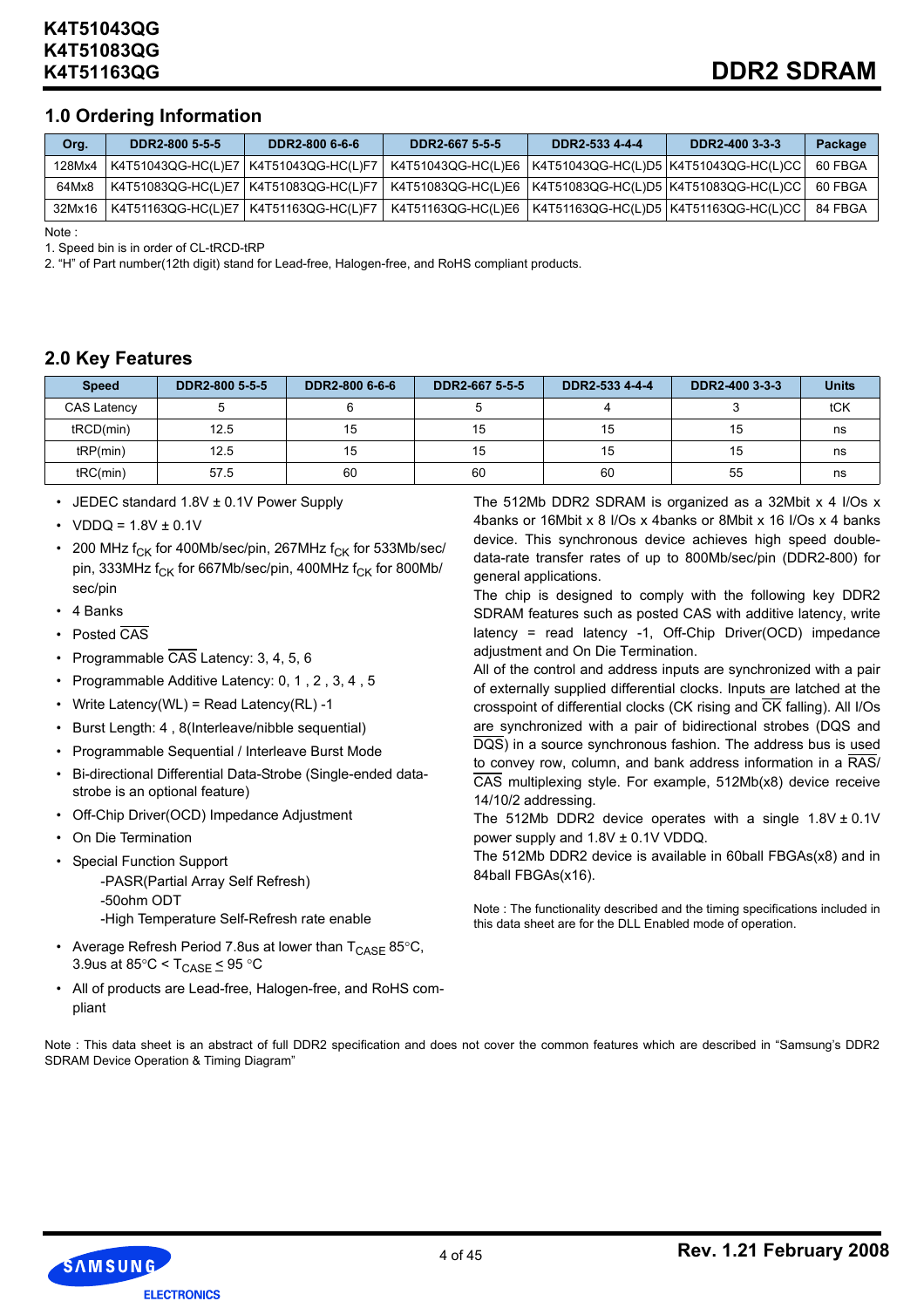# **3.0 Package Pinout/Mechanical Dimension & Addressing**

| 1           | $\mathbf{2}$   | 3              |   | 7               | 8                      | 9           |
|-------------|----------------|----------------|---|-----------------|------------------------|-------------|
| <b>VDD</b>  | <b>NC</b>      | <b>VSS</b>     | A | <b>VSSQ</b>     | DQS                    | <b>VDDQ</b> |
| <b>NC</b>   | <b>VSSQ</b>    | <b>DM</b>      | B | <b>DQS</b>      | <b>VSSQ</b>            | <b>NC</b>   |
| <b>VDDQ</b> | DQ1            | VDDQ           | C | VDDQ            | DQ0                    | VDDQ        |
| <b>NC</b>   | VSSQ           | DQ3            | D | DQ <sub>2</sub> | <b>VSSQ</b>            | <b>NC</b>   |
| <b>VDDL</b> | <b>VREF</b>    | <b>VSS</b>     | E | <b>VSSDL</b>    | <b>CK</b>              | VDD         |
|             | <b>CKE</b>     | <b>WE</b>      | F | <b>RAS</b>      | $\overline{\text{CK}}$ | ODT         |
| <b>NC</b>   | BA0            | BA1            | G | CAS             | $\overline{\text{cs}}$ |             |
|             | A10/AP         | A <sub>1</sub> | н | A <sub>2</sub>  | A0                     | <b>VDD</b>  |
| <b>VSS</b>  | A <sub>3</sub> | A <sub>5</sub> | J | A <sub>6</sub>  | A4                     |             |
|             | A7             | A <sub>9</sub> | ĸ | A11             | A8                     | <b>VSS</b>  |
| VDD         | A12            | <b>NC</b>      | L | <b>NC</b>       | A13                    |             |

#### **3.1 x4 package pinout (Top View) : 60ball FBGA Package**

Note :

1. Pin B3 has identical capacitance as pin B7.

2. VDDL and VSSDL are power and ground for the DLL.

# **Ball Locations (x4)**

#### **+ + + + + + + + + + + + + + + + + + + + + + + + + + + + + + + + + + + + + + + + 123456789 A B C D E F G H J K L : Populated Ball + : Depopulated Ball Top View** (See the balls through the Package)

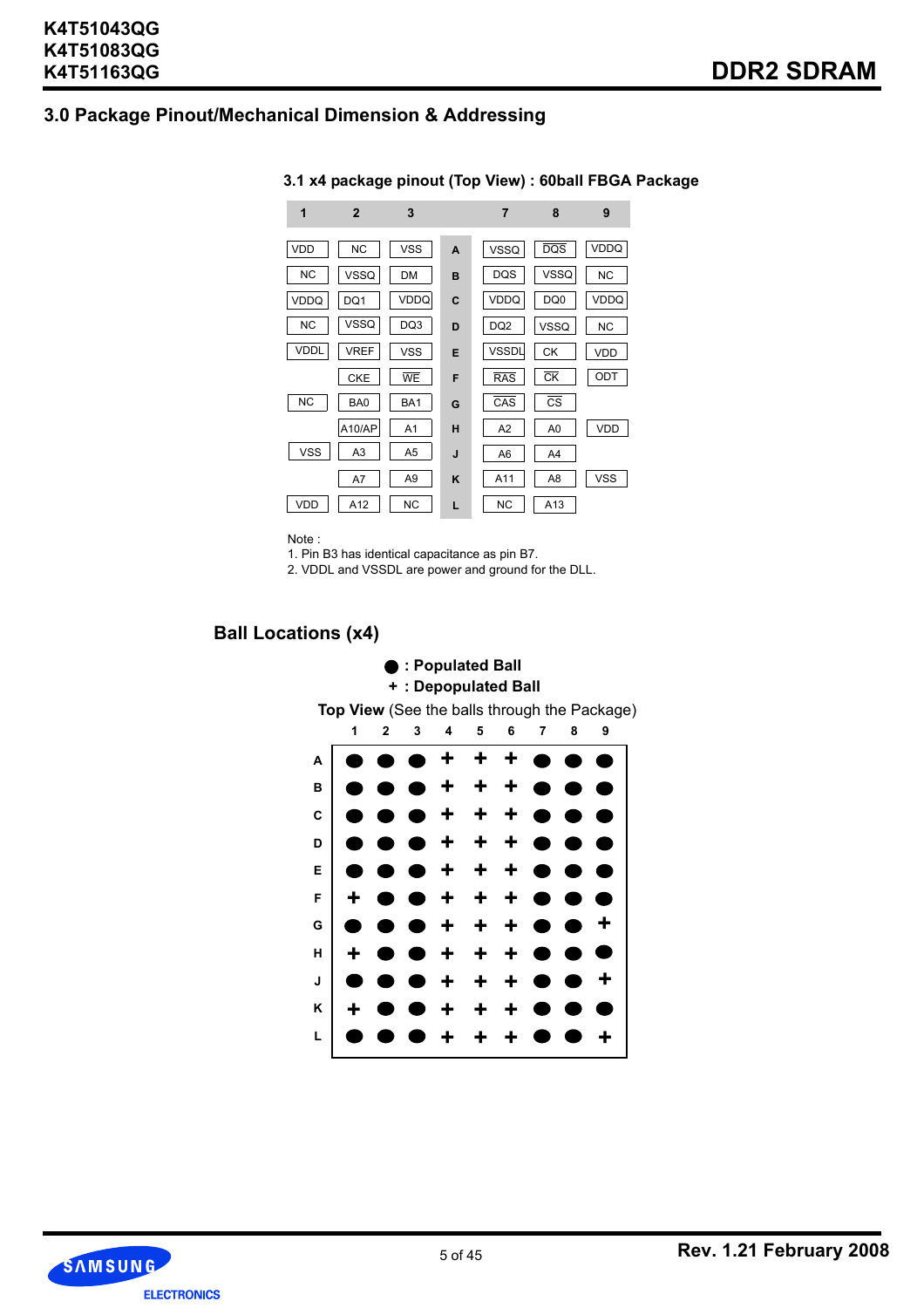| 1           | $\overline{2}$     | 3              |   | 7               | 8                      | 9          |
|-------------|--------------------|----------------|---|-----------------|------------------------|------------|
| VDD         | NU/<br><b>RDOS</b> | <b>VSS</b>     | A | VSSQ            | <b>DQS</b>             | VDDQ       |
| DQ6         | <b>VSSQ</b>        | DM/<br>RDQS    | B | <b>DQS</b>      | <b>VSSQ</b>            | DQ7        |
| VDDQ        | DQ1                | VDDQ           | C | VDDQ            | DQ0                    | VDDQ       |
| DQ4         | VSSQ               | DQ3            | D | DQ <sub>2</sub> | VSSQ                   | DQ5        |
| <b>VDDL</b> | <b>VREF</b>        | <b>VSS</b>     | E | <b>VSSDL</b>    | <b>CK</b>              | <b>VDD</b> |
|             | <b>CKE</b>         | WE             | F | <b>RAS</b>      | $\overline{\text{CK}}$ | ODT        |
| <b>NC</b>   | BA0                | BA1            | G | CAS             | $\overline{\text{cs}}$ |            |
|             | A10/AP             | A <sub>1</sub> | H | A <sub>2</sub>  | A <sub>0</sub>         | VDD        |
| <b>VSS</b>  | A <sub>3</sub>     | A <sub>5</sub> | J | A <sub>6</sub>  | A <sub>4</sub>         |            |
|             | A7                 | A <sub>9</sub> | ĸ | A11             | A <sub>8</sub>         | <b>VSS</b> |
| VDD         | A12                | <b>NC</b>      | L | <b>NC</b>       | A13                    |            |

#### **3.2 x8 package pinout (Top View) : 60ball FBGA Package**

#### Note :

- 1. Pins B3 and A2 have identical capacitance as pins B7 and A8.
- 2. For a read, when enabled, strobe pair RDQS & RDQS are identical in function and timing to strobe pair DQS & DQS and input masking function is disabled.
- 3. The function of DM or RDQS/RDQS are enabled by EMRS command.
- 4. VDDL and VSSDL are power and ground for the DLL.

### **Ball Locations (x8)**



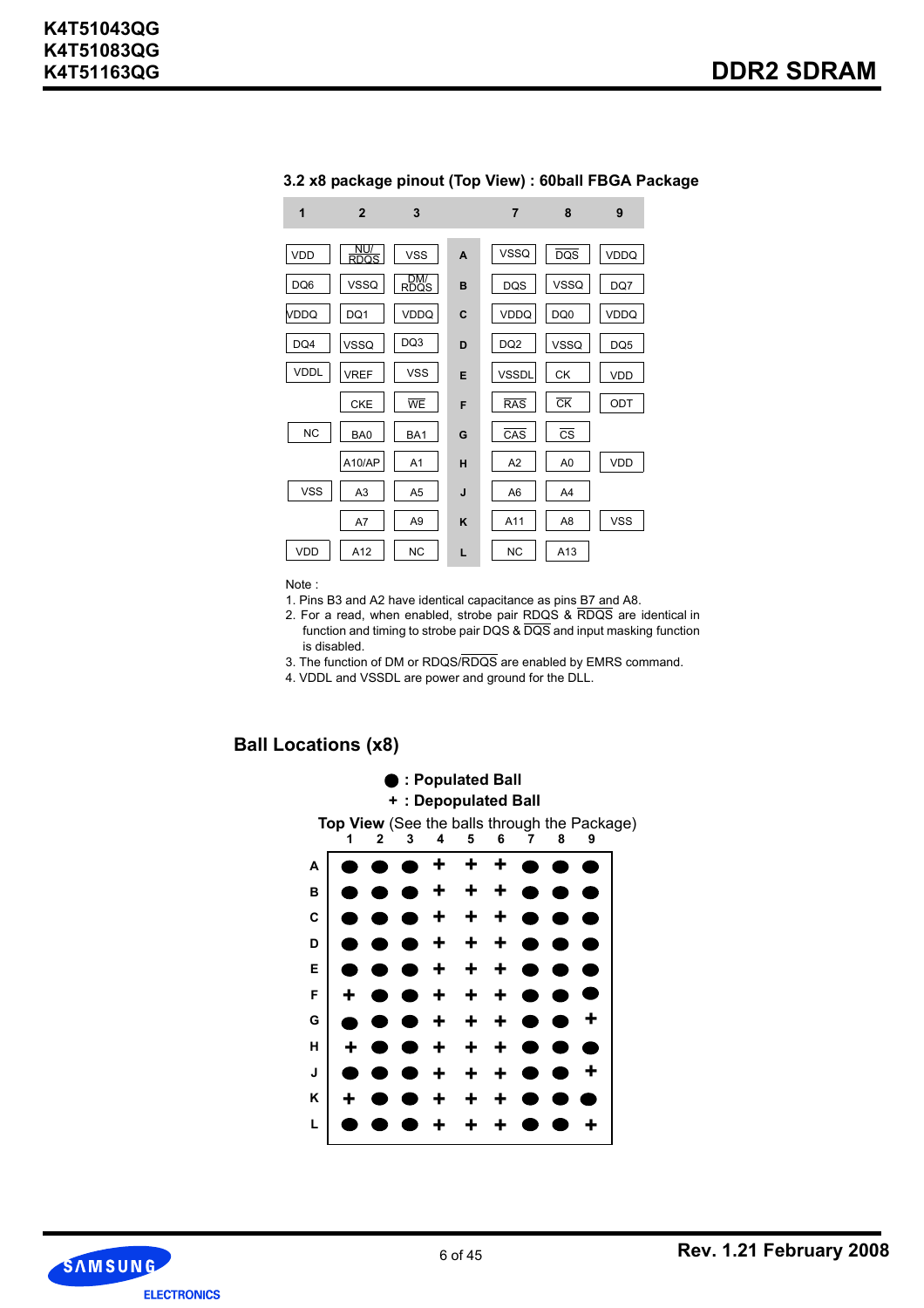| 1           | $\overline{2}$  | 3              |              | $\overline{7}$  | 8                      | 9               |
|-------------|-----------------|----------------|--------------|-----------------|------------------------|-----------------|
| <b>VDD</b>  | <b>NC</b>       | <b>VSS</b>     | $\mathsf{A}$ | <b>VSSQ</b>     | <b>UDQS</b>            | <b>VDDQ</b>     |
| <b>DQ14</b> | <b>VSSQ</b>     | <b>UDM</b>     | в            | <b>UDQS</b>     | <b>VSSQ</b>            | <b>DQ15</b>     |
| VDDQ        | DQ <sub>9</sub> | VDDQ           | C            | <b>VDDQ</b>     | DQ8                    | <b>VDDQ</b>     |
| DQ12        | <b>VSSQ</b>     | <b>DQ11</b>    | D            | DQ10            | <b>VSSQ</b>            | <b>DQ13</b>     |
| <b>VDD</b>  | <b>NC</b>       | <b>VSS</b>     | E            | <b>VSSQ</b>     | <b>LDQS</b>            | <b>VDDQ</b>     |
| DQ6         | <b>VSSQ</b>     | LDM            | F            | LDQS            | <b>VSSQ</b>            | DQ7             |
| <b>VDDQ</b> | DQ1             | <b>VDDQ</b>    | G            | <b>VDDQ</b>     | DQ0                    | <b>VDDQ</b>     |
| DQ4         | <b>VSSQ</b>     | DQ3            | H            | DQ <sub>2</sub> | <b>VSSQ</b>            | DQ <sub>5</sub> |
| <b>VDDL</b> | <b>VREF</b>     | <b>VSS</b>     | J            | <b>VSSDL</b>    | <b>CK</b>              | <b>VDD</b>      |
|             | <b>CKE</b>      | WE             | K            | <b>RAS</b>      | $\overline{\rm c}$ K   | ODT             |
| <b>NC</b>   | BA0             | BA1            | L            | CAS             | $\overline{\text{cs}}$ |                 |
|             | A10/AP          | A1             | M            | A <sub>2</sub>  | A <sub>0</sub>         | <b>VDD</b>      |
| <b>VSS</b>  | A <sub>3</sub>  | A <sub>5</sub> | N            | A <sub>6</sub>  | A <sub>4</sub>         |                 |
|             | A7              | A <sub>9</sub> | P            | A11             | A <sub>8</sub>         | <b>VSS</b>      |
| <b>VDD</b>  | A12             | <b>NC</b>      | R            | <b>NC</b>       | <b>NC</b>              |                 |

# **3.3 x16 package pinout (Top View) : 84ball FBGA Package**

Note :

1. VDDL and VSSDL are power and ground for the DLL.

2. In case of only 8 DQs out of 16 DQs are used, LDQS, LDQSB and DQ0~7 must be used.





**R**

**+**

**+**

**+**

**+**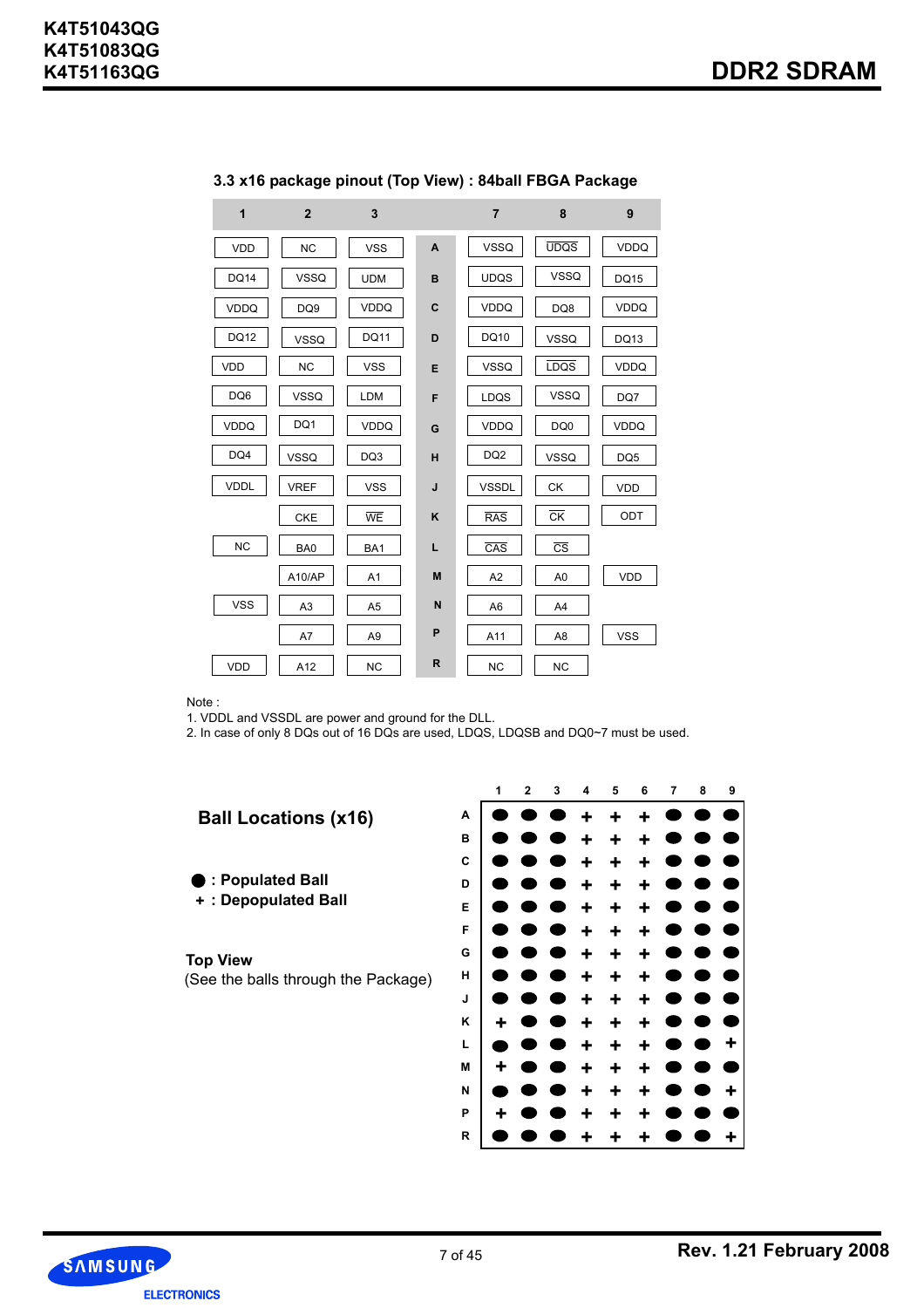

# **3.4 FBGA Package Dimension(x4/x8)**



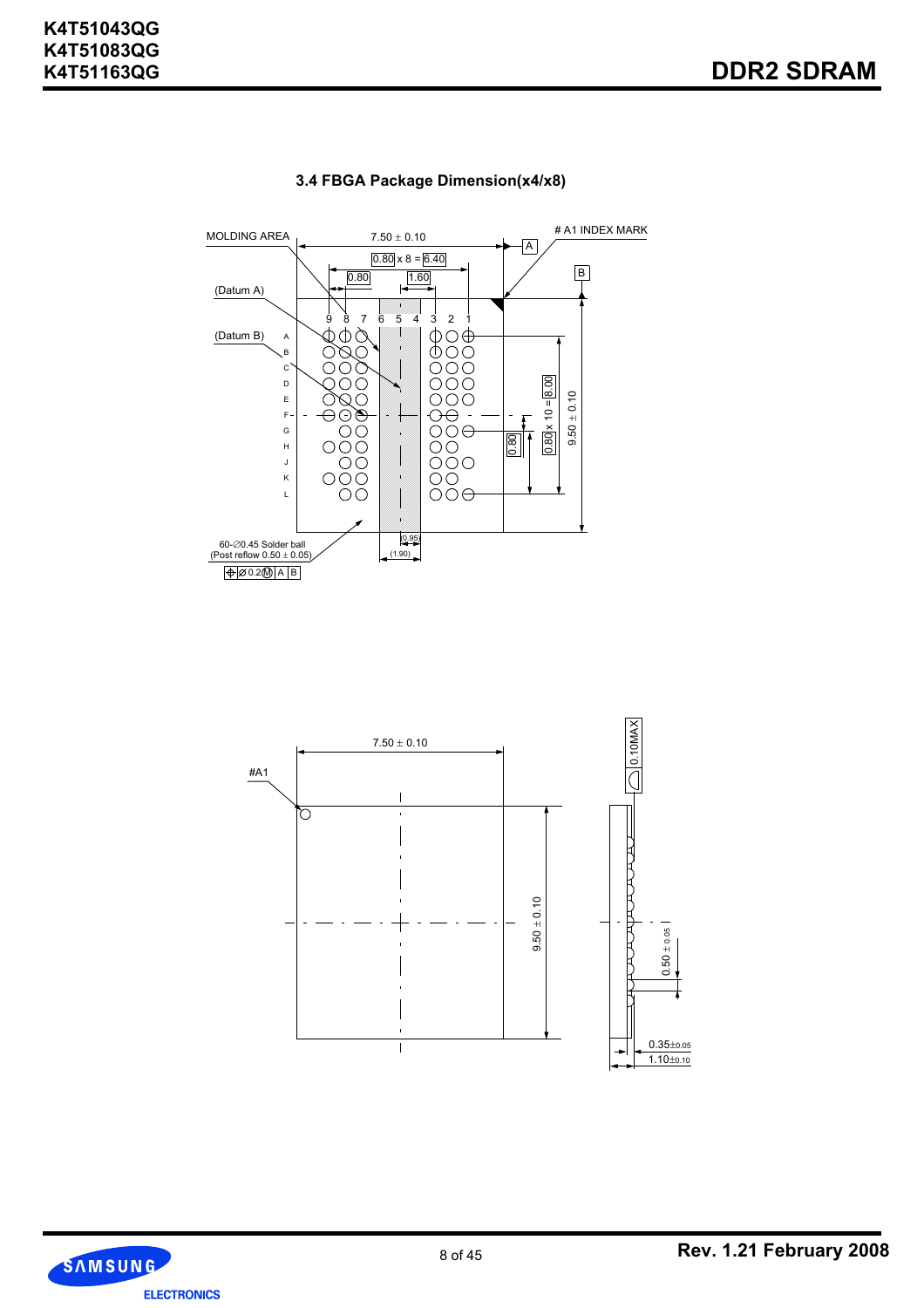

# **3.5 FBGA Package Dimension(x16)**

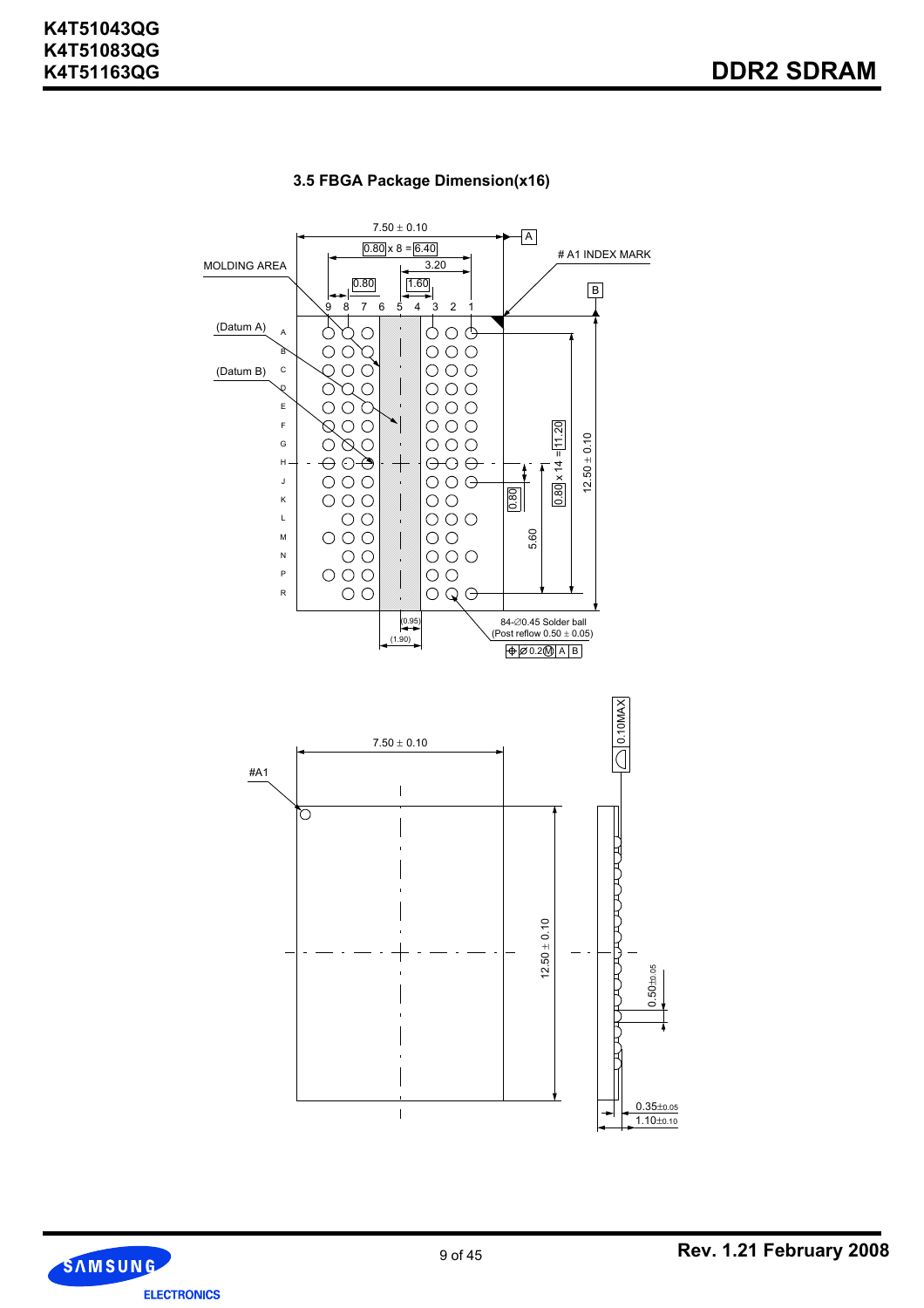# **4.0 Input/Output Functional Description**

| <b>Symbol</b>                                           | <b>Type</b>  | <b>Function</b>                                                                                                                                                                                                                                                                                                                                                                                                                                                                                                                                                                                                                                                                                                                                                                                                                                                                    |
|---------------------------------------------------------|--------------|------------------------------------------------------------------------------------------------------------------------------------------------------------------------------------------------------------------------------------------------------------------------------------------------------------------------------------------------------------------------------------------------------------------------------------------------------------------------------------------------------------------------------------------------------------------------------------------------------------------------------------------------------------------------------------------------------------------------------------------------------------------------------------------------------------------------------------------------------------------------------------|
| $CK$ , $CK$                                             | Input        | Clock: CK and CK are differential clock inputs. All address and control input signals are sampled on the crossing of the<br>positive edge of CK and negative edge of CK. Output (read) data is referenced to the crossings of CK and CK (both<br>directions of crossing).                                                                                                                                                                                                                                                                                                                                                                                                                                                                                                                                                                                                          |
| <b>CKE</b>                                              | Input        | Clock Enable: CKE HIGH activates, and CKE Low deactivates, internal clock signals and device input buffers and out-<br>put drivers. Taking CKE Low provides Precharge Power-Down and Self Refresh operation (all banks idle), or Active<br>Power-Down (row Active in any bank). CKE is synchronous for power down entry and exit, and for self refresh entry.<br>CKE is asynchronous for self refresh exit. After $V_{REF}$ has become stable during the power on and initialization<br>swquence, it must be maintained for proper operation of the CKE receiver. For proper self-refresh entry and exit, V <sub>REF</sub><br>must be maintained to this input. CKE must be maintained high throughout read and write accesses. Input buffers,<br>excluding CK, CK, ODT and CKE are disabled during power-down. Input buffers, excluding CKE, are disabled during<br>self refresh. |
| $\overline{\text{CS}}$                                  | Input        | Chip Select: All commands are masked when CS is registered HIGH. CS provides for external Rank selection on sys-<br>tems with multiple Ranks. CS is considered part of the command code.                                                                                                                                                                                                                                                                                                                                                                                                                                                                                                                                                                                                                                                                                           |
| ODT                                                     | Input        | On Die Termination: ODT (registered HIGH) enables termination resistance internal to the DDR2 SDRAM. When<br>enabled, ODT is only applied to each DQ, DQS, DQS, RDQS, RDQS, and DM signal for x4/x8 configurations. For x16<br>configuration, ODT is applied to each DQ, UDQS/UDQS, LDQS/LDQS, UDM, and LDM signal. The ODT pin will be<br>ignored if the Extended Mode Register Set(EMRS) is programmed to disable ODT.                                                                                                                                                                                                                                                                                                                                                                                                                                                           |
| RAS, CAS, WE                                            | Input        | <b>Command Inputs:</b> $\overline{RAS}$ , $\overline{CAS}$ and $\overline{WE}$ (along with $\overline{CS}$ ) define the command being entered.                                                                                                                                                                                                                                                                                                                                                                                                                                                                                                                                                                                                                                                                                                                                     |
| DM<br>(UDM), (LDM)                                      | Input        | Input Data Mask: DM is an input mask signal for write data. Input data is masked when DM is sampled HIGH coinci-<br>dent with that input data during a Write access. DM is sampled on both edges of DQS. Although DM pins are input only,<br>the DM loading matches the DQ and DQS loading. For x8 device, the function of DM or RDQS/RDQS is enabled by<br><b>EMRS</b> command.                                                                                                                                                                                                                                                                                                                                                                                                                                                                                                   |
| <b>BA0 - BA1</b>                                        | Input        | Bank Address Inputs: BA0, BA1 and BA2 define to which bank an Active, Read, Write or Precharge command is<br>being applied. Bank address also determines if the mode register or extended mode register is to be accessed during<br>a MRS or EMRS cycle.                                                                                                                                                                                                                                                                                                                                                                                                                                                                                                                                                                                                                           |
| A0 - A13                                                | Input        | Address Inputs: Provided the row address for Active commands and the column address and Auto Precharge bit for<br>Read/Write commands to select one location out of the memory array in the respective bank. A10 is sampled during a<br>Precharge command to determine whether the Precharge applies to one bank (A10 LOW) or all banks (A10 HIGH). If<br>only one bank is to be precharged, the bank is selected by BA0, BA1 and BA2. The address inputs also provide the op-<br>code during Mode Register Set commands.                                                                                                                                                                                                                                                                                                                                                          |
| DQ                                                      | Input/Output | Data Input/ Output: Bi-directional data bus.                                                                                                                                                                                                                                                                                                                                                                                                                                                                                                                                                                                                                                                                                                                                                                                                                                       |
| DQS, (DQS)                                              |              | Data Strobe: Output with read data, input with write data. Edge-aligned with read data, centered in write data. For the<br>x16, LDQS corresponds to the data on DQ0-DQ7; UDQS corresponds to the data on DQ8-DQ15. For the x8, an RDQS<br>option using DM pin can be enabled via the EMRS(1) to simplify read timing. The data strobes DQS, LDQS, UDQS,<br>and RDQS may be used in single ended mode or paired with optional complementary signals DQS, LDQS, UDQS, and<br>RDQS to provide differential pair signaling to the system during both reads and writes. A control bit at EMRS(1)[A10]<br>enables or disables all complementary data strobe signals.<br>In this data sheet, "differential DQS signals" refers to any of the following with $A10 = 0$ of EMRS(1)                                                                                                          |
| (LDQS), (LDQS)<br>(UDQS), (UDQS)<br>$(RDQS)$ , $(RDQS)$ | Input/Output | x4 DQS/DQS<br>x8 DQS/DQS<br>if $EMRS(1)[A11] = 0$<br>x8 DQS/DQS, RDQS/RDQS,<br>if $EMRS(1)[A11] = 1$<br>x16 LDQS/LDQS and UDQS/UDQS<br>"single-ended DQS signals" refers to any of the following with A10 = 1 of EMRS(1)<br>x4 DQS<br>x8 DQS if $EMRS(1)$ $[A11] = 0$<br>x8 DQS, RDQS, if EMRS(1) [A11] = 1<br>x16 LDQS and UDQS                                                                                                                                                                                                                                                                                                                                                                                                                                                                                                                                                   |
| <b>NC</b>                                               |              | No Connect: No internal electrical connection is present.                                                                                                                                                                                                                                                                                                                                                                                                                                                                                                                                                                                                                                                                                                                                                                                                                          |
| $V_{DD}/V_{DDQ}$                                        | Supply       | Power Supply: 1.8V +/- 0.1V, DQ Power Supply: 1.8V +/- 0.1V                                                                                                                                                                                                                                                                                                                                                                                                                                                                                                                                                                                                                                                                                                                                                                                                                        |
| $V_{SS}/V_{SSQ}$                                        | Supply       | Ground, DQ Ground                                                                                                                                                                                                                                                                                                                                                                                                                                                                                                                                                                                                                                                                                                                                                                                                                                                                  |
| $V_{\text{DDL}}$                                        | Supply       | DLL Power Supply: 1.8V +/- 0.1V                                                                                                                                                                                                                                                                                                                                                                                                                                                                                                                                                                                                                                                                                                                                                                                                                                                    |
| V <sub>SSDL</sub>                                       | Supply       | <b>DLL Ground</b>                                                                                                                                                                                                                                                                                                                                                                                                                                                                                                                                                                                                                                                                                                                                                                                                                                                                  |
| $V_{REF}$                                               | Supply       | Reference voltage                                                                                                                                                                                                                                                                                                                                                                                                                                                                                                                                                                                                                                                                                                                                                                                                                                                                  |

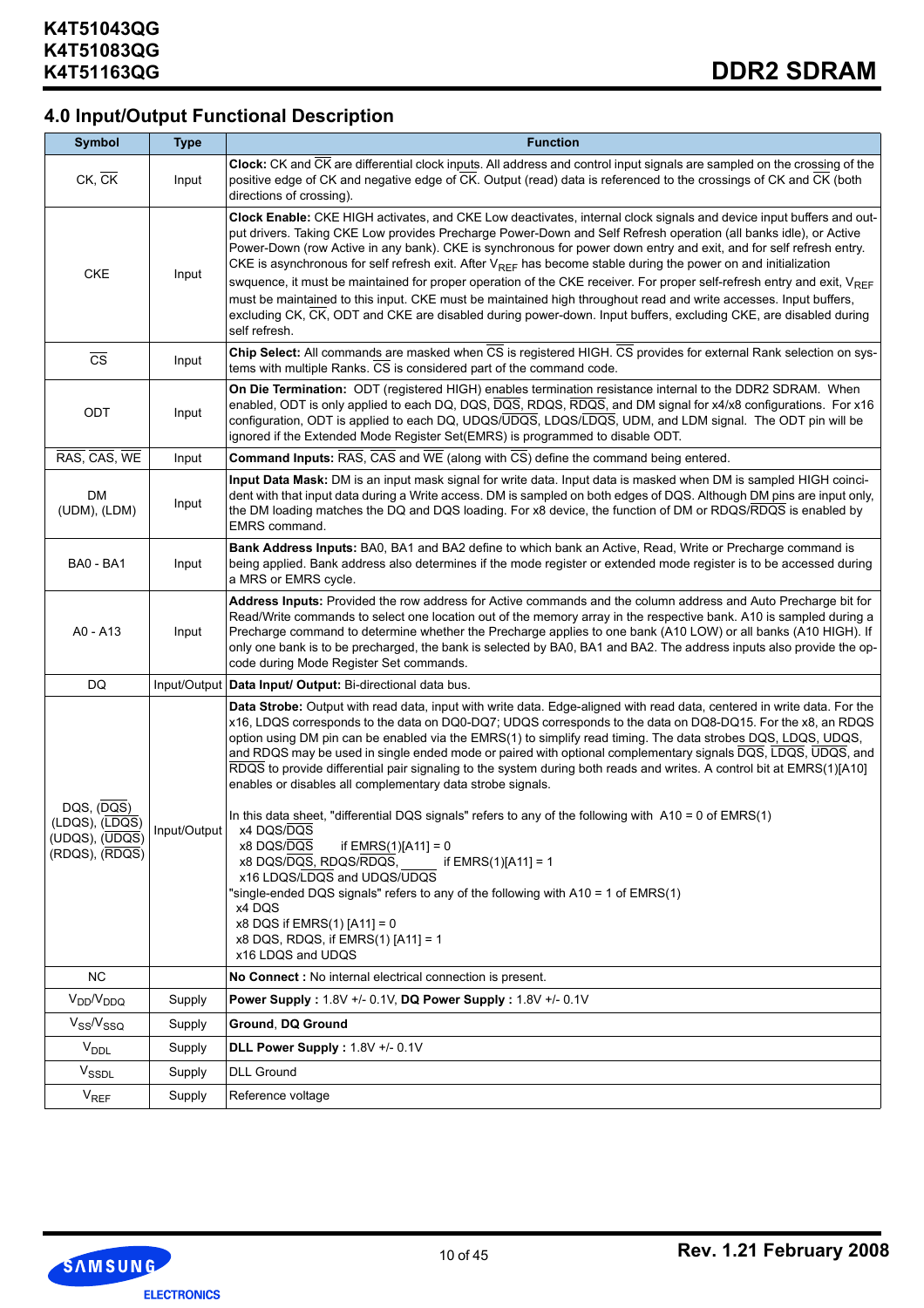# **5.0 DDR2 SDRAM Addressing**

#### **512Mb**

| Configuration       | 128Mb x4       | $64Mb \times 8$ | 32Mb x16       |
|---------------------|----------------|-----------------|----------------|
| # of Banks          |                | 4               |                |
| <b>Bank Address</b> | BA0.BA1        | BA0.BA1         | BA0.BA1        |
| Auto precharge      | A10/AP         | A10/AP          | A10/AP         |
| <b>Row Address</b>  | $A0 \sim A13$  | $A_0 \sim A_13$ | $A0 \sim A12$  |
| Column Address      | $A0 - A9, A11$ | $A_0 \sim A_9$  | $A_0 \sim A_9$ |

\* Reference information: The following tables are address mapping information for other densities.

#### **256Mb**

| <b>Configuration</b> | 64Mb x4           | $32Mb \times 8$ | 16Mb x16      |
|----------------------|-------------------|-----------------|---------------|
| # of Banks           |                   | 4               |               |
| <b>Bank Address</b>  | BA0.BA1           | BA0.BA1         | BA0, BA1      |
| Auto precharge       | A10/AP            | A10/AP          | A10/AP        |
| Row Address          | $A_0 \sim A_{12}$ | $A_0 \sim A_12$ | $A0 \sim A12$ |
| Column Address       | $A0 - A9, A11$    | $A_0 \sim A_9$  | $A0 \sim A8$  |

#### **1Gb**

| Configuration       | 256Mb x4        | $128Mb \times 8$ | 64Mb x16          |
|---------------------|-----------------|------------------|-------------------|
| # of Banks          |                 |                  |                   |
| <b>Bank Address</b> | $BA0 \sim BA2$  | $BA0 \sim BA2$   | $BA0 \sim BA2$    |
| Auto precharge      | A10/AP          | A10/AP           | A10/AP            |
| <b>Row Address</b>  | $A_0 \sim A_13$ | $A_0 \sim A_13$  | $A_0 \sim A_{12}$ |
| Column Address      | $A0 - A9, A11$  | $A_0 \sim A_9$   | $A_0 \sim A_9$    |

#### **2Gb**

| Configuration       | 512Mb x4        | $256Mb \times 8$ | 128Mb x16       |
|---------------------|-----------------|------------------|-----------------|
| # of Banks          |                 |                  |                 |
| <b>Bank Address</b> | $BA0 \sim BA2$  | $BA0 \sim BA2$   | $BA0 \sim BA2$  |
| Auto precharge      | A10/AP          | A10/AP           | A10/AP          |
| Row Address         | $A_0 \sim A_14$ | $A_0 \sim A_14$  | $A_0 \sim A_13$ |
| Column Address      | $A0 - A9, A11$  | $A_0 \sim A_9$   | $A_0 \sim A_9$  |

**4Gb**

| Configuration            | $1$ Gb $x4$    | $512Mb \times 8$ | 256Mb x16      |
|--------------------------|----------------|------------------|----------------|
| # of Banks               |                |                  |                |
| <b>Bank Address</b>      | $BA0 \sim BA2$ | $BA0 \sim BA2$   | $BA0 \sim BA2$ |
| Auto precharge           | A10/AP         | A10/AP           | A10/AP         |
| Row Address              | A0 - A15       | A0 - A15         | A0 - A14       |
| Column Address/page size | A0 - A9, A11   | A0 - A9          | A0 - A9        |

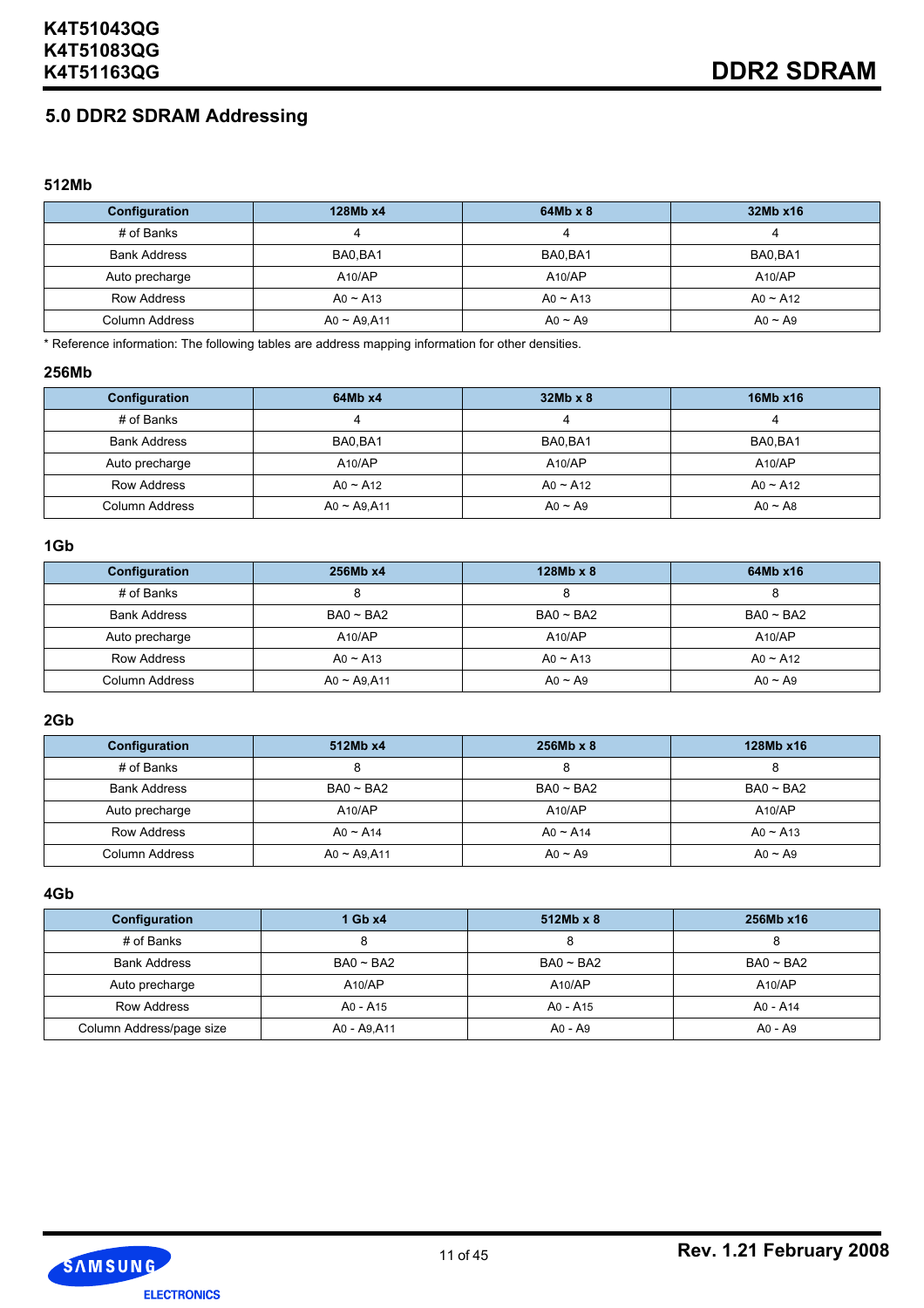# **6.0 Absolute Maximum DC Ratings**

| Symbol                            | <b>Parameter</b>                                     | Rating              | <b>Units</b>  | <b>Notes</b> |
|-----------------------------------|------------------------------------------------------|---------------------|---------------|--------------|
| $V_{DD}$                          | Voltage on $V_{DD}$ pin relative to $V_{SS}$         | $-1.0 V - 2.3 V$    |               |              |
| V <sub>DDQ</sub>                  | Voltage on $V_{DDO}$ pin relative to $V_{SS}$        | $-0.5 V \sim 2.3 V$ | $\mathcal{L}$ |              |
| V <sub>DDL</sub>                  | Voltage on $V_{\text{DDL}}$ pin relative to $V_{SS}$ | $-0.5 V \sim 2.3 V$ |               |              |
| V <sub>IN.</sub> V <sub>OUT</sub> | Voltage on any pin relative to $V_{SS}$              | $-0.5 V \sim 2.3 V$ |               |              |
| $\mathsf{T}_{\textsf{STG}}$       | Storage Temperature                                  | $-55$ to $+100$     | °C            | l. 2         |

Note :

1. Stresses greater than those listed under "Absolute Maximum Ratings" may cause permanent damage to the device. This is a stress rating only and functional operation of the device at these or any other conditions above those indicated in the operational sections of this specification is not implied. Exposure to absolute maximum rating conditions for extended periods may affect reliability.

2. Storage Temperature is the case surface temperature on the center/top side of the DRAM.

# **7.0 AC & DC Operating Conditions**

#### **7.1 Recommended DC Operating Conditions (SSTL - 1.8)**

|                        | <b>Parameter</b>           |                 | Rating                        | <b>Units</b>    | <b>Notes</b> |     |
|------------------------|----------------------------|-----------------|-------------------------------|-----------------|--------------|-----|
| <b>Symbol</b>          |                            | Min.            | Typ.                          | Max.            |              |     |
| $V_{DD}$               | Supply Voltage             | 1.7             | 1.8                           | 1.9             |              |     |
| <b>V<sub>DDL</sub></b> | Supply Voltage for DLL     | 1.7             | 1.8                           | 1.9             |              |     |
| V <sub>DDQ</sub>       | Supply Voltage for Output  | 1.7             | 1.8                           | 1.9             | $\mathsf{V}$ | 4   |
| <b>V<sub>REF</sub></b> | Input Reference Voltage    | $0.49*VDDO$     | $0.50^{\ast}\mathrm{V_{DDQ}}$ | $0.51*VDDO$     | mV           | 1,2 |
| $V_{TT}$               | <b>Termination Voltage</b> | $V_{RFF}$ -0.04 | V <sub>REF</sub>              | $V_{RFF}$ +0.04 |              | 3   |

Note : There is no specific device V<sub>DD</sub> supply voltage requirement for SSTL-1.8 compliance. However under all conditions V<sub>DDQ</sub> must be less than or equal to  $V_{DD}$ .

1. The value of V<sub>REF</sub> may be selected by the user to provide optimum noise margin in the system. Typically the value of V<sub>REF</sub> is expected to be about 0.5 x V<sub>DDQ</sub> of the transmitting device and V<sub>REF</sub> is expected to track variations in V<sub>DDQ</sub>.

2. Peak to peak AC noise on  $V_{REF}$  may not exceed +/-2%  $V_{REF}(DC)$ .

3.  $V_{TT}$  of transmitting device must track  $V_{RFF}$  of receiving device.

4. AC parameters are measured with  $V_{DD}$ ,  $V_{DDQ}$  and  $V_{DDL}$  tied together.

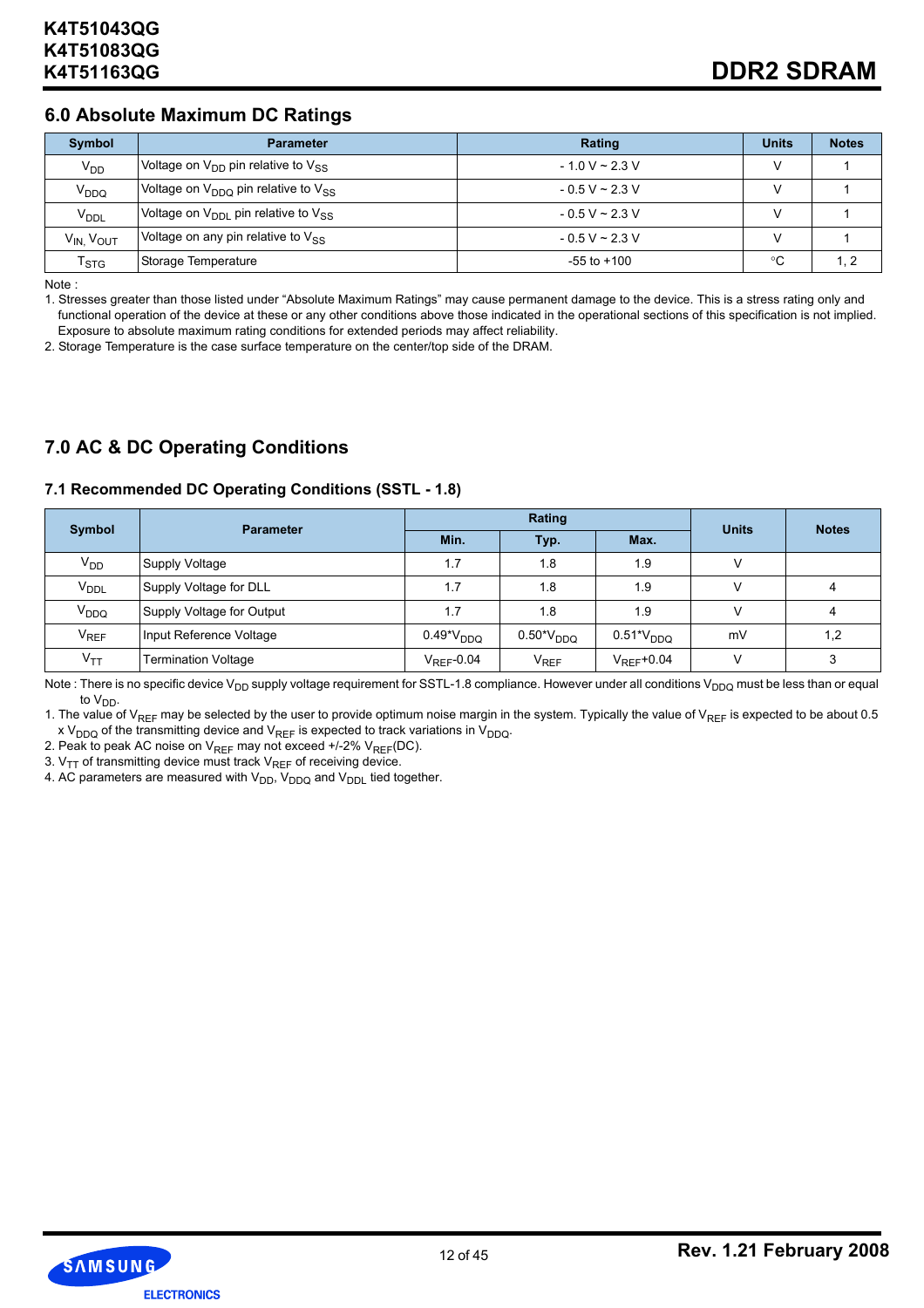#### **7.2 Operating Temperature Condition**

| Symbol                      | Parameter                | <b>Rating</b> | <b>Units</b> | <b>Notes</b> |
|-----------------------------|--------------------------|---------------|--------------|--------------|
| <b>TODED</b><br><b>UFLN</b> | Temperature<br>)peratinc | 0 to 95       | $\circ$      | . .          |

Note :

1. Operating Temperature is the case surface temperature on the center/top side of the DRAM.

2. At 85 - 95 °C operation temperature range, doubling refresh commands in frequency to a 32ms period (tREFI=3.9 us) is required, and to enter to self refresh mode at this temperature range, an EMRS command is required to change internal refresh rate.

#### **7.3 Input DC Logic Level**

| <b>Symbol</b>       | <b>Parameter</b>    | Min.           | Max.                | <b>Units</b> | <b>Notes</b> |
|---------------------|---------------------|----------------|---------------------|--------------|--------------|
| $V_{\text{IH}}(DC)$ | DC input logic high | $VREF + 0.125$ | $VDDQ + 0.3$        |              |              |
| $V_{II}$ (DC)       | DC input logic low  | - 0.3          | <b>VREF - 0.125</b> |              |              |

#### **7.4 Input AC Logic Level**

|                     |                     |                | DDR2-400, DDR2-533       |                | DDR2-667, DDR2-800  |              |
|---------------------|---------------------|----------------|--------------------------|----------------|---------------------|--------------|
| Symbol              | <b>Parameter</b>    | Min.           | Max.                     | Min.           | Max.                | <b>Units</b> |
| $V_{\text{IH}}(AC)$ | AC input logic high | $VREF + 0.250$ | $\overline{\phantom{0}}$ | $VREF + 0.200$ |                     |              |
| $V_{II}$ (AC)       | AC input logic low  |                | <b>VREF - 0.250</b>      |                | <b>VREF - 0.200</b> |              |

#### **7.5 AC Input Test Conditions**

| <b>Symbol</b> | <b>Value</b><br>Condition               |                 | <b>Units</b> | <b>Notes</b> |
|---------------|-----------------------------------------|-----------------|--------------|--------------|
| $V_{REF}$     | Input reference voltage                 | $0.5 * V_{DDQ}$ |              |              |
| V SWING(MAX)  | Input signal maximum peak to peak swing | .u              |              |              |
| SLEW          | Input signal minimum slew rate          | .0              | V/ns         | د. ۷         |

Note :

1. Input waveform timing is referenced to the input signal crossing through the  $V_{H/IL}(AC)$  level applied to the device under test.

2. The input signal minimum slew rate is to be maintained over the range from  $V_{REF}$  to  $V_{H}(AC)$  min for rising edges and the range from  $V_{REF}$  to  $V_{H}(AC)$ max for falling edges as shown in the below figure.

3. AC timings are referenced with input waveforms switching from V<sub>IL</sub>(AC) to V<sub>IH</sub>(AC) on the positive transitions and V<sub>IH</sub>(AC) to V<sub>IL</sub>(AC) on the negative transitions.



**< AC Input Test Signal Waveform >**

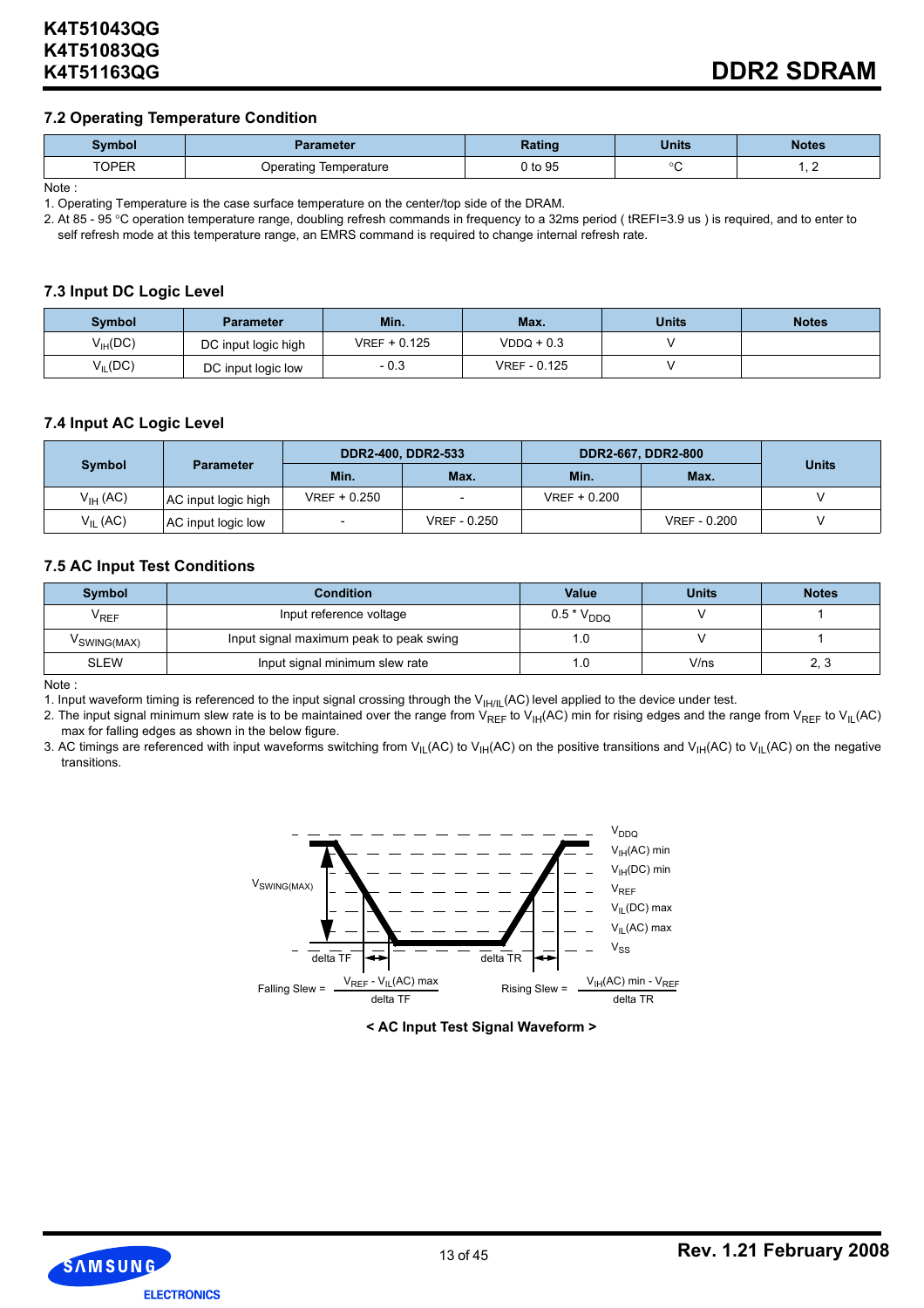#### **7.6 Differential input AC logic Level**

| Symbol  | <b>Parameter</b>                    | Min.                 | Max.                 | <b>Units</b> | <b>Notes</b> |
|---------|-------------------------------------|----------------------|----------------------|--------------|--------------|
| VID(AC) | AC differential input voltage       | 0.5                  | $VDDQ + 0.6$         |              |              |
| VIX(AC) | AC differential cross point voltage | $0.5 * VDDQ - 0.175$ | $0.5 * VDDQ + 0.175$ |              |              |

Note :

1. VID(AC) specifies the input differential voltage |VTR -VCP | required for switching, where VTR is the true input signal (such as CK, DQS, LDQS or UDQS) and VCP is the complementary input signal (such as  $\overline{CK}$ ,  $\overline{DQS}$ ,  $\overline{LDQS}$  or  $\overline{UDQS}$ ). The minimum value is equal to V IH (AC) - V IL(AC).

2. The typical value of VIX(AC) is expected to be about 0.5 \* VDDQ of the transmitting device and VIX(AC) is expected to track variations in VDDQ . VIX(AC) indicates the voltage at which differential input signals must cross.



**< Differential signal levels >**

#### **7.7 Differential AC output parameters**

| Svmbol            | Parameter                                 | Min.<br>Max.        |                         | <b>Units</b> | <b>Note</b> |
|-------------------|-------------------------------------------|---------------------|-------------------------|--------------|-------------|
| $V_{\rm OX}$ (AC) | じ differential cross point voltage<br>AC. | .125<br>VDDQ<br>v.v | $+0.125$<br>VDDQ<br>0.5 |              |             |

Note :

1. The typical value of Vox(AC) is expected to be about 0.5 \* VDDQ of the transmitting device and Vox(AC) is expected to track variations in VDDQ. VOX(AC) indicates the voltage at which differential output signals must cross.

# **8.0 ODT DC electrical characteristics**

| <b>PARAMETER/CONDITION</b>                                 | <b>SYMBOL</b> | <b>MIN</b> | <b>NOM</b> | <b>MAX</b> | <b>UNITS</b>  | <b>NOTES</b> |
|------------------------------------------------------------|---------------|------------|------------|------------|---------------|--------------|
| Rtt effective impedance value for EMRS(A6,A2)=0.1; 75 ohm  | Rtt1(eff)     | 60         | 75         | 90         | ohm           |              |
| Rtt effective impedance value for EMRS(A6,A2)=1,0; 150 ohm | Rtt2(eff)     | 120        | 150        | 180        | ohm           |              |
| Rtt effective impedance value for EMRS(A6,A2)=1,1; 50 ohm  | Rtt3(eff)     | 40         | 50         | 60         | ohm           |              |
| Deviation of VM with respect to VDDQ/2                     | delta VM      | - 6        |            | $+6$       | $\frac{0}{0}$ |              |

Note :

1. Test condition for Rtt measurements

Measurement Definition for Rtt(eff): Apply V<sub>IH</sub> (ac) and V<sub>IL</sub> (ac) to test pin separately, then measure current I(V<sub>IH</sub> (ac)) and I(V<sub>IL</sub> (ac)) respectively.

$$
V_{\text{IH}}
$$
 (ac),  $V_{\text{IL}}$  (ac), and VDDQ values defined in SSTL\_18

$$
Rtt(eff) = \frac{V_{\text{II}t} (ac) - V_{\text{II}t} (ac)}{|(V_{\text{II}t} (ac)) - I(V_{\text{II}t} (ac))|}
$$

delta VM = 
$$
\begin{pmatrix} 2 \times Vm \\ VDDQ & -1 \end{pmatrix} \times 100\%
$$

Measurement Definition for VM: Measure voltage (VM) at test pin (midpoint) with no load.

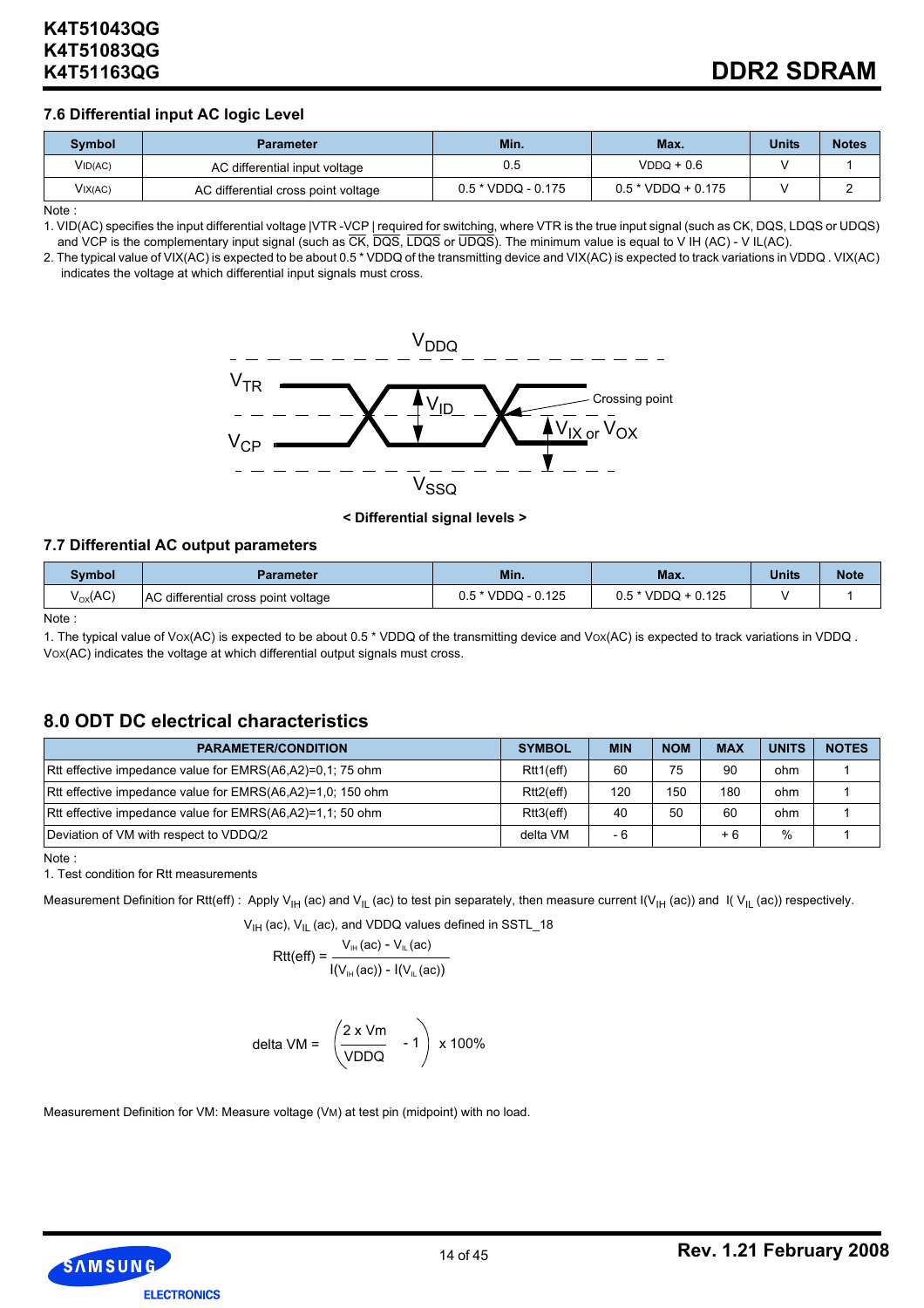# **9.0 OCD default characteristics**

| <b>Description</b>                             | <b>Parameter</b> | <b>Min</b>                                                        | <b>Nom</b> | <b>Max</b> | Unit | <b>Notes</b> |
|------------------------------------------------|------------------|-------------------------------------------------------------------|------------|------------|------|--------------|
| Output impedance                               |                  | Normal 18ohms<br>See full strength default driver characteristics |            |            | ohms | 1.2          |
| Output impedance step size for OCD calibration |                  |                                                                   |            | 1.5        | ohms |              |
| Pull-up and pull-down mismatch                 |                  |                                                                   |            |            | ohms | 1,2,3        |
| Output slew rate                               | Sout             | 1.5                                                               |            |            | V/ns | 1,4,5,6,7,8  |

Note :

1. Absolute Specifications ( $0^{\circ}C \leq T_{CASE} \leq +95^{\circ}C$ ; VDD = +1.8V ±0.1V, VDDQ = +1.8V ±0.1V)

2. Impedance measurement condition for output source dc current: VDDQ = 1.7V; VOUT = 1420mV; (VOUT-VDDQ)/Ioh must be less than 23.4 ohms for values of VOUT between VDDQ and VDDQ-280mV. Impedance measurement condition for output sink dc current: VDDQ = 1.7V; VOUT = 280mV; VOUT/Iol must be less than 23.4 ohms for values of VOUT between 0V and 280mV.

3. Mismatch is absolute value between pull-up and pull-dn, both are measured at same temperature and voltage.

4. Slew rate measured from  $V_{IL}(AC)$  to  $V_{IH}(AC)$ .

5. The absolute value of the slew rate as measured from DC to DC is equal to or greater than the slew rate as measured from AC to AC. This is guaranteed by design and characterization.

6. This represents the step size when the OCD is near 18 ohms at nominal conditions across all process and represents only the DRAM uncertainty.

Output slew rate load :



7. DRAM output slew rate specification applies to 400Mb/sec/pin, 533Mb/sec/pin, 667Mb/sec/pin and 800Mb/sec/pin speed bins.

8. Timing skew due to DRAM output slew rate mis-match between DQS / DQS and associated DQs is included in tDQSQ and tQHS specification.

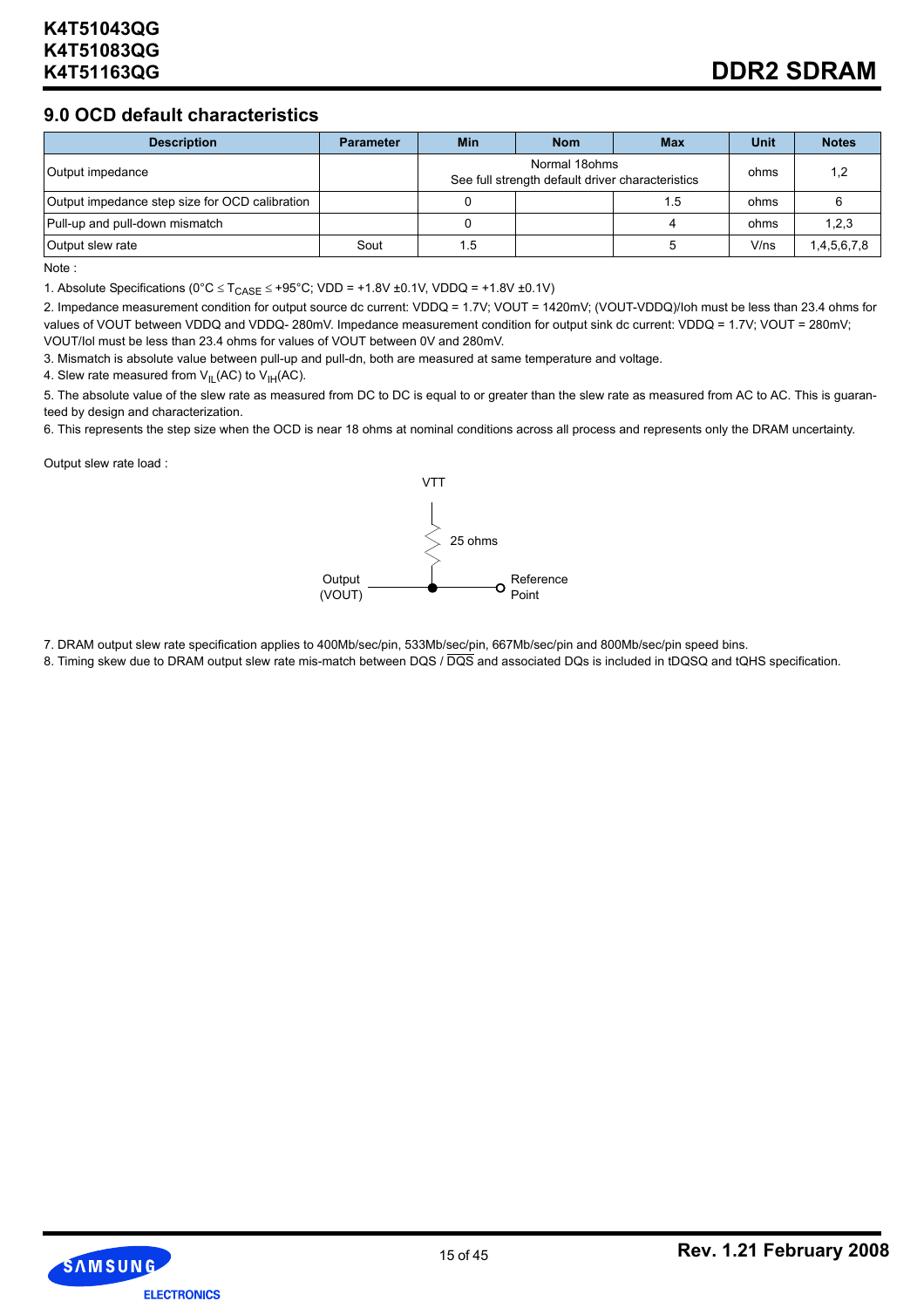# **10.0 IDD Specification Parameters and Test Conditions**

(IDD values are for full operating range of Voltage and Temperature, Notes 1 - 5)

| <b>Symbol</b>     | <b>Proposed Conditions</b>                                                                                                                                                                                                                                                                                                                                                                                                                                                                                                                                                                         |                              |    |  |  |  |
|-------------------|----------------------------------------------------------------------------------------------------------------------------------------------------------------------------------------------------------------------------------------------------------------------------------------------------------------------------------------------------------------------------------------------------------------------------------------------------------------------------------------------------------------------------------------------------------------------------------------------------|------------------------------|----|--|--|--|
| IDD <sub>0</sub>  | Operating one bank active-precharge current;<br>tcK = tcK(IDD), tRC = tRC(IDD), tRAS = tRASmin(IDD); CKE is HIGH, CS\ is HIGH between valid commands;<br>Address bus inputs are SWITCHING; Data bus inputs are SWITCHING                                                                                                                                                                                                                                                                                                                                                                           |                              | mA |  |  |  |
| IDD1              | Operating one bank active-read-precharge current;<br>IOUT = 0mA; BL = 4, CL = CL(IDD), AL = 0; tCK = tCK(IDD), tRC = tRC (IDD), tRAS = tRASmin(IDD), tRCD =<br>tRCD(IDD); CKE is HIGH, CS\ is HIGH between valid commands; Address businputs are SWITCHING; Data pat-<br>tern is same as IDD4W                                                                                                                                                                                                                                                                                                     |                              | mA |  |  |  |
| IDD <sub>2P</sub> | Precharge power-down current;<br>All banks idle; tCK = tCK(IDD); CKE is LOW; Other control and address bus inputs are STABLE; Data bus inputs are<br><b>FLOATING</b>                                                                                                                                                                                                                                                                                                                                                                                                                               |                              |    |  |  |  |
| IDD <sub>2Q</sub> | Precharge quiet standby current;<br>All banks idle; <sup>t</sup> CK = <sup>t</sup> CK(IDD); CKE is HIGH, CS\ is HIGH; Other control and address bus inputsare STABLE; Data<br>bus inputs are FLOATING                                                                                                                                                                                                                                                                                                                                                                                              |                              |    |  |  |  |
| IDD2N             | Precharge standby current;<br>All banks idle; <sup>t</sup> CK = <sup>t</sup> CK(IDD); CKE is HIGH, CS\ is HIGH; Other control and address bus inputs are SWITCHING;<br>Data bus inputs are SWITCHING                                                                                                                                                                                                                                                                                                                                                                                               |                              |    |  |  |  |
|                   | Active power-down current;                                                                                                                                                                                                                                                                                                                                                                                                                                                                                                                                                                         | Fast PDN Exit MRS $(12) = 0$ | mA |  |  |  |
| IDD3P             | All banks open; ${}^t$ CK = ${}^t$ CK(IDD); CKE is LOW; Other control and address bus<br>inputs are STABLE; Data bus inputs are FLOATING                                                                                                                                                                                                                                                                                                                                                                                                                                                           | Slow PDN Exit MRS $(12) = 1$ | mA |  |  |  |
| IDD3N             | Active standby current;<br>All banks open; tCK = tCK(IDD), tRAS = tRASmax(IDD), tRP = tRP(IDD); CKE is HIGH, CS\ is HIGH between valid<br>commands; Other control and address bus inputs are SWITCHING; Data bus inputs are SWITCHING                                                                                                                                                                                                                                                                                                                                                              |                              |    |  |  |  |
| IDD4W             | Operating burst write current:<br>All banks open, Continuous burst writes; BL = 4, CL = CL(IDD), AL = 0; $\text{tCK}$ = tCK(IDD), $\text{tRAS}$ = tRASmax(IDD), $\text{tRP}$<br>= <sup>t</sup> RP(IDD); CKE is HIGH, CS\ is HIGH between valid commands; Address bus inputs are SWITCHING; Data bus<br>inputs are SWITCHING                                                                                                                                                                                                                                                                        |                              | mA |  |  |  |
| IDD4R             | Operating burst read current;<br>All banks open, Continuous burst reads, IOUT = 0mA; BL = 4, CL = CL(IDD), AL = 0; tCK = tCK(IDD), tRAS = tRAS-<br>$max(1DD)$ , $R$ P = $R$ P(IDD); CKE is HIGH, CS\ is HIGH between valid commands; Address bus inputs are SWITCH-<br>ING; Data pattern is same as IDD4W                                                                                                                                                                                                                                                                                          |                              |    |  |  |  |
| IDD5B             | Burst auto refresh current:<br>tCK = tCK(IDD); Refresh command at every <sup>t</sup> RFC(IDD) interval; CKE is HIGH, CS\ is HIGH between valid com-<br>mands; Other control and address bus inputs are SWITCHING; Data bus inputs are SWITCHING                                                                                                                                                                                                                                                                                                                                                    |                              | mA |  |  |  |
|                   | Self refresh current:                                                                                                                                                                                                                                                                                                                                                                                                                                                                                                                                                                              | Normal                       | mA |  |  |  |
| IDD <sub>6</sub>  | CK and CK\ at 0V; CKE $\leq$ 0.2V; Other control and address bus inputs are<br>FLOATING; Data bus inputs are FLOATING                                                                                                                                                                                                                                                                                                                                                                                                                                                                              | Low Power                    | mA |  |  |  |
| IDD7              | Operating bank interleave read current;<br>All bank interleaving reads, IOUT = 0mA; BL = 4, CL = CL(IDD), AL = ${}^{\text{t}}$ RCD(IDD)-1* ${}^{\text{t}}$ CK(IDD); ${}^{\text{t}}$ CK = ${}^{\text{t}}$ CK(IDD), ${}^{\text{t}}$ RC<br>= <sup>t</sup> RC(IDD), <sup>t</sup> RRD = <sup>t</sup> RRD(IDD), <sup>t</sup> FAW = <sup>t</sup> FAW(IDD), <sup>t</sup> RCD = 1* <sup>t</sup> CK(IDD); CKE is HIGH, CS\ is HIGH between valid<br>commands; Address bus inputs are STABLE during DESELECTs; Data pattern is same as IDD4R; Refer to the fol-<br>lowing page for detailed timing conditions |                              |    |  |  |  |

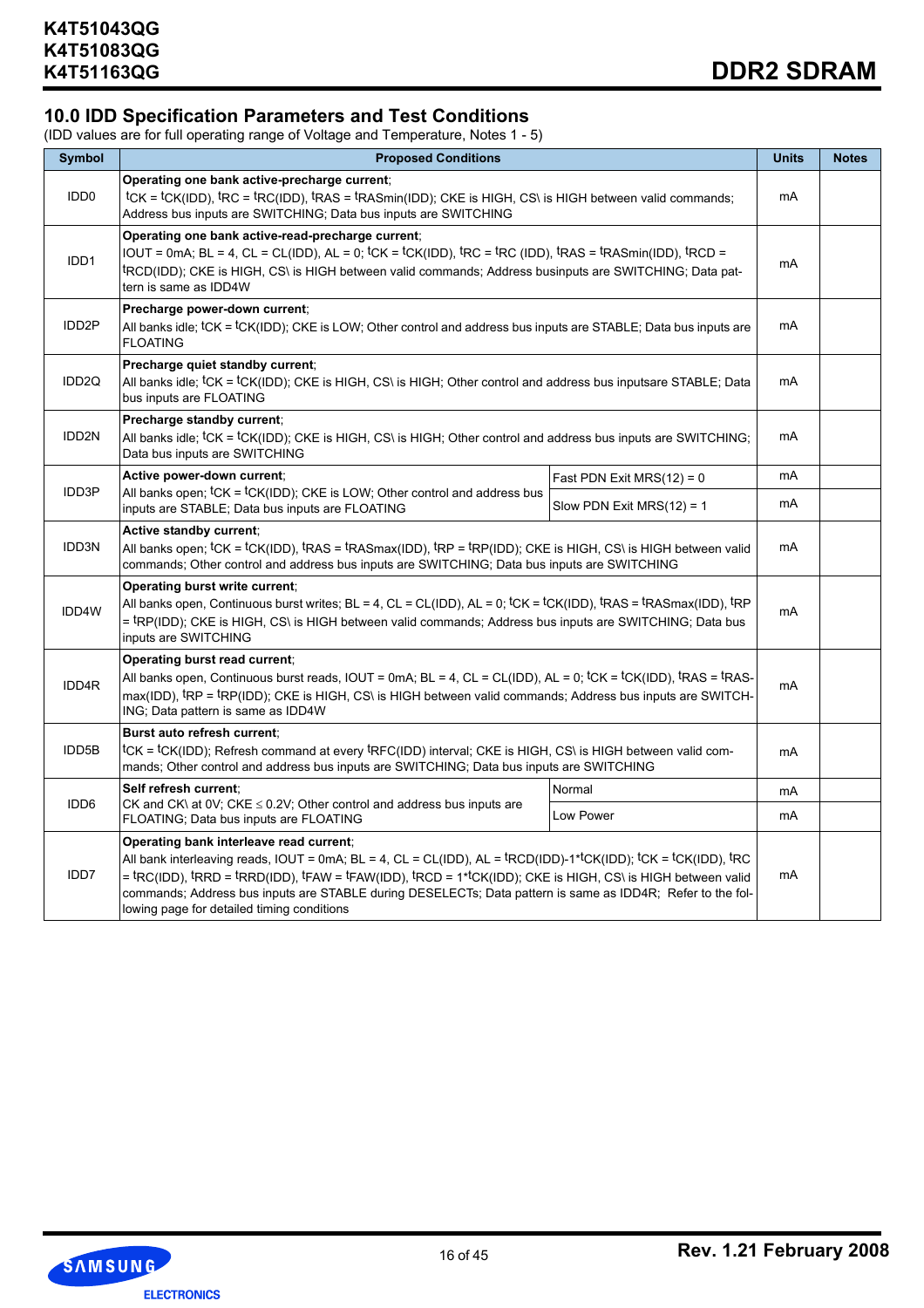Note :

- 1. IDD specifications are tested after the device is properly initialized
- 2. Input slew rate is specified by AC Parametric Test Condition
- 3. IDD parameters are specified with ODT disabled.
- 4. Data bus consists of DQ, DM, DQS, DQS\, RDQS, RDQS\, LDQS, LDQS\, UDQS, and UDQS\. IDD values must be met with all combinations of EMRS bits 10 and 11.
- 5. Definitions for IDD

LOW is defined as  $Vin \leq VILAC(max)$ HIGH is defined as Vin ≥ VIHAC(min)

STABLE is defined as inputs stable at a HIGH or LOW level

FLOATING is defined as inputs at VREF = VDDQ/2

SWITCHING is defined as:

 inputs changing between HIGH and LOW every other clock cycle (once per two clocks) for address and control signals, and

 inputs changing between HIGH and LOW every other data transfer (once per clock) for DQ signals not including masks or strobes.

#### For purposes of IDD testing, the following parameters are utilized

|                       | <b>DDR2-800</b> | <b>DDR2-800</b> | <b>DDR2-667</b> | <b>DDR2-533</b> | <b>DDR2-400</b> |              |
|-----------------------|-----------------|-----------------|-----------------|-----------------|-----------------|--------------|
| <b>Parameter</b>      | $5 - 5 - 5$     | $6 - 6 - 6$     | $5 - 5 - 5$     | $4 - 4 - 4$     | $3 - 3 - 3$     | <b>Units</b> |
| CL(IDD)               | 5               | 6               | 5               | 4               | 3               | tCK          |
| t <sub>RCD(IDD)</sub> | 12.5            | 15              | 15              | 15              | 15              | ns           |
| <sup>t</sup> RC(IDD)  | 57.5            | 60              | 60              | 60              | 55              | ns           |
| $trRAD(IDD)-x4/x8$    | 7.5             | 7.5             | 7.5             | 7.5             | 7.5             | ns           |
| tRRD(IDD)-x16         | 10              | 10              | 10              | 10              | 10              | ns           |
| tCK(IDD)              | 2.5             | 2.5             | 3               | 3.75            | 5               | ns           |
| tRASmin(IDD)          | 45              | 45              | 45              | 45              | 40              | ns           |
| tp(IDD)               | 12.5            | 15              | 15              | 15              | 15              | ns           |
| tRFC(IDD)             | 105             | 105             | 105             | 105             | 105             | ns           |

#### **Detailed IDD7**

The detailed timings are shown below for IDD7.

Legend: A = Active; RA = Read with Autoprecharge; D = Deselect

#### **IDD7: Operating Current: All Bank Interleave Read operation**

All banks are being interleaved at minimum tRC(IDD) without violating tRRD(IDD) and tFAW(IDD) using a burst length of 4. Control and address bus inputs are STABLE during DESELECTs. IOUT = 0mA

#### **Timing Patterns for 4 bank devices x4/ x8/ x16**

-DDR2-400 3/3/3 A0 RA0 A1 RA1 A2 RA2 A3 RA3 D D D -DDR2-533 4/4/4 A0 RA0 D A1 RA1 D A2 RA2 D A3 RA3 D D D D D -DDR2-667 5/5/5 A0 RA0 D D A1 RA1 D D A2 RA2 D D A3 RA3 D D D D D D -DDR2-667 4/4/4 A0 RA0 D D A1 RA1 D D A2 RA2 D D A3 RA3 D D D D D -DDR2-800 6/6/6 A0 RA0 D D A1 RA1 D D A2 RA2 D D A3 RA3 D D D D D D D D D D -DDR2-800 5/5/5 A0 RA0 D D A1 RA1 D D A2 RA2 D D A3 RA3 D D D D D D D D D

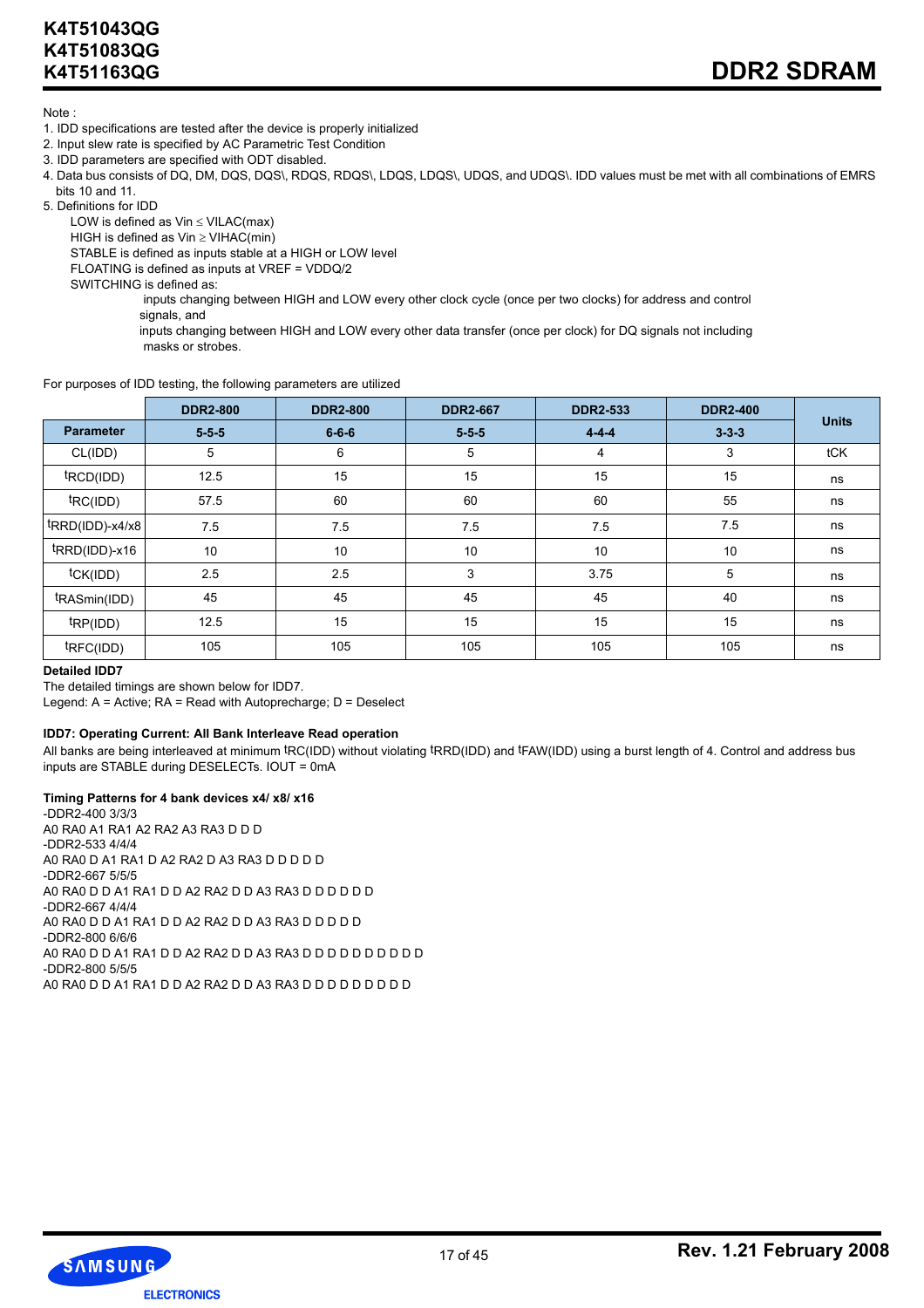# **11.0 DDR2 SDRAM IDD Spec**

|                          | 128Mx4 (K4T51043QG) |                        |     |                         |                     |                         |                 |                 |            |                |             |              |
|--------------------------|---------------------|------------------------|-----|-------------------------|---------------------|-------------------------|-----------------|-----------------|------------|----------------|-------------|--------------|
| <b>Symbol</b>            | 800@CL=5            |                        |     | 800@CL=6                |                     | 667@CL=5                |                 | 533@CL=4        |            | 400@CL=3       | <b>Unit</b> | <b>Notes</b> |
|                          | CE7                 | LE7                    | CF7 | LF7                     | CE6                 | LE6                     | CD5             | LD <sub>5</sub> | ccc        | LCC            |             |              |
| IDD <sub>0</sub>         |                     | 80                     |     | 80                      |                     | 75                      |                 | 75              |            | 70             | mA          |              |
| IDD1                     |                     | 90                     |     | 90                      |                     | 85                      |                 | 85              |            | 85             | mA          |              |
| IDD2P                    | 8                   | $5\overline{)}$        | 8   | 5                       | 8                   | $5\overline{)}$         | $\bf 8$         | 4.5             | 8          | 4.5            | mA          |              |
| IDD2Q                    |                     | 35                     |     | 35                      |                     | 35                      |                 | 30              |            | 30             | mA          |              |
| IDD2N                    |                     | 40                     |     | 40                      |                     | 40                      |                 | 35              |            | 35             | mA          |              |
| IDD3P-F                  |                     | 30                     |     | $30\,$                  |                     | 30                      |                 | $30\,$          |            | $30\,$         | mA          |              |
| IDD3P-S                  |                     | 12                     |     | 12                      |                     | 12                      |                 | 12              |            | 12             | mA          |              |
| IDD3N                    |                     | 55                     |     | 55                      |                     | 55                      |                 | 50              |            | 50             | mA          |              |
| IDD4W                    |                     | 115                    |     | 115                     |                     | 100                     |                 | 75              |            | 75             | mA          |              |
| IDD4R                    |                     | 125                    |     | 125                     |                     | 110                     |                 | 85              |            | 85             | mA          |              |
| IDD5                     |                     | 115                    |     | 115                     |                     | 110                     |                 | 105             |            | 105            | mA          |              |
| IDD6                     | 8                   | $\overline{4}$         | 8   | $\overline{\mathbf{4}}$ | 8                   | $\overline{\mathbf{4}}$ | 8               | $\overline{4}$  | 8          | $\overline{4}$ | mA          |              |
| IDD7                     |                     | 210                    |     | 210                     |                     | 175                     |                 | 175             |            | 175            | mA          |              |
|                          |                     |                        |     |                         | 64Mx8 (K4T51083QG)  |                         |                 |                 |            |                |             |              |
| <b>Symbol</b>            | 800@CL=5            |                        |     | 800@CL=6                | 667@CL=5            |                         |                 | 533@CL=4        |            | 400@CL=3       | <b>Unit</b> | <b>Notes</b> |
|                          | CE7                 | LE7                    | CF7 | LF7                     | CE <sub>6</sub>     | LE6                     | CD <sub>5</sub> | LD <sub>5</sub> | <b>CCC</b> | LCC            |             |              |
| IDD <sub>0</sub>         | 85                  |                        |     | 85                      | 75                  |                         |                 | 75              |            | 70             | mA          |              |
| IDD1                     | 95                  |                        |     | 95                      | 90                  |                         |                 | 85              |            | 85             | mA          |              |
| IDD <sub>2</sub> P       | 8                   | $5\phantom{.0}$        | 8   | $\overline{5}$          | 8                   | 5                       | 8               | 4.5             | 8          | 4.5            | mA          |              |
| IDD2Q                    | 35                  |                        |     | 35                      | 35                  |                         |                 | 30              |            | $30\,$         | mA          |              |
| IDD2N                    | 40                  |                        |     | 40                      | 40                  |                         |                 | 35              |            | 35             | mA          |              |
| IDD3P-F                  |                     | 30                     |     | $30\,$                  |                     | 30                      |                 | $30\,$          |            | 30             | mA          |              |
| IDD3P-S                  |                     | 12                     |     | 12                      |                     | 12                      |                 | 12              |            | 12             | mA          |              |
| IDD3N                    |                     | 60                     |     | 60                      | 55                  |                         |                 | 50              |            | 50             | mA          |              |
| IDD4W                    |                     | 110                    |     | 110                     | 100                 |                         |                 | 85              |            | 80             | mA          |              |
| IDD4R                    |                     | 140                    |     | 140                     | 130                 |                         |                 | 105             |            | 95             | mA          |              |
| IDD5                     |                     | 110                    |     | 110                     | 105                 |                         |                 | 105             |            | 100            | mA          |              |
| IDD6                     | 8                   | $\overline{4}$         | 8   | $\overline{4}$          | 8                   | $\overline{4}$          | $\bf 8$         | $\overline{4}$  | 8          | $\overline{4}$ | mA          |              |
| IDD7                     |                     | 210                    |     | 210                     |                     | 175                     |                 | 175             |            | 175            | mA          |              |
|                          |                     |                        |     |                         |                     |                         |                 |                 |            |                |             |              |
|                          |                     |                        |     |                         | 32Mx16 (K4T51163QG) |                         |                 |                 |            |                |             |              |
| <b>Symbol</b>            |                     | 800@CL=5               |     | 800@CL=6                |                     | 667@CL=5                |                 | 533@CL=4        |            | 400@CL=3       | <b>Unit</b> | <b>Notes</b> |
|                          | CE7                 | LE7                    | CF7 | LF7                     | CE6                 | LE6                     | CD <sub>5</sub> | LD <sub>5</sub> | <b>CCC</b> | LCC            |             |              |
| IDD <sub>0</sub><br>IDD1 |                     | 95                     |     | 95                      |                     | $90\,$<br>110           |                 | $90\,$<br>105   |            | 90<br>105      | mA          |              |
| IDD2P                    | 8                   | 115<br>$5\overline{)}$ | 8   | 115<br>$\overline{5}$   | 8                   | $\overline{5}$          | 8               | 4.5             | 8          | 4.5            | mA          |              |
|                          |                     |                        |     |                         |                     |                         |                 |                 |            |                | mA          |              |
| IDD2Q                    |                     | 35                     |     | 35                      |                     | 35                      |                 | 30              |            | 30             | mA          |              |
| IDD2N                    |                     | 40                     |     | 40                      |                     | 40                      |                 | 35              |            | 35             | mA          |              |
| IDD3P-F                  |                     | $30\,$                 |     | 30                      |                     | 30                      |                 | $30\,$          |            | $30\,$         | mA          |              |
| IDD3P-S                  |                     | 12                     |     | 12                      |                     | 12                      |                 | 12              |            | 12             | mA          |              |
| IDD3N                    |                     | 60                     |     | 60                      |                     | 55                      |                 | 50              |            | 50             | mA          |              |
| IDD4W                    |                     | 130                    |     | 130                     |                     | 115                     |                 | 100             |            | 95             | mA          |              |
| IDD4R                    |                     | 185                    |     | 185                     |                     | 165                     |                 | 135             |            | 130            | mA          |              |
| IDD5                     |                     | 110                    |     | 110                     |                     | 105                     |                 | 105             |            | 105            | mA          |              |
| IDD6                     | 8                   | $\overline{4}$         | 8   | $\overline{\mathbf{4}}$ | 8                   | $\overline{\mathbf{4}}$ | 8               | $\overline{4}$  | 8          | $\overline{4}$ | mA          |              |
| IDD7                     |                     | 275                    |     | 275                     |                     | 235                     |                 | 235             |            | 210            | mA          |              |

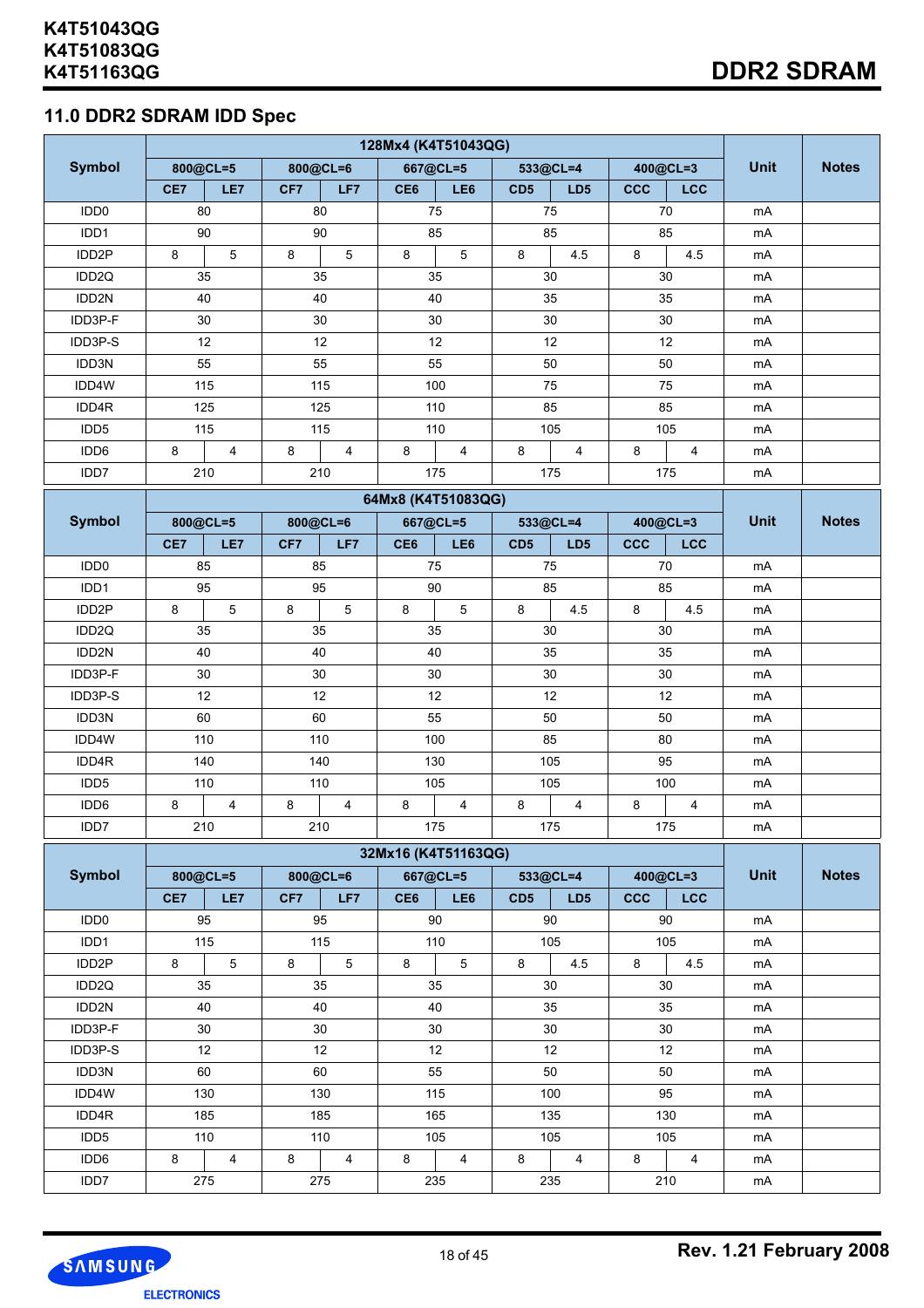# **12.0 Input/Output capacitance**

| <b>Parameter</b>                                   | Symbol      | <b>DDR2-400</b><br><b>DDR2-533</b> |            | <b>DDR2-667</b> |            |            | <b>DDR2-800</b> | <b>Units</b> |
|----------------------------------------------------|-------------|------------------------------------|------------|-----------------|------------|------------|-----------------|--------------|
|                                                    |             | <b>Min</b>                         | <b>Max</b> | <b>Min</b>      | <b>Max</b> | <b>Min</b> | <b>Max</b>      |              |
| Input capacitance, CK and CK                       | <b>CCK</b>  | 1.0                                | 2.0        | 1.0             | 2.0        | 1.0        | 2.0             | pF           |
| Input capacitance delta, CK and CK                 | <b>CDCK</b> | x                                  | 0.25       | x               | 0.25       | x          | 0.25            | pF           |
| Input capacitance, all other input-only pins       | CI          | 1.0                                | 2.0        | 1.0             | 2.0        | 1.0        | 1.75            | pF           |
| Input capacitance delta, all other input-only pins | <b>CDI</b>  | x                                  | 0.25       | x               | 0.25       | x          | 0.25            | pF           |
| Input/output capacitance, DQ, DM, DQS, DQS         | CIO         | 2.5                                | 4.0        | 2.5             | 3.5        | 2.5        | 3.5             | pF           |
| Input/output capacitance delta, DQ, DM, DQS, DQS   | <b>CDIO</b> | x                                  | 0.5        | x               | 0.5        | x          | 0.5             | pF           |

# **13.0 Electrical Characteristics & AC Timing for DDR2-800/667/533/400**

 $(0 °C \leq T_{OPER} \leq 95 °C; V_{DDQ} = 1.8V + 0.1V; V_{DD} = 1.8V + 0.1V)$ 

### **13.1 Refresh Parameters by Device Density**

| <b>Parameter</b>                       |              | <b>Symbol</b>                   | 256Mb | 512Mb | 1Gb   | 2Gb | 4Gb   | <b>Units</b> |
|----------------------------------------|--------------|---------------------------------|-------|-------|-------|-----|-------|--------------|
| Refresh to active/Refresh command time | <b>IRFC</b>  |                                 | 75    | 105   | 127.5 | 195 | 327.5 | ns           |
|                                        | <b>tREFI</b> | $0 °C \leq T_{CASE} \leq 85 °C$ | 7.8   | 7.8   | 7.8   | 7.8 |       | μS           |
| Average periodic refresh interval      |              | $85 °C < T_{CASE} \le 95 °C$    | 3.9   | 3.9   | 3.9   | 3.9 | 3.9   | μS           |

| <b>Speed</b>          | DDR2-800(E7)             |                          |                          | DDR2-800(F7)             |                          | DDR2-667(E6)             |                          | DDR2-533(D5)             |                          | <b>DDR2-400(CC)</b>      |              |
|-----------------------|--------------------------|--------------------------|--------------------------|--------------------------|--------------------------|--------------------------|--------------------------|--------------------------|--------------------------|--------------------------|--------------|
| Bin (CL - tRCD - tRP) | $5 - 5 - 5$              |                          |                          | $6 - 6 - 6$              |                          | $5 - 5 - 5$              | $4 - 4 - 4$              |                          |                          | $3 - 3 - 3$              | <b>Units</b> |
| <b>Parameter</b>      | min                      | max                      | min                      | max                      | min                      | max                      | min                      | max                      | min                      | max                      |              |
| tCK, CL=3             | 5                        | 8                        | $\overline{\phantom{0}}$ | $\overline{\phantom{0}}$ | 5                        | 8                        | 5                        | 8                        | 5                        | 8                        | ns           |
| tCK, CL=4             | 3.75                     | 8                        | 3.75                     | 8                        | 3.75                     | 8                        | 3.75                     | 8                        | 5                        | 8                        | ns           |
| tCK, CL=5             | 2.5                      | 8                        | 3                        | 8                        | 3                        | 8                        | 3.75                     | 8                        | $\overline{\phantom{a}}$ |                          | ns           |
| tCK, CL=6             | $\overline{\phantom{a}}$ | $\overline{\phantom{a}}$ | 2.5                      | 8                        | $\overline{\phantom{a}}$ | $\overline{\phantom{0}}$ | $\overline{\phantom{a}}$ | $\overline{\phantom{a}}$ | $\overline{\phantom{a}}$ |                          | ns           |
| tRCD                  | 12.5                     | $\overline{\phantom{a}}$ | 15                       | $\overline{\phantom{a}}$ | 15                       | $\overline{\phantom{a}}$ | 15                       | $\overline{\phantom{a}}$ | 15                       | $\overline{\phantom{a}}$ | ns           |
| tRP                   | 12.5                     | $\overline{\phantom{a}}$ | 15                       | $\overline{\phantom{a}}$ | 15                       | $\overline{\phantom{a}}$ | 15                       | $\overline{\phantom{a}}$ | 15                       | $\overline{\phantom{0}}$ | ns           |
| tRC                   | 57.5                     | $\overline{\phantom{a}}$ | 60                       | $\overline{\phantom{a}}$ | 60                       | $\overline{\phantom{a}}$ | 60                       | $\overline{\phantom{a}}$ | 55                       | $\overline{\phantom{a}}$ | ns           |
| tRAS                  | 45                       | 70000                    | 45                       | 70000                    | 45                       | 70000                    | 45                       | 70000                    | 40                       | 70000                    | ns           |

# **13.2 Speed Bins and CL, tRCD, tRP, tRC and tRAS for Corresponding Bin**

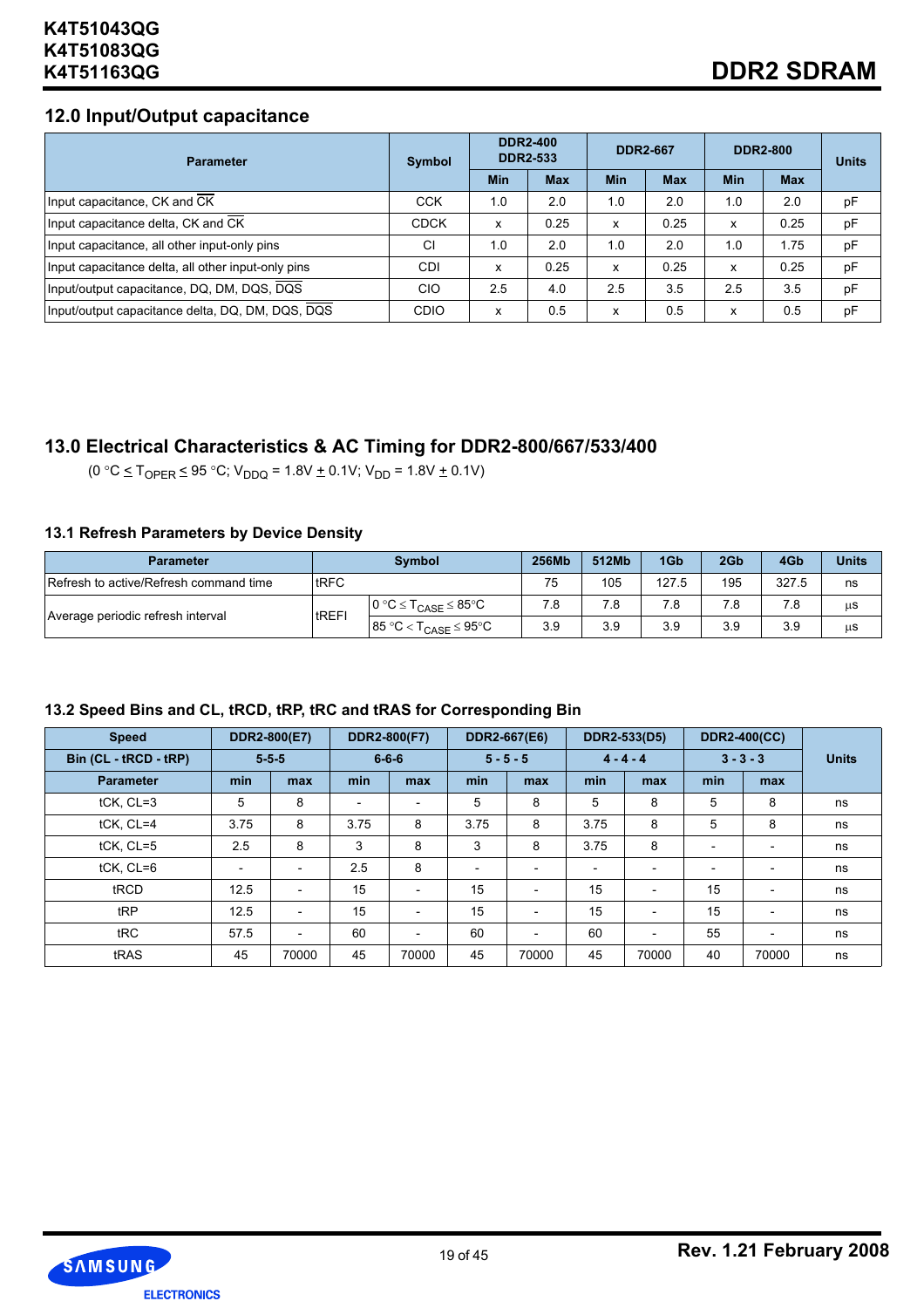### **13.3 Timing Parameters by Speed Grade**

(Refer to notes for informations related to this table at the bottom)

|                                                               |               | <b>DDR2-800</b>    |         | <b>DDR2-667</b>  |                | <b>DDR2-533</b>  |                | <b>DDR2-400</b>     |              |              |                    |
|---------------------------------------------------------------|---------------|--------------------|---------|------------------|----------------|------------------|----------------|---------------------|--------------|--------------|--------------------|
| <b>Parameter</b>                                              | <b>Symbol</b> | min                | max     | min              | max            | min              | max            | min                 | max          | <b>Units</b> | <b>Notes</b>       |
| DQ output access time from CK/CK                              | tAC           | $-400$             | 400     | $-450$           | $+450$         | $-500$           | $+500$         | $-600$              | $+600$       | ps           | 40                 |
| DQS output access time from CK/CK                             | tDQSCK        | $-350$             | 350     | $-400$           | $+400$         | $-450$           | $+450$         | $-500$              | $+500$       | ps           | 40                 |
| CK high-level width                                           | tCH           | 0.45               | 0.55    | 0.45             | 0.55           | 0.45             | 0.55           | 0.45                | 0.55         | tCK          | 35,36              |
| CK low-level width                                            | tCL           | 0.45               | 0.55    | 0.45             | 0.55           | 0.45             | 0.55           | 0.45                | 0.55         | tCK          | 35,36              |
| CK half period                                                | tHP           | min(tCL, t)<br>CH) | x       | min(tCL,<br>tCH) | X              | min(tCL,<br>tCH) | x              | min(tCL,<br>$tCH$ ) | X            | ps           | 11,12,37           |
| Clock cycle time, CL=x                                        | tCK           | 2500               | 8000    | 3000             | 8000           | 3750             | 8000           | 5000                | 8000         | ps           | 15,35,36           |
| DQ and DM input hold time                                     | tDH(base)     | 125                | x       | 175              | x              | 225              | x              | 275                 | x            | ps           | 6,7,8,21,28<br>,31 |
| DQ and DM input setup time                                    | tDS(base)     | 50                 | x       | 100              | x              | 100              | X              | 150                 | x            | ps           | 6,7,8,20,28<br>.31 |
| Control & Address input pulse width for each<br>input         | tIPW          | 0.6                | x       | 0.6              | x              | 0.6              | X              | 0.6                 | x            | tCK          |                    |
| DQ and DM input pulse width for each input                    | tDIPW         | 0.35               | x       | 0.35             | x              | 0.35             | x              | 0.35                | x            | tCK          |                    |
| Data-out high-impedance time from CK/CK                       | tHZ           | X                  | tAC max | $\pmb{\times}$   | tAC max        | $\pmb{\times}$   | tAC max        | $\pmb{\times}$      | tAC max      | ps           | 18,40              |
| DQS low-impedance time from CK/CK                             | tLZ(DQS)      | tAC min            | tAC max | tAC min          | tAC max        | tAC min          | tAC max        | tAC min             | tAC max      | ps           | 18,40              |
| DQ low-impedance time from CK/CK                              | tLZ(DQ)       | 2* tAC<br>min      | tAC max | $2*tAC$<br>min   | tAC max        | 2* tACmin        | tAC max        | 2* tACmin           | tAC max      | ps           | 18,40              |
| DQS-DQ skew for DQS and associated DQ<br>signals              | tDQSQ         | x                  | 200     | x                | 240            | x                | 300            | x                   | 350          | ps           | 13                 |
| DQ hold skew factor                                           | tQHS          | x                  | 300     | x                | 340            | x                | 400            | x                   | 450          | ps           | 12,38              |
| DQ/DQS output hold time from DQS                              | tQH           | $HIP -$<br>tQHS    | x       | $HIP -$<br>tQHS  | x              | $HIP -$<br>tQHS  | х              | $HIP -$<br>tQHS     | x            | ps           | 39                 |
| First DQS latching transition to associated<br>clock edge     | tDQSS         | $-0.25$            | 0.25    | $-0.25$          | 0.25           | $-0.25$          | 0.25           | $-0.25$             | 0.25         | tCK          | 30                 |
| DQS input high pulse width                                    | tDQSH         | 0.35               | x       | 0.35             | $\pmb{\times}$ | 0.35             | x              | 0.35                | x            | tCK          |                    |
| DQS input low pulse width                                     | tDQSL         | 0.35               | x       | 0.35             | x              | 0.35             | X              | 0.35                | X            | tCK          |                    |
| DQS falling edge to CK setup time                             | tDSS          | 0.2                | x       | 0.2              | x              | 0.2              | X              | 0.2                 | $\mathsf{x}$ | tCK          | 30                 |
| DQS falling edge hold time from CK                            | tDSH          | 0.2                | x       | 0.2              | x              | 0.2              | X              | 0.2                 | X            | tCK          | 30                 |
| Mode register set command cycle time                          | tMRD          | $\overline{2}$     | x       | $\overline{2}$   | x              | $\overline{2}$   | X              | $\overline{2}$      | X            | tCK          |                    |
| Write postamble                                               | tWPST         | 0.4                | 0.6     | 0.4              | 0.6            | 0.4              | 0.6            | 0.4                 | 0.6          | tCK          | 10                 |
| Write preamble                                                | tWPRE         | 0.35               | X       | 0.35             | X              | 0.35             | X              | 0.35                | X            | tCK          |                    |
| Address and control input hold time                           | tlH(base)     | 250                | x       | 275              | X              | 375              | $\pmb{\times}$ | 475                 | $\mathsf{x}$ | ps           | 5,7,9,23,29        |
| Address and control input setup time                          | tIS(base)     | 175                | x       | 200              | x              | 250              | x              | 350                 | x            | ps           | 5,7,9,22,29        |
| Read preamble                                                 | tRPRE         | 0.9                | 1.1     | 0.9              | 1.1            | 0.9              | 1.1            | 0.9                 | 1.1          | tCK          | 19,41              |
| Read postamble                                                | tRPST         | 0.4                | 0.6     | 0.4              | 0.6            | 0.4              | 0.6            | 0.4                 | 0.6          | tCK          | 19,42              |
| Active to active command period for 1KB page<br>size products | tRRD          | 7.5                | x       | 7.5              | x              | 7.5              | X              | 7.5                 | x            | ns           | 4,32               |

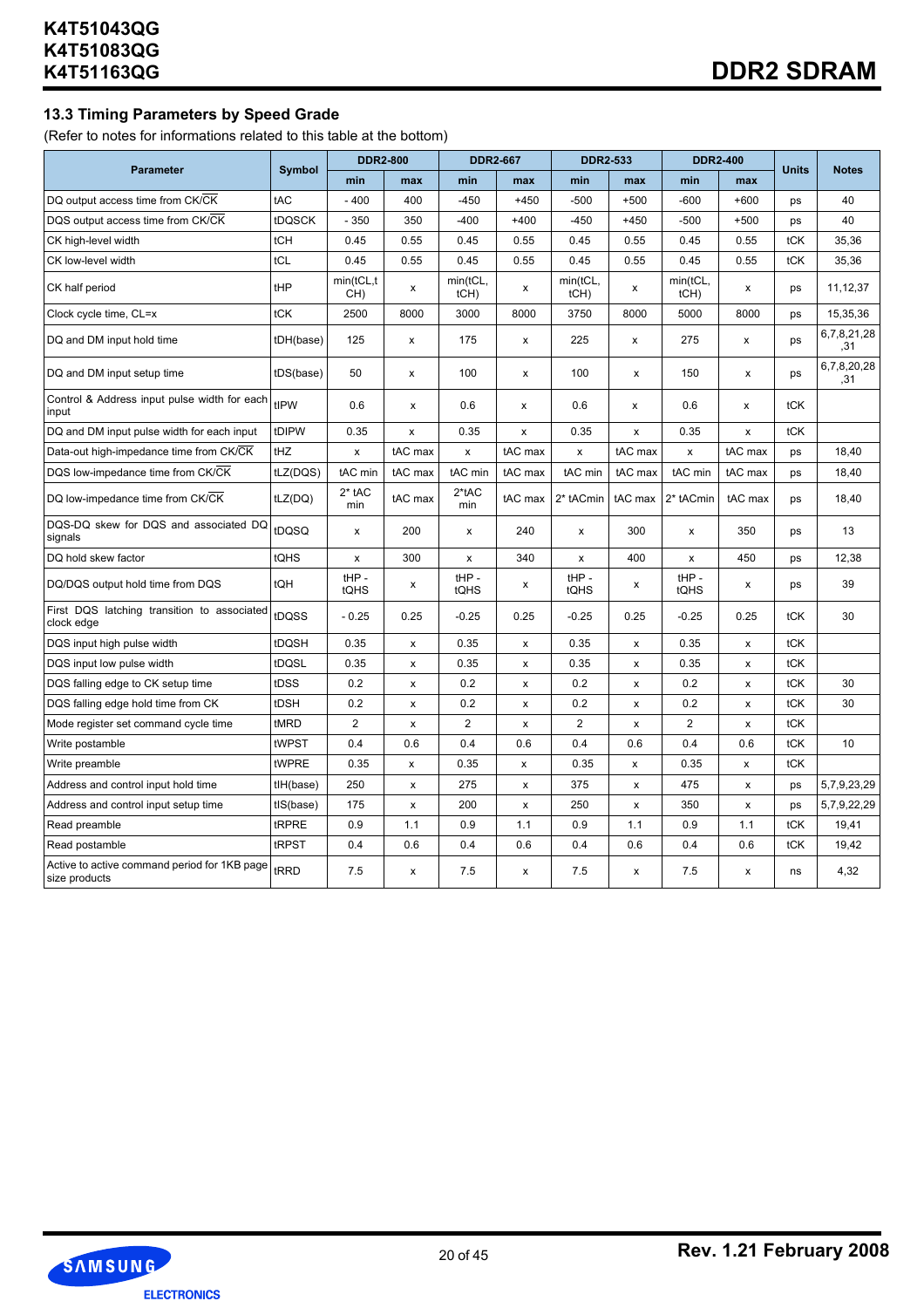# **DDR2 SDRAM**

|                                                                      |                    | <b>DDR2-800</b> |                                 | <b>DDR2-667</b>  |                             | <b>DDR2-533</b>  |                                      | <b>DDR2-400</b> |                                   |              |                 |
|----------------------------------------------------------------------|--------------------|-----------------|---------------------------------|------------------|-----------------------------|------------------|--------------------------------------|-----------------|-----------------------------------|--------------|-----------------|
| <b>Parameter</b>                                                     | <b>Symbol</b>      | min             | max                             | min              | max                         | min              | max                                  | min             | max                               | <b>Units</b> | <b>Notes</b>    |
| Active to active command period for 2KB page<br>size products        | tRRD               | 10              | x                               | 10               | x                           | 10               | x                                    | 10              | x                                 | ns           | 4,32            |
| Four Activate Window for 1KB page size prod-<br>ucts                 | tFAW               | 35              |                                 | 37.5             |                             | 37.5             |                                      | 37.5            |                                   | ns           | 32              |
| Four Activate Window for 2KB page size prod-<br>ucts                 | tFAW               | 45              |                                 | 50               |                             | 50               |                                      | 50              |                                   | ns           | 32              |
| CAS to CAS command delay                                             | tCCD               | $\overline{2}$  | X                               | $\overline{2}$   |                             | $\overline{2}$   |                                      | 2               |                                   | tCK          |                 |
| Write recovery time                                                  | tWR                | 15              | x                               | 15               | x                           | 15               | X                                    | 15              | $\mathsf{x}$                      | ns           | 32              |
| Auto precharge write recovery + precharge<br>time                    | tDAL               | WR+tRP          | x                               | WR+tRP           | x                           | WR+tRP           | x                                    | WR+tRP          | x                                 | tCK          | 14,33           |
| Internal write to read command delay                                 | tWTR               | 7.5             |                                 | 7.5              | X                           | 7.5              | X                                    | 10              | X                                 | ns           | 24,32           |
| Internal read to precharge command delay                             | tRTP               | 7.5             |                                 | 7.5              |                             | 7.5              |                                      | 7.5             |                                   | ns           | 3,32            |
| Exit self refresh to a non-read command                              | tXSNR              | $t$ RFC + 10    |                                 | $tRFC + 10$      |                             | $tRFC + 10$      |                                      | $t$ RFC + 10    |                                   | ns           |                 |
| Exit self refresh to a read command                                  | tXSRD              | 200             | X                               | 200              |                             | 200              |                                      | 200             |                                   | tCK          |                 |
| Exit precharge power down to any non-read<br>command                 | <b>tXP</b>         | $\overline{2}$  | X                               | $\overline{2}$   | X                           | $\overline{2}$   | X                                    | 2               | X                                 | tCK          |                 |
| Exit active power down to read command                               | tXARD              | $\overline{2}$  | x                               | $\overline{2}$   | X                           | $\overline{2}$   | X                                    | $\overline{2}$  | x                                 | tCK          | $\mathbf{1}$    |
| Exit active power down to read command<br>(slow exit, lower power)   | tXARDS             | $8 - AL$        |                                 | $7 - AL$         |                             | $6 - AL$         |                                      | $6 - AL$        |                                   | tCK          | 1,2             |
| CKE minimum pulse width<br>(high and low pulse width)                | <sup>t</sup> CKE   | 3               |                                 | 3                |                             | 3                |                                      | 3               |                                   | tCK          | 27              |
| ODT turn-on delay                                                    | <sup>t</sup> AOND  | $\overline{2}$  | $\overline{2}$                  | $\overline{2}$   | $\overline{2}$              | $\overline{2}$   | $\overline{2}$                       | 2               | $\overline{2}$                    | tCK          | 16              |
| ODT turn-on                                                          | <sup>t</sup> AON   | tAC(min)        | tAC(max)<br>$+0.7$              | tAC(min)         | tAC(max)<br>$+0.7$          | tAC(min)         | tAC(max)<br>$+1$                     | tAC(min)        | tAC(max)<br>$+1$                  | ns           | 6,16,40         |
| ODT turn-on(Power-Down mode)                                         | <sup>t</sup> AONPD | tAC(min)+       | $2tCK +$<br>tAC(max)<br>$+1$    | $tAC(min)+$<br>2 | 2tCK+tAC<br>$(max)+1$       | $tAC(min)+$<br>2 | 2tCK+tA<br>$C(max)+$<br>$\mathbf{1}$ | tAC(min)+<br>2  | 2tCK+tAC<br>$(max)+1$             | ns           |                 |
| ODT turn-off delay                                                   | <sup>t</sup> AOFD  | 2.5             | 2.5                             | 2.5              | 2.5                         | 2.5              | 2.5                                  | 2.5             | 2.5                               | tCK          | 17,44,45        |
| ODT turn-off                                                         | <sup>t</sup> AOF   | tAC(min)        | tAC(max)<br>$+0.6$              | tAC(min)         | tAC(max)<br>$+0.6$          | tAC(min)         | tAC(max)<br>$+0.6$                   | tAC(min)        | tAC(max)<br>$+0.6$                | ns           | 17,43,44,<br>45 |
| ODT turn-off (Power-Down mode)                                       | <sup>t</sup> AOFPD | tAC(min)+<br>2  | $2.5$ tCK +<br>tAC(max)<br>$+1$ | tAC(min)+<br>2   | 2.5tCK+t<br>AC(max)<br>$+1$ | tAC(min)+<br>2   | $2.5$ t $CK+$<br>tAC(max)<br>$+1$    | tAC(min)+<br>2  | $2.5$ t $CK+$<br>tAC(max)<br>$+1$ | ns           |                 |
| ODT to power down entry latency                                      | tANPD              | 3               |                                 | 3                |                             | 3                |                                      | 3               |                                   | tCK          |                 |
| ODT power down exit latency                                          | tAXPD              | 8               |                                 | 8                |                             | 8                |                                      | 8               |                                   | tCK          |                 |
| OCD drive mode output delay                                          | tOIT               | 0               | 12                              | 0                | 12                          | 0                | 12                                   | $\mathbf 0$     | 12                                | ns           | 32              |
| Minimum time clocks remains ON after CKE<br>asynchronously drops LOW | tDelay             | tIS+tCK<br>+tIH |                                 | tIS+tCK<br>$+tH$ |                             | tIS+tCK<br>+tIH  |                                      | tIS+tCK<br>+tIH |                                   | ns           | 15              |

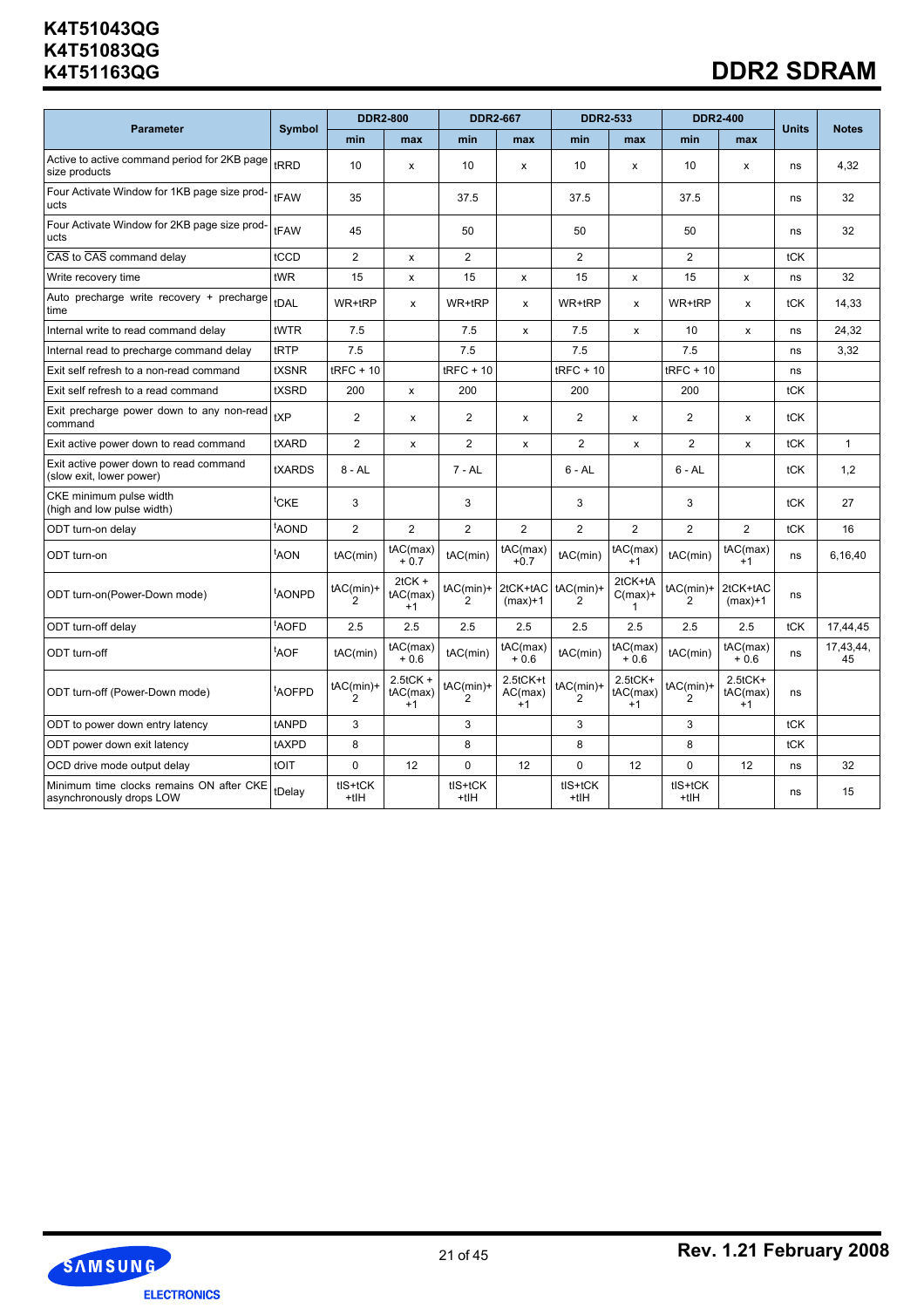# **14.0 General notes, which may apply for all AC parameters**

#### **1. DDR2 SDRAM AC timing reference load**

Figure 1 represents the timing reference load used in defining the relevant timing parameters of the part. It is not intended to be either a precise repre sentation of the typical system environment or a depiction of the actual load presented by a production tester. System designers will use IBIS or other simulation tools to correlate the timing reference load to a system environment. Manufacturers will correlate to their production test conditions (generally a coaxial transmission line terminated at the tester electronics).



**Figure 1 - AC Timing Reference Load**

The output timing reference voltage level for single ended signals is the crosspoint with VTT. The output timing reference voltage level for differential signals is the crosspoint of the true (e.g. DQS) and the complement (e.g. DQS) signal.

#### **2. Slew Rate Measurement Levels**

- a) Output slew rate for falling and rising edges is measured between VTT 250 mV and VTT + 250 mV for single ended signals. For differential signals (e.g. DQS - DQS) output slew rate is measured between DQS - DQS = - 500 mV and DQS - DQS = + 500 mV. Output slew rate is guaranteed by design, but is not necessarily tested on each device.
- b) Input slew rate for single ended signals is measured from Vref(dc) to VIH(ac),min for rising edges and from Vref(dc) to VIL(ac),max for falling edges. For differential signals (e.g. CK -  $\overline{CK}$ ) slew rate for rising edges is measured from CK -  $\overline{CK}$  = - 250 mV to CK -  $\overline{CK}$  = + 500 mV (+ 250 mV to - 500 mV for falling edges).
- c) VID is the magnitude of the difference between the input voltage on CK and the input voltage on  $\overline{CK}$ , or between DQS and  $\overline{DQS}$  for differential strobe.

#### **3. DDR2 SDRAM output slew rate test load**

Output slew rate is characterized under the test conditions as shown in Figure 2.



**Figure 2 - Slew Rate Test Load**

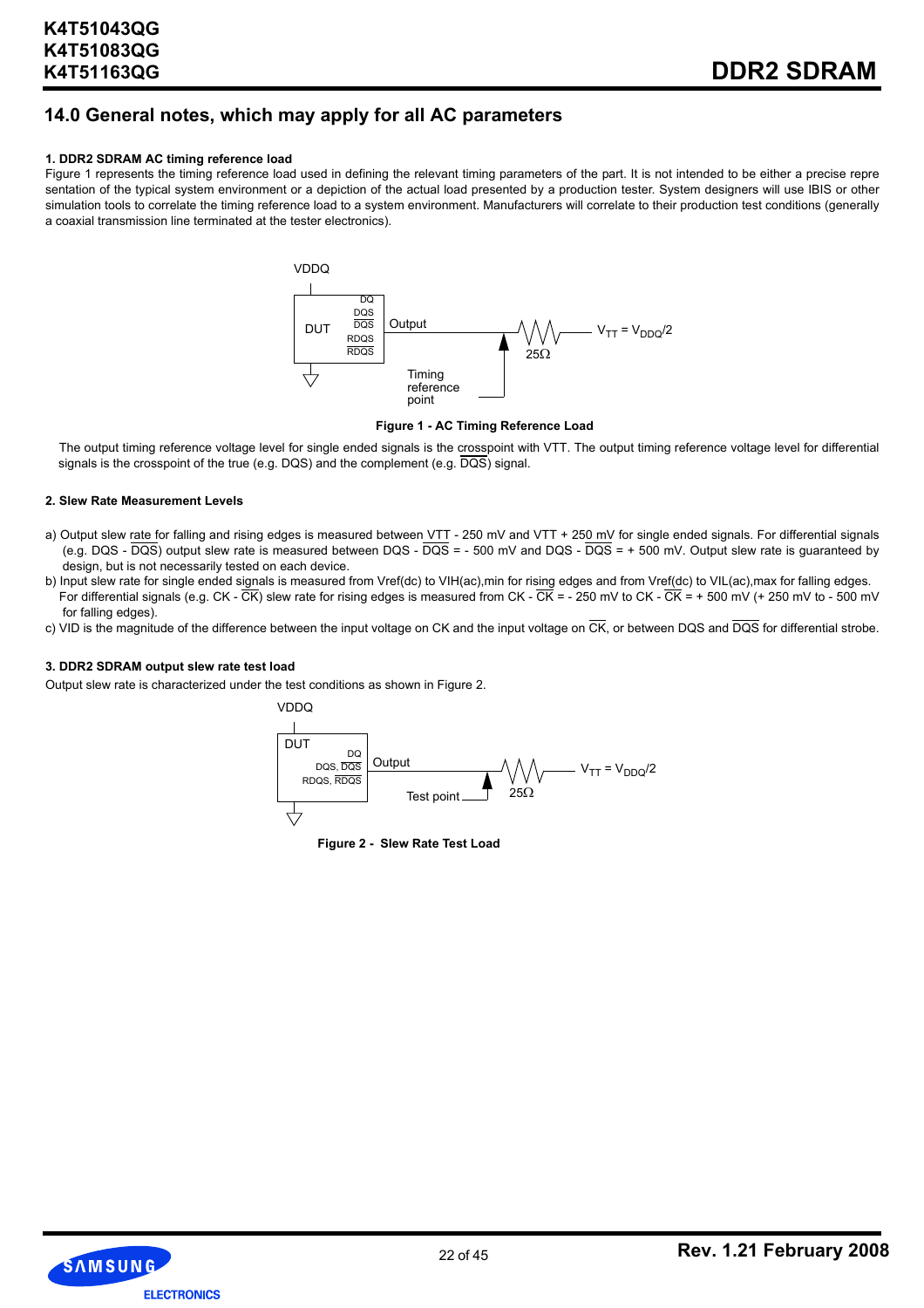#### **4. Differential data strobe**

DDR2 SDRAM pin timings are specified for either single ended mode or differential mode depending on the setting of the EMRS "Enable DQS" mode bit; timing advantages of differential mode are realized in system design. The method by which the DDR2 SDRAM pin timings are measured is mode dependent. In single ended mode, timing relationships are measured relative to the rising or falling edges of DQS crossing at VREF. In differential mode, these timing relationships are measured relative to the crosspoint of DQS and its complement,  $\overline{DQS}$ . This distinction in timing methods is guaranteed by design and characterization. Note that when differential data strobe mode is disabled via the EMRS, the complementary pin,  $\overline{DQS}$ , must be tied externally to VSS through a 20  $\Omega$  to 10 k $\Omega$  resistor to insure proper operation.



**Figure 3 - Data Input (Write) Timing**



**Figure 4 - Data Output (Read) Timing**

- **5.** AC timings are for linear signal transitions. See Specific Notes on derating for other signal transitions.
- **6.** All voltages are referenced to VSS.
- **7.** These parameters guarantee device behavior, but they are not necessarily tested on each device. They may be guaranteed by device design or tester correlation.
- **8.** Tests for AC timing, IDD, and electrical (AC and DC) characteristics, may be conducted at nominal reference/supply voltage levels, but the related specifications and device operation are guaranteed for the full voltage range specified.

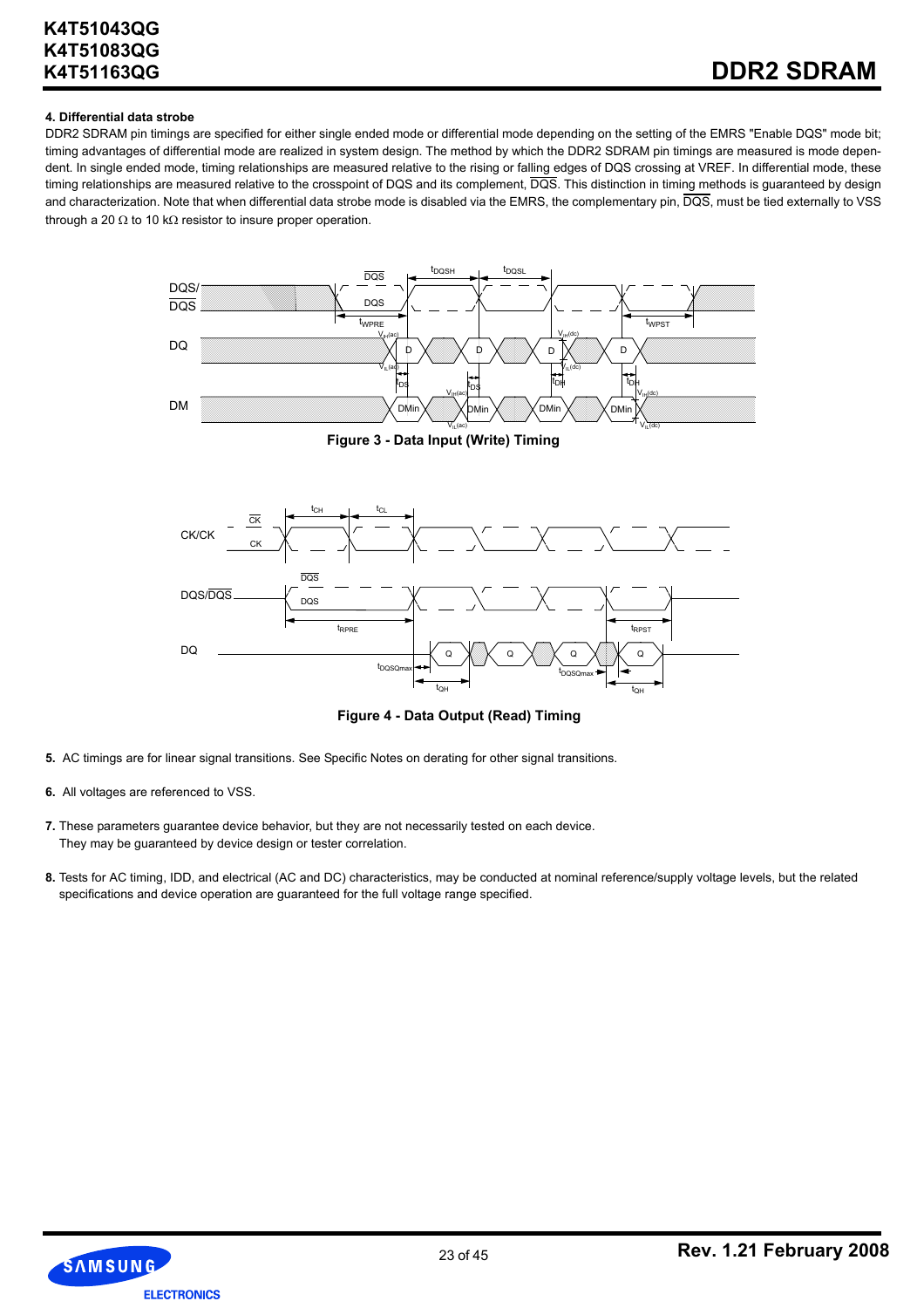# **15.0 Specific Notes for dedicated AC parameters**

- **1.** User can choose which active power down exit timing to use via MRS (bit 12). tXARD is expected to be used for fast active power down exit timing. tXARDS is expected to be used for slow active power down exit timing.
- **2.** AL = Additive Latency.
- **3.** This is a minimum requirement. Minimum read to precharge timing is AL + BL / 2 provided that the tRTP and tRAS(min) have been satisfied.
- **4.** A minimum of two clocks (2 x tCK or 2 x nCK) is required irrespective of operating frequency.
- **5.** Timings are specified with command/address input slew rate of 1.0 V/ns.
- **6.** Timings are specified with DQs, DM, and DQS's (DQS/RDQS in single ended mode) input slew rate of 1.0V/ns.
- **7.** Timings are specified with CK/CK differential slew rate of 2.0 V/ns. Timings are guaranteed for DQS signals with a differential slew rate of 2.0 V/ns in differential strobe mode and a slew rate of 1.0 V/ns in single ended mode.
- **8.** Data setup and hold time derating.

#### **Table 1 - DDR2-400/533 tDS/tDH derating with differential data strobe**

|                     |     |              |               |              |               |              | AtDS, AtDH Derating Values of DDR2-400, DDR2-533 (ALL units in 'ps', the note applies to entire Table) |               |              |              |                                       |              |                          |                          |               |              |              |              |              |
|---------------------|-----|--------------|---------------|--------------|---------------|--------------|--------------------------------------------------------------------------------------------------------|---------------|--------------|--------------|---------------------------------------|--------------|--------------------------|--------------------------|---------------|--------------|--------------|--------------|--------------|
|                     |     |              |               |              |               |              |                                                                                                        |               |              |              | <b>DQS,DQS Differential Slew Rate</b> |              |                          |                          |               |              |              |              |              |
|                     |     | $4.0$ V/ns   |               | $3.0$ V/ns   |               | $2.0$ V/ns   |                                                                                                        | $1.8$ V/ns    |              | $1.6$ V/ns   |                                       | $1.4$ V/ns   |                          |                          | 1.2V/ns       |              | 1.0V/ns      | 0.8V/ns      |              |
|                     |     | $\Delta$ tDS | $\Delta t$ DH | $\Delta$ tDS | $\Delta t$ DH | $\Delta$ tDS | $\Delta t$ DH                                                                                          | $\Delta t$ DS | $\Delta$ tDH | $\Delta$ tDS | $\Delta$ tDH                          | $\Delta$ tDS | $\Delta t$ DH            | $\Delta$ tDS             | $\Delta t$ DH | $\Delta$ tDS | $\Delta$ tDH | $\Delta$ tDS | $\Delta$ tDH |
|                     | 2.0 | 125          | 45            | 125          | 45            | 125          | 45                                                                                                     | ۰             | ۰            |              |                                       |              | $\overline{\phantom{a}}$ | $\overline{\phantom{0}}$ |               |              |              |              |              |
|                     | 1.5 | 83           | 21            | 83           | 21            | 83           | 21                                                                                                     | 95            | 33           | ۰            |                                       |              | ۰                        | $\overline{\phantom{0}}$ | ۰.            |              | ۰            | ۰            |              |
|                     | 1.0 | 0            | 0             | 0            | 0             | 0            | 0                                                                                                      | 12            | 12           | 24           | 24                                    | ٠            | ۰                        | ٠                        |               | ۰            | ۰            | ۰            |              |
| <b>DQ</b>           | 0.9 | ٠            |               | $-11$        | $-14$         | $-11$        | $-14$                                                                                                  | 1             | -2           | 13           | 10                                    | 25           | 22                       | ٠                        |               |              | ٠            |              |              |
| <b>Siew</b><br>rate | 0.8 |              |               |              | ٠             | $-25$        | $-31$                                                                                                  | $-13$         | -19          | $-1$         | $-7$                                  | 11           | 5                        | 23                       | 17            |              | ۰            | -            |              |
| V/ns                | 0.7 |              |               |              |               |              | ۰.                                                                                                     | $-31$         | $-42$        | $-19$        | -30                                   | $-7$         | -18                      | 5                        | -6            | 17           | 6            | ۰            |              |
|                     | 0.6 | ۰.           |               |              | ۰             |              | ۰.                                                                                                     | ۰             | ۰.           | $-43$        | -59                                   | $-31$        | $-47$                    | $-19$                    | $-35$         | $-7$         | $-23$        | 5            | $-11$        |
|                     | 0.5 | ۰.           |               |              |               | ۰            |                                                                                                        | ۰             |              | ۰            |                                       | $-74$        | $-89$                    | $-62$                    | $-77$         | -50          | $-65$        | $-38$        | $-53$        |
|                     | 0.4 |              |               | ۰            | ۰             |              |                                                                                                        |               | ۰            |              |                                       |              | $\blacksquare$           | $-127$                   | $-140$        | $-115$       | $-128$       | $-103$       | $-116$       |

#### **Table 2 - DDR2-667/800 tDS/tDH derating with differential data strobe**

|              |     |               | ∆tDS, ∆tDH Derating Values for DDR2-667, DDR2-800 (ALL units in 'ps', the note applies to entire Table) |              |               |              |               |              |                                       |              |               |                          |              |              |               |              |               |                 |              |
|--------------|-----|---------------|---------------------------------------------------------------------------------------------------------|--------------|---------------|--------------|---------------|--------------|---------------------------------------|--------------|---------------|--------------------------|--------------|--------------|---------------|--------------|---------------|-----------------|--------------|
|              |     |               |                                                                                                         |              |               |              |               |              | <b>DQS,DQS Differential Slew Rate</b> |              |               |                          |              |              |               |              |               |                 |              |
|              |     |               | $4.0$ V/ns                                                                                              |              | $3.0$ V/ns    | $2.0$ V/ns   |               | $1.8$ V/ns   |                                       | $1.6$ V/ns   |               | 1.4V/ns                  |              | 1.2V/ns      |               |              | 1.0V/ns       |                 | $0.8$ V/ns   |
|              |     | $\Delta t$ DS | $\Delta t$ DH                                                                                           | $\Delta$ tDS | $\Delta t$ DH | $\Delta$ tDS | $\Delta t$ DH | $\Delta$ tDS | $\Delta t$ DH                         | $\Delta$ tDS | $\Delta t$ DH | $\triangle$ tDS          | $\Delta$ tDH | $\Delta$ tDS | $\Delta t$ DH | $\Delta$ tDS | $\Delta t$ DH | $\triangle$ tDS | $\Delta$ tDH |
|              | 2.0 | 100           | 45                                                                                                      | 100          | 45            | 100          | 45            |              | ۰                                     | ۰            |               | ۰                        |              |              |               | ۰            | -             |                 |              |
|              | 1.5 | 67            | 21                                                                                                      | 67           | 21            | 67           | 21            | 79           | 33                                    | ۰            |               | $\overline{\phantom{0}}$ |              |              |               |              | ۰             | ۰               |              |
|              | 1.0 | 0             | 0                                                                                                       | 0            | 0             | 0            | 0             | 12           | 12                                    | 24           | 24            | $\overline{\phantom{0}}$ |              |              |               | ۰            |               |                 |              |
| <b>DQ</b>    | 0.9 | ۰             |                                                                                                         | -5           | $-14$         | -5           | $-14$         | 7            | $-2$                                  | 19           | 10            | 31                       | 22           | ۰            |               | ۰            | ۰             |                 |              |
| Slew<br>rate | 0.8 | ۰             |                                                                                                         |              | ٠             | $-13$        | $-31$         | $-1$         | $-19$                                 | 11           | $-7$          | 23                       | 5            | 35           | 17            | ۰.           |               |                 |              |
| V/ns         | 0.7 | ۰             | ۰                                                                                                       | ٠            | ٠             | ۰            | ۰.            | $-10$        | $-42$                                 | 2            | $-30$         | 14                       | $-18$        | 26           | -6            | 38           | 6             |                 |              |
|              | 0.6 |               |                                                                                                         | ۰            | ۰             | ۰            |               |              | ۰                                     | $-10$        | -59           | $\overline{2}$           | $-47$        | 14           | $-35$         | 26           | $-23$         | 38              | $-11$        |
|              | 0.5 |               |                                                                                                         | ۰            | ٠             |              |               |              |                                       |              | ۰.            | $-24$                    | -89          | $-12$        | $-77$         | 0            | $-65$         | 12              | $-53$        |
|              | 0.4 |               |                                                                                                         |              | ۰             |              |               |              |                                       |              |               |                          |              | $-52$        | $-140$        | -40          | $-128$        | $-28$           | $-116$       |

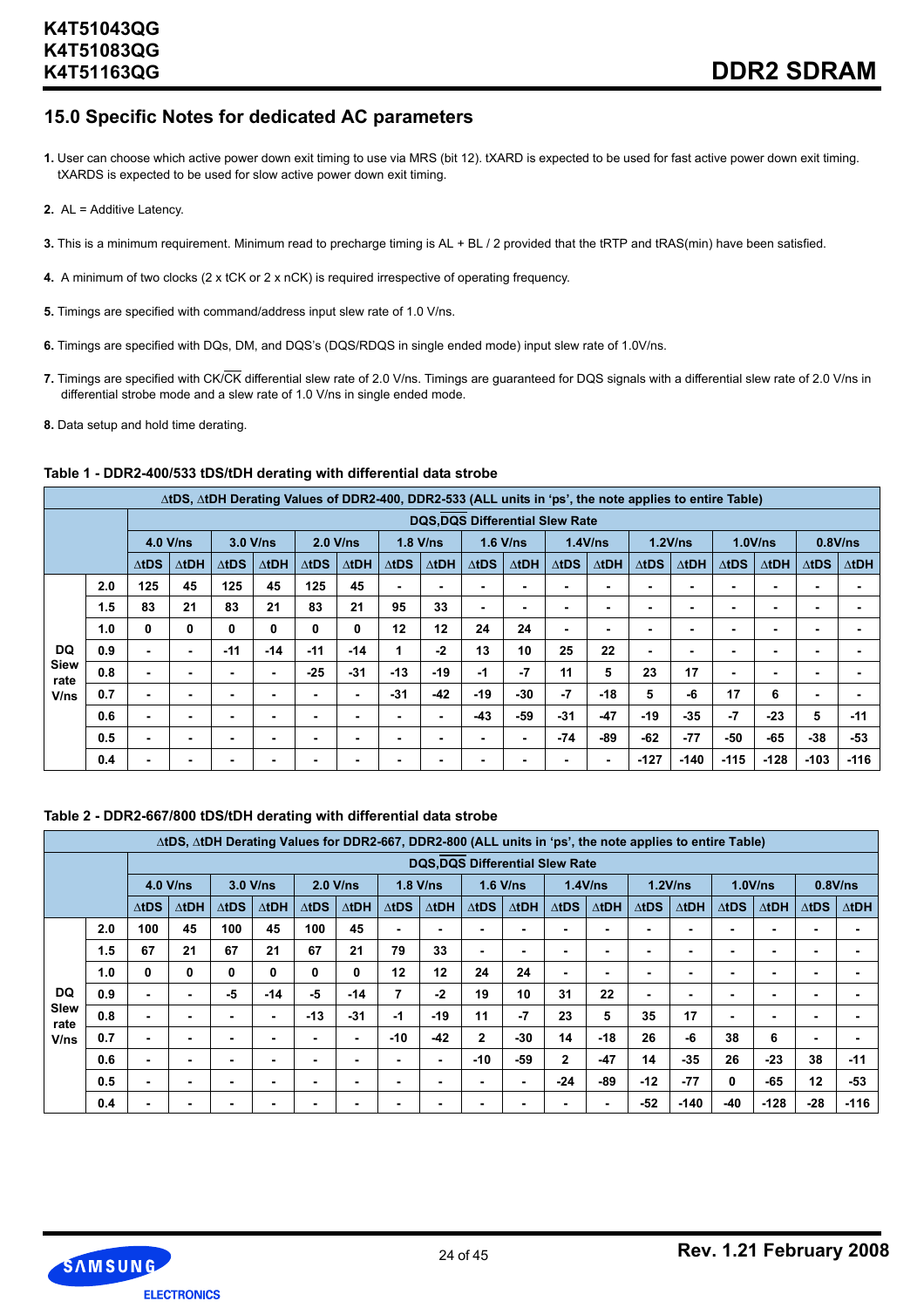|              |     |                          |              |                          | $\triangle$ tDS1, $\triangle$ tDH1 Derating Values for DDR2-400, DDR2-533(All units in 'ps'; the note applies to the entire table) |                          |               |                          |                          |                          |                                   |                          |                          |                          |              |                          |                          |              |              |
|--------------|-----|--------------------------|--------------|--------------------------|------------------------------------------------------------------------------------------------------------------------------------|--------------------------|---------------|--------------------------|--------------------------|--------------------------|-----------------------------------|--------------------------|--------------------------|--------------------------|--------------|--------------------------|--------------------------|--------------|--------------|
|              |     |                          |              |                          |                                                                                                                                    |                          |               |                          |                          |                          | <b>DQS Single-ended Slew Rate</b> |                          |                          |                          |              |                          |                          |              |              |
|              |     |                          | $2.0$ V/ns   |                          | $1.5$ V/ns                                                                                                                         | 1.0 V/ns                 |               |                          | $0.9$ V/ns               |                          | $0.8$ V/ns                        | $0.7$ V/ns               |                          |                          | $0.6$ V/ns   | $0.5$ V/ns               |                          |              | $0.4$ V/ns   |
|              |     | $\Delta$ tDS             | $\Delta$ tDH | $\Delta$ tDS             | $\Delta t$ DH                                                                                                                      | $\Delta$ tDS             | $\Delta t$ DH | $\Delta$ tDS             | $\Delta t$ DH            | $\Delta$ tDS             | $\Delta$ tDH                      | $\triangle$ tDS          | $\Delta$ tDH             | $\Delta$ tDS             | $\Delta$ tDH | $\Delta$ tDS             | $\Delta$ tDH             | $\Delta$ tDS | $\Delta$ tDH |
|              | 2.0 | 188                      | 188          | 167                      | 146                                                                                                                                | 125                      | 63            | $\overline{\phantom{a}}$ |                          |                          |                                   |                          |                          |                          |              |                          |                          |              |              |
|              | 1.5 | 146                      | 167          | 125                      | 125                                                                                                                                | 83                       | 42            | 81                       | 43                       | $\overline{\phantom{0}}$ |                                   | $\overline{\phantom{0}}$ | $\overline{\phantom{a}}$ | $\overline{\phantom{a}}$ |              | $\overline{\phantom{0}}$ | $\overline{\phantom{0}}$ |              |              |
|              | 1.0 | 63                       | 125          | 42                       | 83                                                                                                                                 | 0                        | 0             | $-2$                     |                          | $-7$                     | $-13$                             | $\overline{\phantom{0}}$ | $\overline{\phantom{a}}$ |                          |              |                          |                          |              |              |
| DQ           | 0.9 |                          |              | 31                       | 69                                                                                                                                 | $-11$                    | $-14$         | $-13$                    | $-13$                    | $-18$                    | $-27$                             | -29                      | -45                      | $\overline{\phantom{0}}$ |              |                          |                          |              |              |
| Slew<br>rate | 0.8 |                          |              | $\overline{\phantom{0}}$ | $\overline{\phantom{0}}$                                                                                                           | $-25$                    | $-31$         | $-27$                    | $-30$                    | $-32$                    | $-44$                             | $-43$                    | $-62$                    | $-60$                    | $-86$        | $\overline{\phantom{a}}$ |                          |              |              |
| V/ns         | 0.7 |                          |              | $\overline{\phantom{0}}$ |                                                                                                                                    |                          |               | $-45$                    | $-53$                    | $-50$                    | $-67$                             | $-61$                    | $-85$                    | $-78$                    | $-109$       | $-108$                   | $-152$                   |              |              |
|              | 0.6 | $\overline{\phantom{0}}$ |              | $\overline{\phantom{0}}$ | $\overline{\phantom{a}}$                                                                                                           | $\overline{\phantom{0}}$ |               | $\overline{\phantom{a}}$ | $\overline{\phantom{a}}$ | $-74$                    | $-96$                             | -85                      | $-114$                   | $-102$                   | $-138$       | $-138$                   | $-181$                   | $-183$       | $-246$       |
|              | 0.5 |                          |              | $\overline{\phantom{0}}$ | $\overline{\phantom{0}}$                                                                                                           |                          |               | $\overline{\phantom{a}}$ |                          |                          | $\overline{\phantom{0}}$          | $-128$                   | $-156$                   | $-145$                   | $-180$       | $-175$                   | $-223$                   | $-226$       | $-288$       |
|              | 0.4 |                          |              |                          |                                                                                                                                    |                          |               |                          |                          |                          |                                   |                          |                          | $-210$                   | $-243$       | $-240$                   | $-286$                   | $-291$       | $-351$       |

#### **Table 3 - DDR2-400/533 tDS1/tDH1 derating with single-ended data strobe**

For all input signals the total tDS (setup time) and tDH (hold time) required is calculated by adding the data sheet tDS(base) and tDH(base) value to the ∆tDS and ∆tDH derating value respectively. Example: tDS (total setup time) =tDS(base) +∆tDS.

Setup (tDS) nominal slew rate for a rising signal is defined as the slew rate between the last crossing of VREF(dc) and the first crossing of Vih(ac)min. Setup (tDS) nominal slew rate for a falling signal is defined as the slew rate between the last crossing of VREF(dc) and the first crossing of Vil(ac)max. If the actual signal is always earlier than the nominal slew rate line between shaded 'VREF(dc) to ac region', use nominal slew rate for derating value (See Figure 5 for differential data strobe and Figure 6 for single-ended data strobe.) If the actual signal is later than the nominal slew rate line anywhere between shaded 'VREF(dc) to ac region', the slew rate of a tangent line to the actual signal from the ac level to dc level is used for derating value (see Figure 7 for differential data strobe and Figure 8 for single-ended data strobe)

Hold (tDH) nominal slew rate for a rising signal is defined as the slew rate between the last crossing of Vil(dc)max and the first crossing of VREF(dc). Hold (tDH) nominal slew rate for a falling signal is defined as the slew rate between the last crossing of Vih(dc)min and the first crossing of VREF(dc). If the actual signal is always later than the nominal slew rate line between shaded 'dc level to VREF(dc) region', use nominal slew rate for derating value (see Figure 9 for differential data strobe and Figure 10 for single-ended data strobe) If the actual signal is earlier than the nominal slew rate line anywhere between shaded 'dc to VREF(dc) region', the slew rate of a tangent line to the actual signal from the dc level to VREF(dc) level is used for derating value (see Figure 11 for differential data strobe and Figure 12 for single-ended data strobe)

Although for slow slew rates the total setup time might be negative (i.e. a valid input signal will not have reached VIH/IL(ac) at the time of the rising clock transition) a valid input signal is still required to complete the transition and reach VIH/IL(ac).

For slew rates in between the values listed in Tables 1, 2 and 3, the derating values may obtained by linear interpolation.

These values are typically not subject to production test. They are verified by design and characterization.

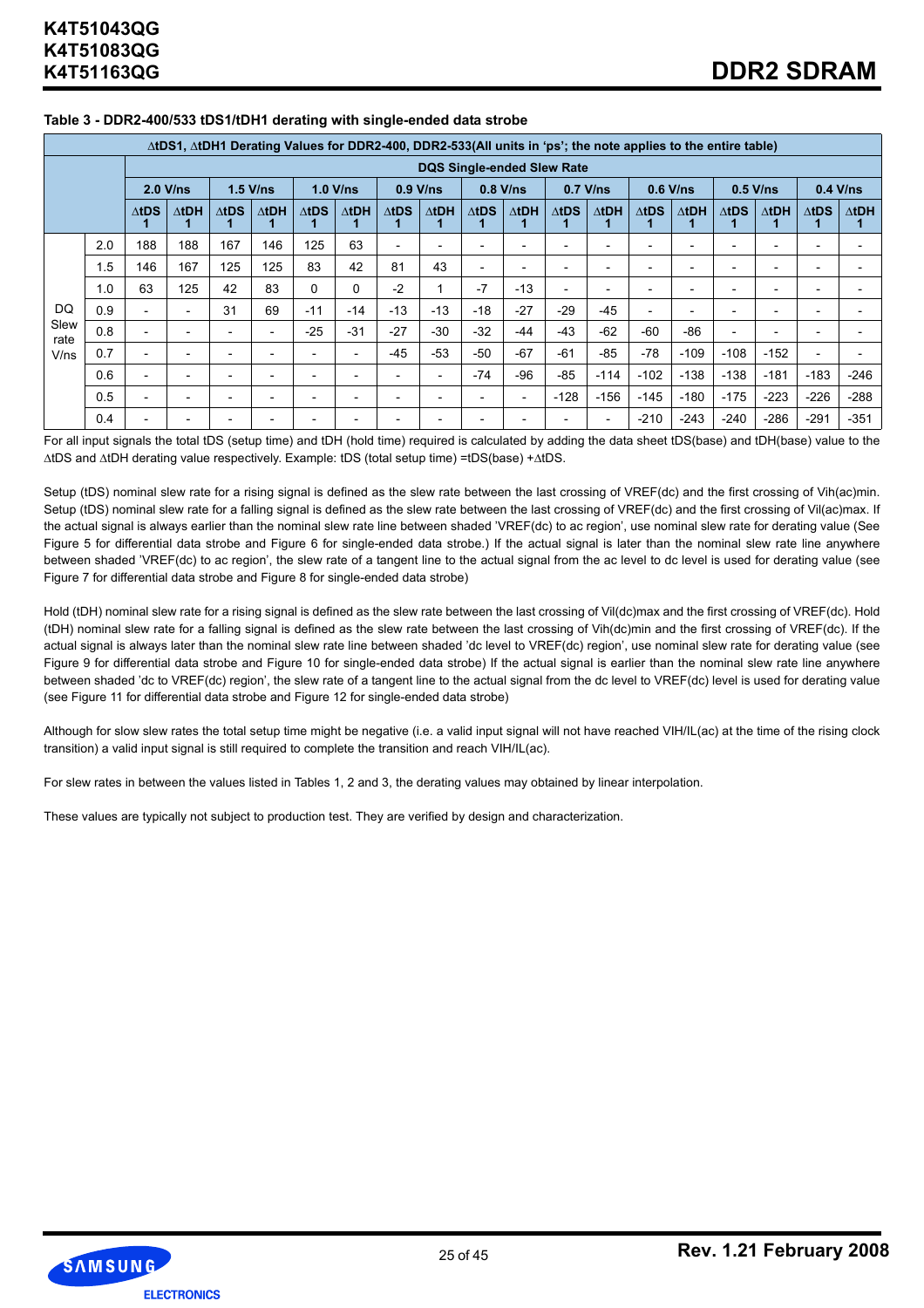

**Figure 5 - IIIustration of nominal slew rate for tDS (differential DQS,DQS)**

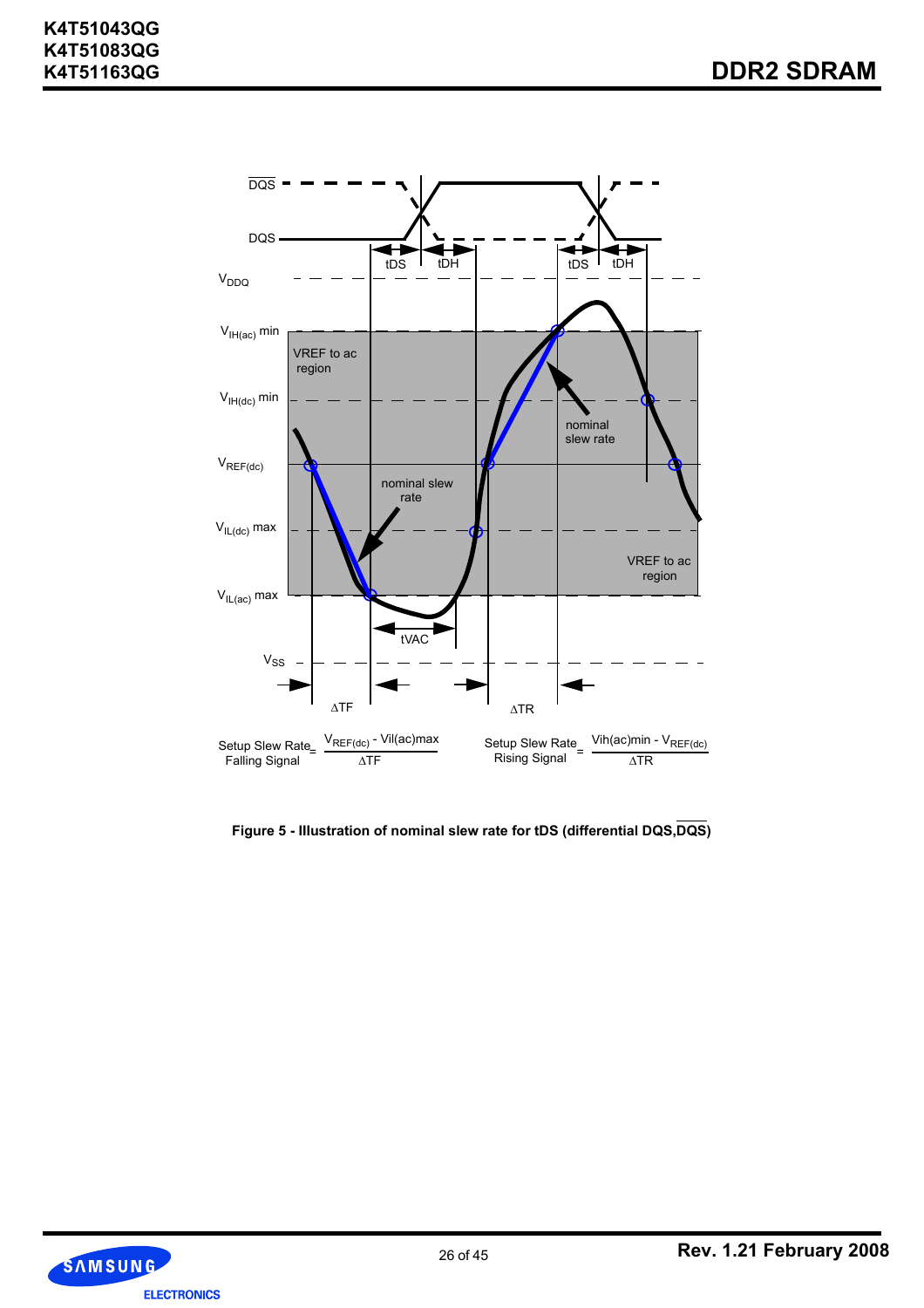

Note : DQS signal must be monotonic between Vil(dc)max and Vih(dc)min.

**Figure 6 - IIIustration of nominal slew rate for tDS (single-ended DQS)**

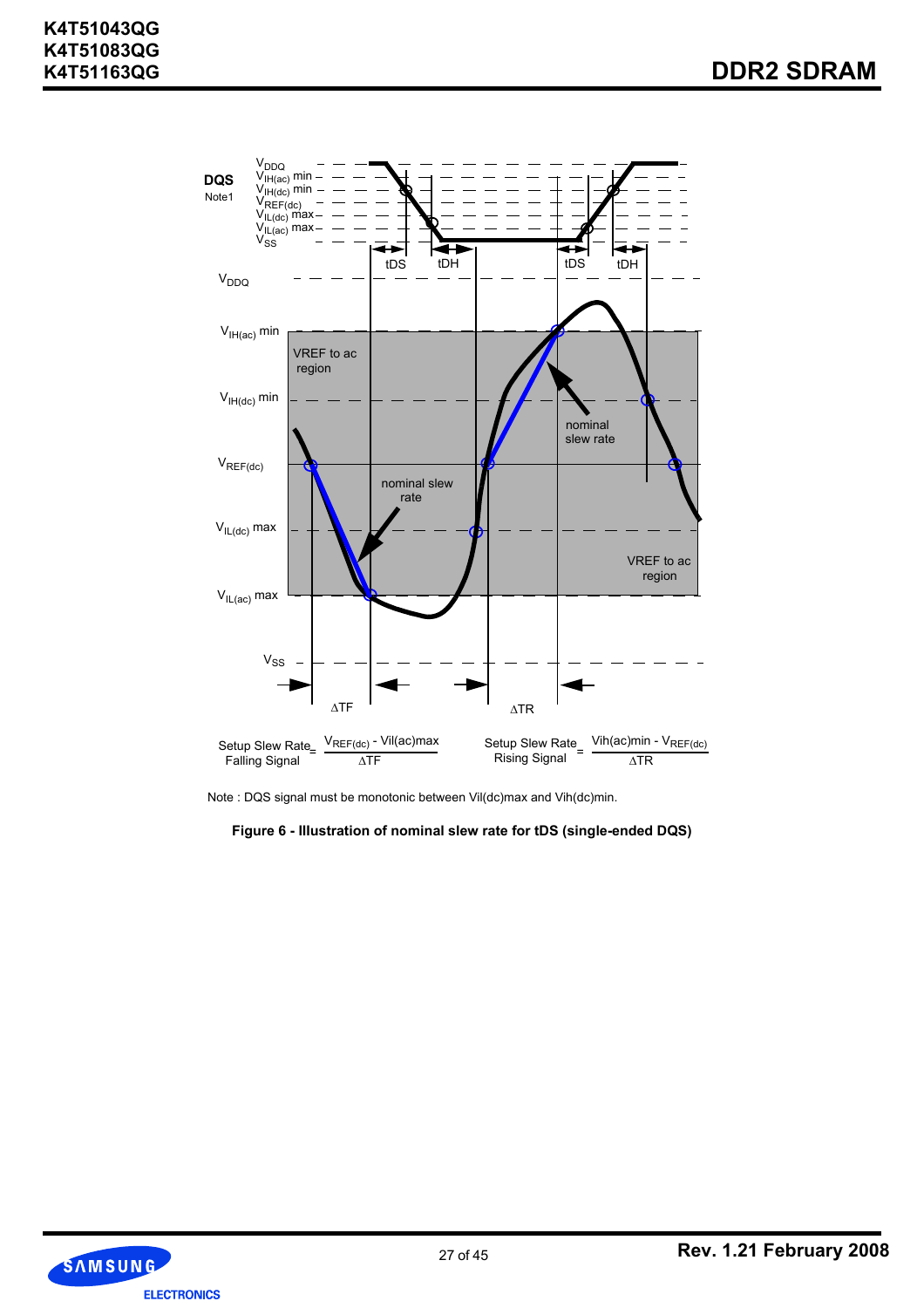

**Figure 7 - IIIustration of tangent line for tDS (differential DQS, DQS)**

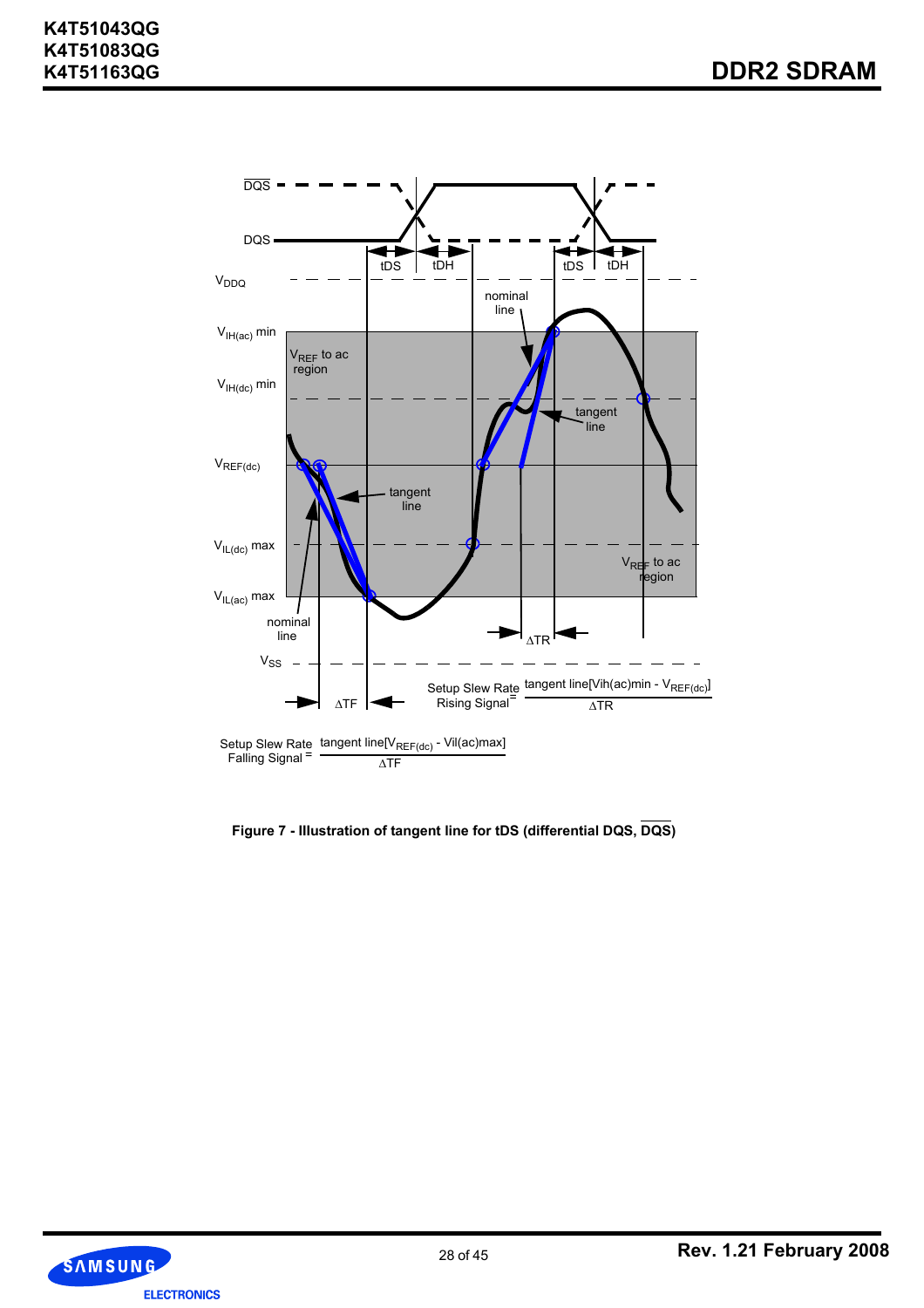

Note : DQS signal must be monotonic between Vil(dc)max and Vih(dc)min.

**Figure 8 - IIIustration of tangent line for tDS (single-ended DQS)**

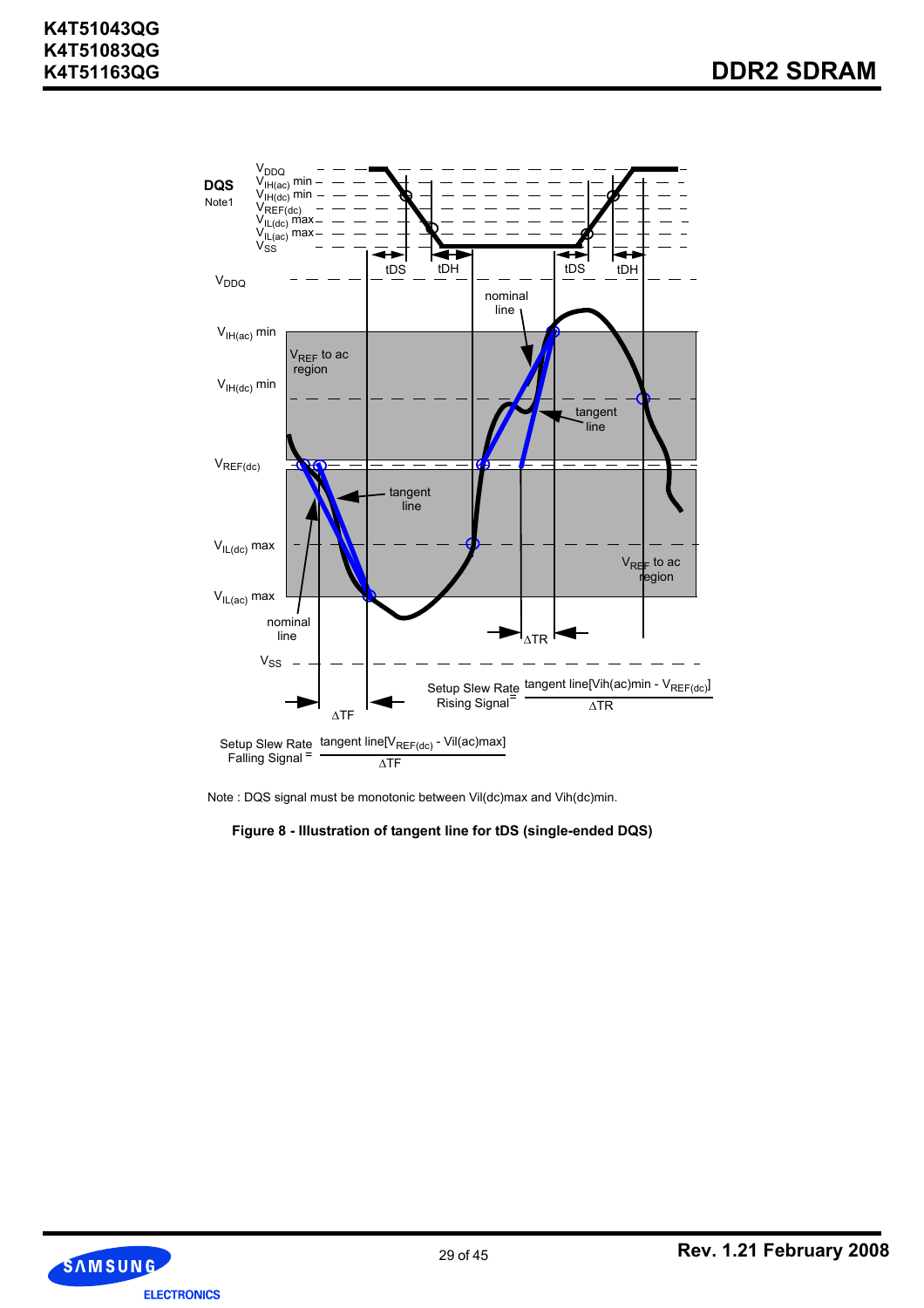

**Figure 9 - IIIustration of nominal slew rate for tDH (differential DQS, DQS)**

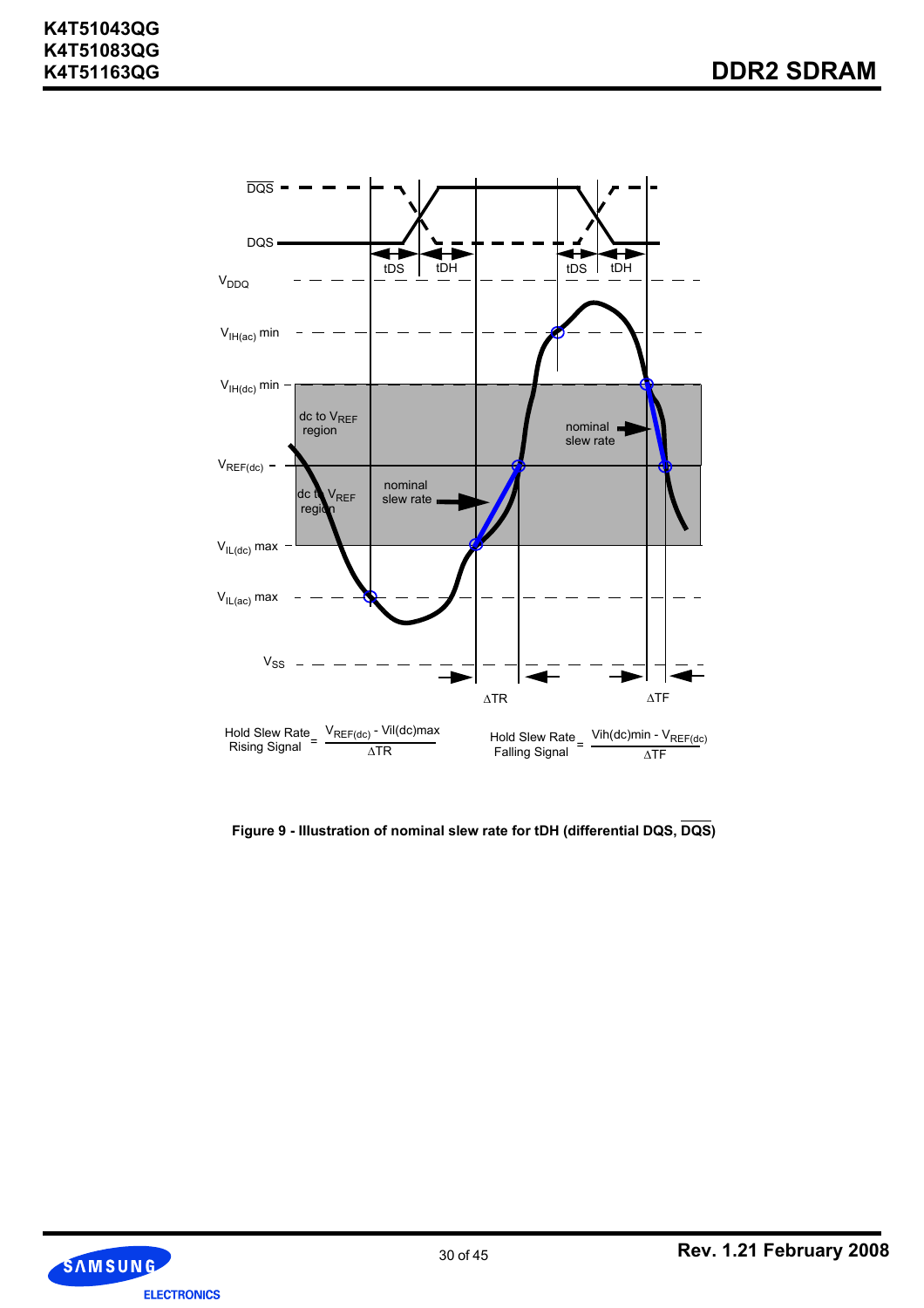

Note : DQS signal must be monotonic between Vil(dc)max and Vih(dc)min.

**Figure 10 - IIIustration of nominal slew rate for tDH (single-ended DQS)**

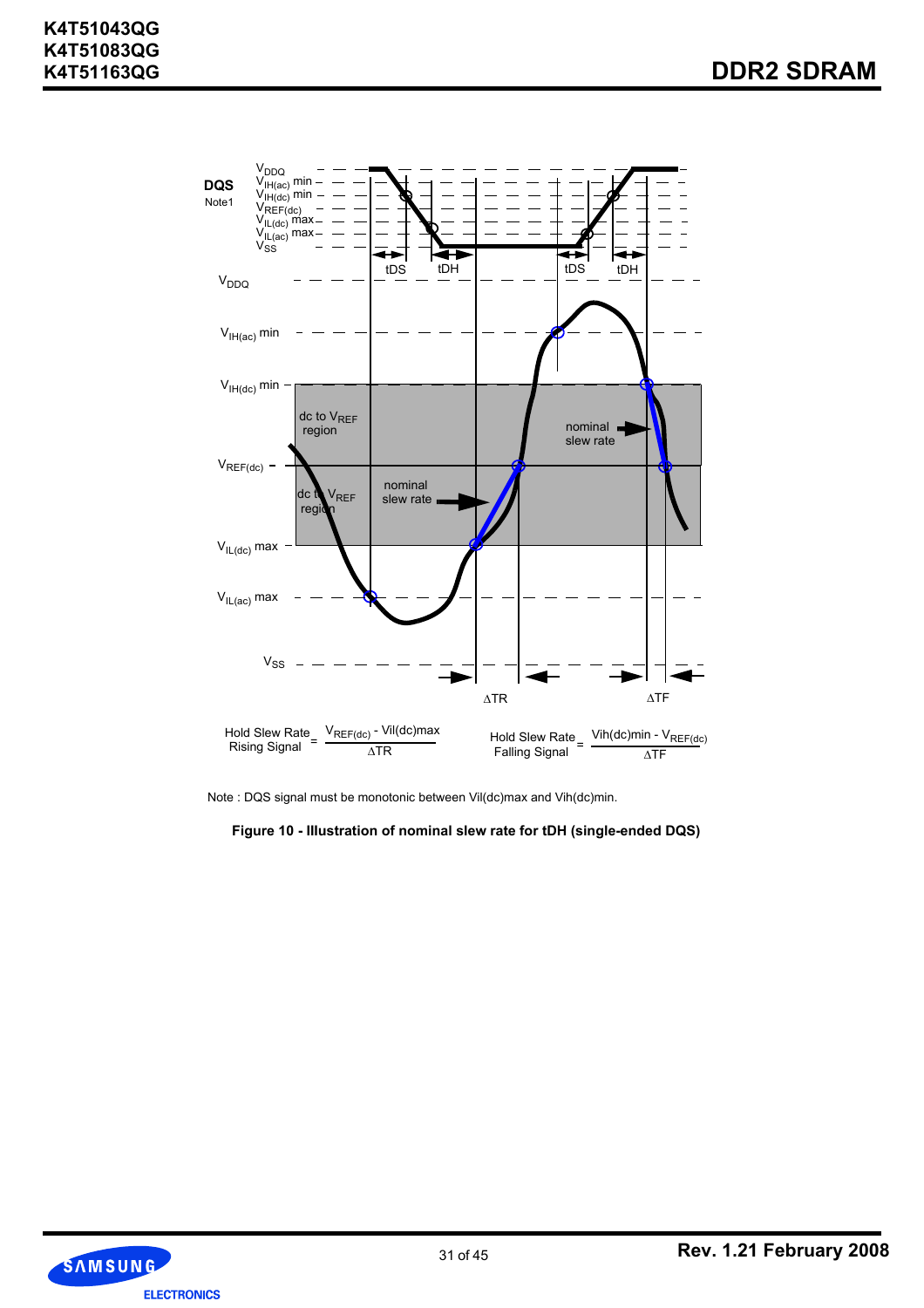

**Figure 11 - IIIustration of tangent line for tDH (differential DQS, DQS)**

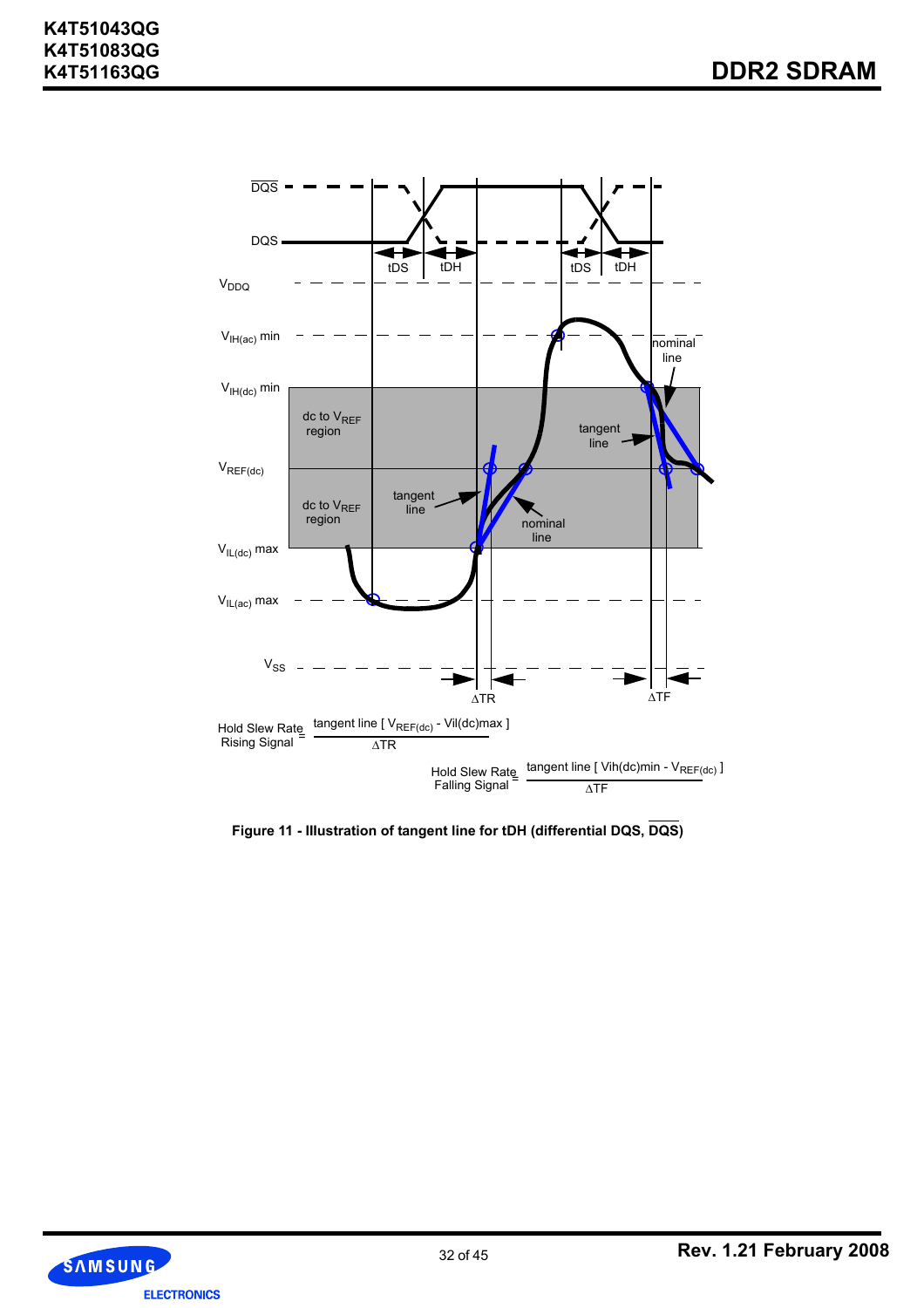

Note : DQS signal must be monotonic between Vil(dc)max and Vih(dc)min.

#### **Figure 12 - IIIustration of tangent line for tDH (single-ended DQS)**

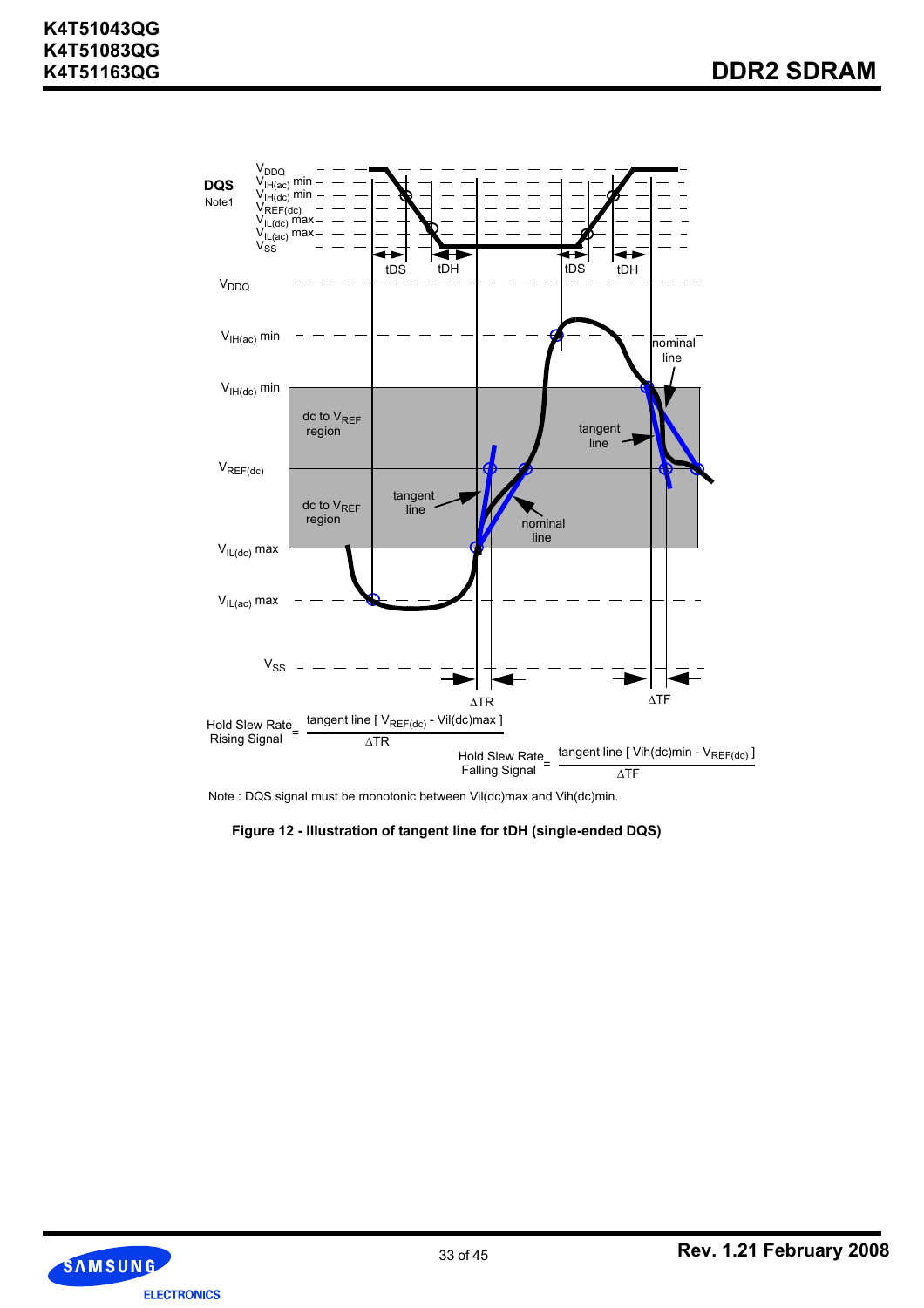**9.** tIS and tIH (input setup and hold) derating

#### **Table 4 - Derating values for DDR2-400, DDR2-533**

|                                 |      |                  |                 |               | ∆tlS, ∆tlH Derating Values for DDR2-400, DDR2-533 |              |                 |              |              |
|---------------------------------|------|------------------|-----------------|---------------|---------------------------------------------------|--------------|-----------------|--------------|--------------|
|                                 |      |                  |                 |               | CK, CK Differential Slew Rate                     |              |                 |              |              |
|                                 |      | $2.0$ V/ns       |                 |               | $1.5$ V/ns                                        | 1.0 V/ns     |                 |              |              |
|                                 |      | $\triangle t$ IS | $\triangle$ tlH | $\Delta t$ IS | $\triangle$ tlH                                   | $\Delta$ tis | $\triangle$ tlH | <b>Units</b> | <b>Notes</b> |
|                                 | 4.0  | $+187$           | $+94$           | $+217$        | $+124$                                            | $+247$       | $+154$          | ps           | $\mathbf{1}$ |
|                                 | 3.5  | $+179$           | $+89$           | $+209$        | $+119$                                            | $+239$       | $+149$          | ps           | 1            |
|                                 | 3.0  | $+167$           | $+83$           | $+197$        | $+113$                                            | $+227$       | $+143$          | ps           | $\mathbf{1}$ |
|                                 | 2.5  | $+150$           | $+75$           | $+180$        | $+105$                                            | $+210$       | $+135$          | ps           | $\mathbf{1}$ |
|                                 | 2.0  | $+125$           | $+45$           | $+155$        | $+75$                                             | $+185$       | $+105$          | ps           | 1            |
|                                 | 1.5  | $+83$            | $+21$           | $+113$        | $+51$                                             | $+143$       | $+81$           | ps           | 1            |
|                                 | 1.0  | $\mathbf 0$      | $\mathbf 0$     | $+30$         | $+30$                                             | $+60$        | $+60$           | ps           | 1            |
|                                 | 0.9  | $-11$            | $-14$           | $+19$         | $+16$                                             | $+49$        | $+46$           | ps           | 1            |
| Command/<br><b>Address Slew</b> | 0.8  | $-25$            | $-31$           | $+5$          | $-1$                                              | $+35$        | $+29$           | ps           | 1            |
| rate(V/ns)                      | 0.7  | $-43$            | $-54$           | $-13$         | $-24$                                             | $+17$        | $+6$            | ps           | 1            |
|                                 | 0.6  | $-67$            | $-83$           | $-37$         | $-53$                                             | $-7$         | $-23$           | ps           | $\mathbf{1}$ |
|                                 | 0.5  | $-110$           | $-125$          | $-80$         | $-95$                                             | $-50$        | $-65$           | ps           | $\mathbf{1}$ |
|                                 | 0.4  | $-175$           | $-188$          | $-145$        | $-158$                                            | $-115$       | $-128$          | ps           | $\mathbf{1}$ |
|                                 | 0.3  | $-285$           | $-292$          | $-255$        | $-262$                                            | $-225$       | $-232$          | ps           | $\mathbf{1}$ |
|                                 | 0.25 | $-350$           | $-375$          | $-320$        | $-345$                                            | $-290$       | $-315$          | ps           | 1            |
|                                 | 0.2  | $-525$           | $-500$          | $-495$        | $-470$                                            | $-465$       | $-440$          | ps           | 1            |
|                                 | 0.15 | $-800$           | $-708$          | $-770$        | $-678$                                            | $-740$       | $-648$          | ps           | $\mathbf{1}$ |
|                                 | 0.1  | $-1450$          | $-1125$         | $-1420$       | $-1095$                                           | $-1390$      | $-1065$         | ps           | 1            |

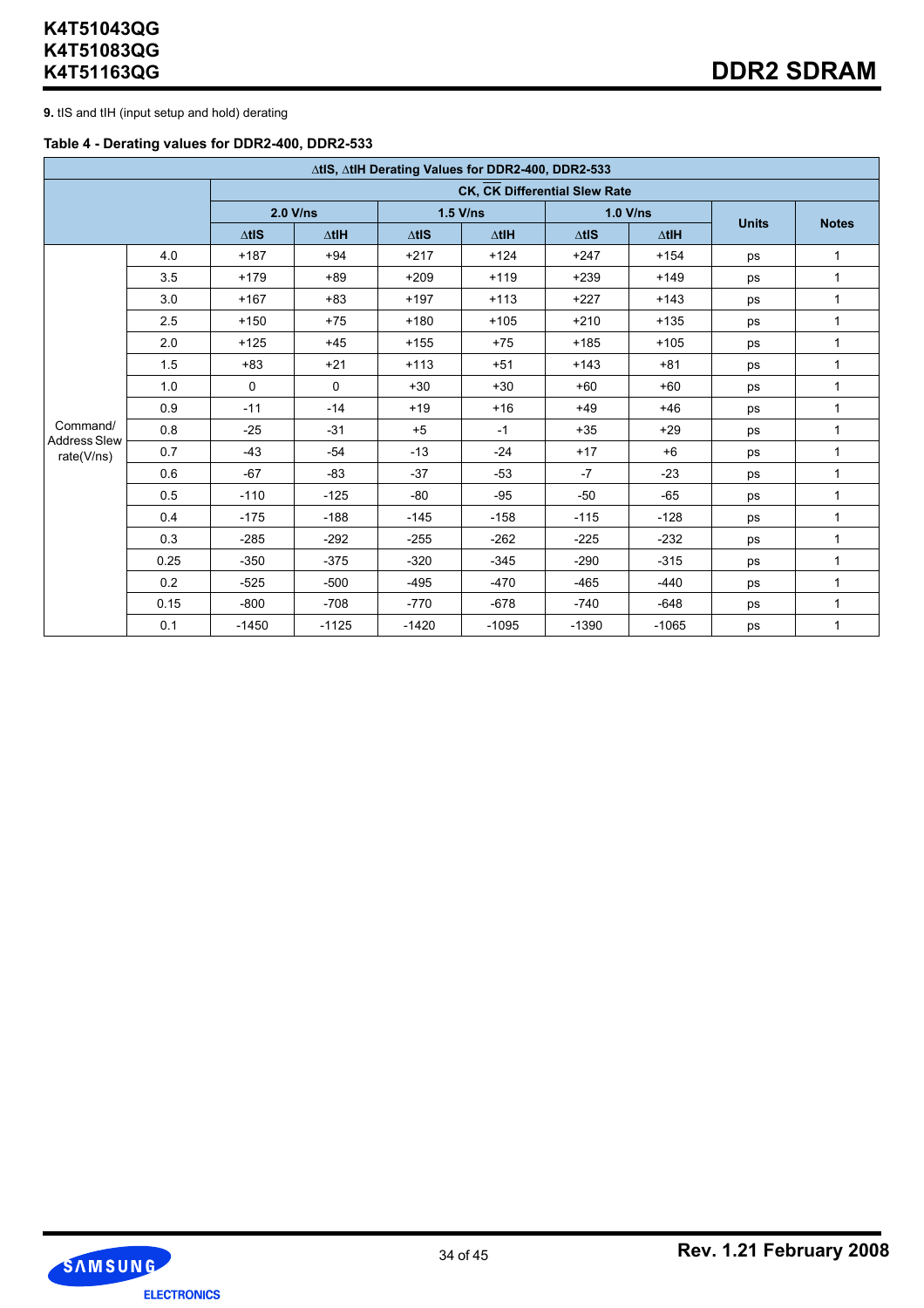#### **Table 5 - Derating values for DDR2-667, DDR2-800**

|                                 |      |               |                 | ∆tlS and ∆tlH Derating Values for DDR2-667, DDR2-800 |                               |              |                 |              |              |
|---------------------------------|------|---------------|-----------------|------------------------------------------------------|-------------------------------|--------------|-----------------|--------------|--------------|
|                                 |      |               |                 |                                                      | CK, CK Differential Slew Rate |              |                 |              |              |
|                                 |      |               | $2.0$ V/ns      |                                                      | $1.5$ V/ns                    | $1.0$ V/ns   |                 | <b>Units</b> | <b>Notes</b> |
|                                 |      | $\Delta t$ IS | $\triangle$ tlH | $\Delta t$ <sub>IS</sub>                             | $\Delta$ tlH                  | $\Delta$ tis | $\triangle$ tlH |              |              |
|                                 | 4.0  | $+150$        | $+94$           | $+180$                                               | $+124$                        | $+210$       | $+154$          | ps           | $\mathbf{1}$ |
|                                 | 3.5  | $+143$        | $+89$           | $+173$                                               | $+119$                        | $+203$       | $+149$          | ps           | 1            |
|                                 | 3.0  | $+133$        | $+83$           | $+163$                                               | $+113$                        | $+193$       | $+143$          | ps           | $\mathbf{1}$ |
|                                 | 2.5  | $+120$        | $+75$           | $+150$                                               | $+105$                        | $+180$       | $+135$          | ps           | 1            |
|                                 | 2.0  | $+100$        | $+45$           | $+130$                                               | $+75$                         | $+160$       | $+105$          | ps           | 1            |
|                                 | 1.5  | $+67$         | $+21$           | $+97$                                                | $+51$                         | $+127$       | $+81$           | ps           | $\mathbf{1}$ |
|                                 | 1.0  | $\Omega$      | 0               | $+30$                                                | $+30$                         | $+60$        | $+60$           | ps           | 1            |
|                                 | 0.9  | $-5$          | $-14$           | $+25$                                                | $+16$                         | $+55$        | $+46$           | ps           | 1            |
| Command/<br><b>Address Slew</b> | 0.8  | $-13$         | $-31$           | $+17$                                                | $-1$                          | $+47$        | $+29$           | ps           | $\mathbf{1}$ |
| rate(V/ns)                      | 0.7  | $-22$         | $-54$           | $+8$                                                 | $-24$                         | $+38$        | $+6$            | ps           | $\mathbf{1}$ |
|                                 | 0.6  | $-34$         | $-83$           | $-4$                                                 | $-53$                         | $+26$        | $-23$           | ps           | 1            |
|                                 | 0.5  | $-60$         | $-125$          | $-30$                                                | $-95$                         | $\Omega$     | $-65$           | ps           | 1            |
|                                 | 0.4  | $-100$        | $-188$          | $-70$                                                | $-158$                        | $-40$        | $-128$          | ps           | $\mathbf{1}$ |
|                                 | 0.3  | $-168$        | $-292$          | $-138$                                               | $-262$                        | $-108$       | $-232$          | ps           | $\mathbf{1}$ |
|                                 | 0.25 | $-200$        | $-375$          | $-170$                                               | $-345$                        | $-140$       | $-315$          | ps           | 1            |
|                                 | 0.2  | $-325$        | $-500$          | $-295$                                               | $-470$                        | $-265$       | $-440$          | ps           | $\mathbf{1}$ |
|                                 | 0.15 | $-517$        | $-708$          | $-487$                                               | $-678$                        | $-457$       | $-648$          | ps           | $\mathbf{1}$ |
|                                 | 0.1  | $-1000$       | $-1125$         | $-970$                                               | $-1095$                       | $-940$       | $-1065$         | ps           | 1            |

For all input signals the total tIS (setup time) and tIH (hold time) required is calculated by adding the data sheet tIS(base) and tIH(base) value to the ∆tIS and ∆tIH derating value respectively. Example: tIS (total setup time) = tIS(base) + ∆tIS

Setup (tIS) nominal slew rate for a rising signal is defined as the slew rate between the last crossing of VREF(dc) and the first crossing of Vih(ac)min. Setup (tIS) nominal slew rate for a falling signal is defined as the slew rate between the last crossing of VREF(dc) and the first crossing of Vil(ac)max. If the actual signal is always earlier than the nominal slew rate line between shaded 'VREF(dc) to ac region', use nominal slew rate for derating value (see Figure 13). If the actual signal is later than the nominal slew rate line anywhere between shaded 'VREF(dc) to ac region', the slew rate of a tangent line to the actual signal from the ac level to dc level is used for derating value (see Figure 14).

Hold (tlH) nominal slew rate for a rising signal is defined as the slew rate between the last crossing of Vil(dc)max and the first crossing of VREF(dc). Hold (tIH) nominal slew rate for a falling signal is defined as the slew rate between the last crossing of Vih(dc)min and the first crossing of VREF(dc). If the actual signal is always later than the nominal slewrate line between shaded 'dc to VREF(dc) region', use nominal slew rate for derating value (see Figure 15). If the actual signal is earlier than the nominal slew rate line anywhere between shaded 'dc to VREF(dc) region', the slew rate of a tangent line to the actual signal from the dc level to VREF(dc) level is used for derating value (see Figure 16).

Although for slow slew rates the total setup time might be negative (i.e. a valid input signal will not have reached VIH/IL(ac) at the time of the rising clock transition) a valid input signal is still required to complete the transition and reach VIH/IL(ac).

For slew rates in between the values listed in Tables 4 and 5, the derating values may obtained by linear interpolation.

These values are typically not subject to production test. They are verified by design and characterization.

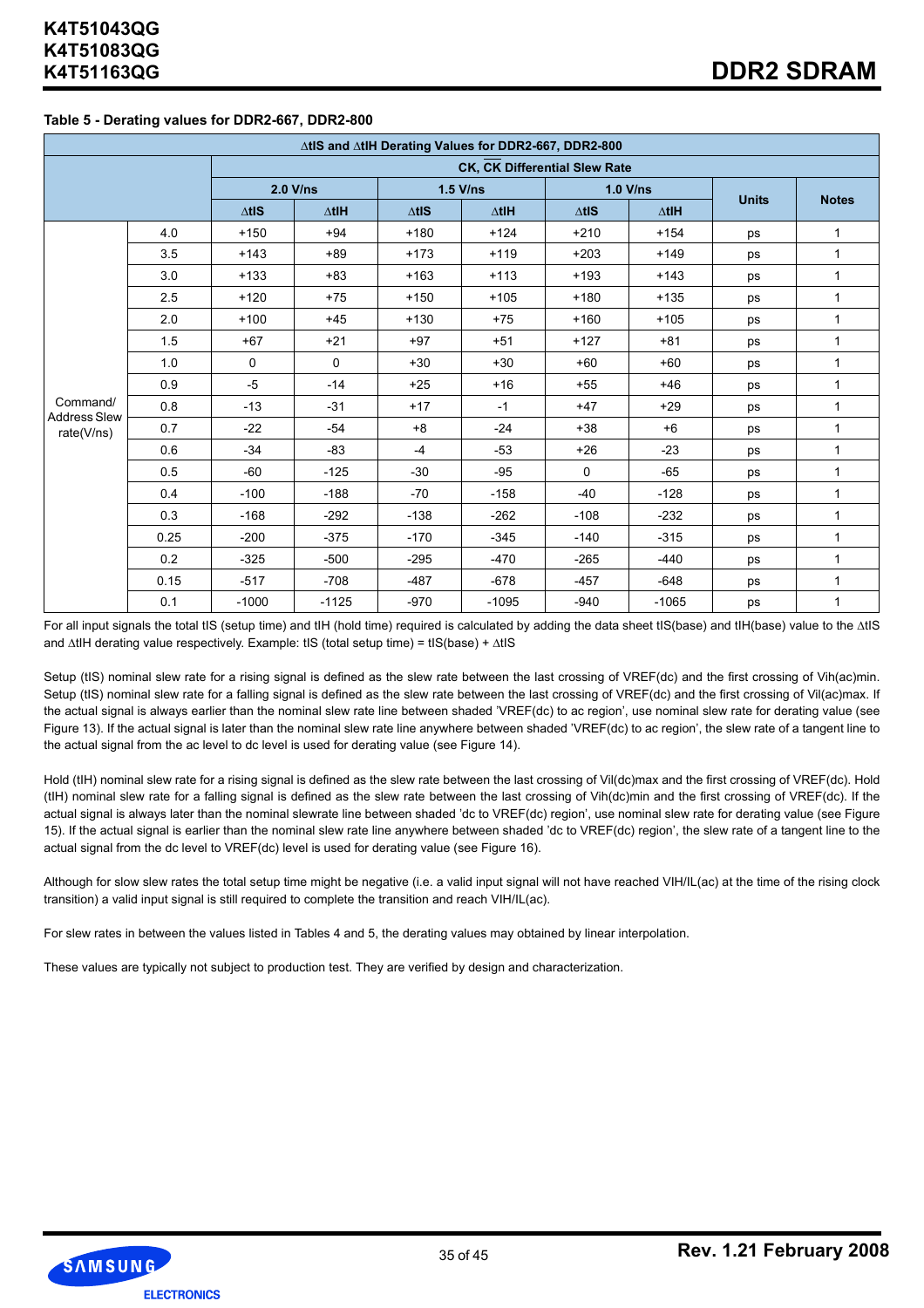

**Figure 13 - IIIustration of nominal slew rate for tIS**

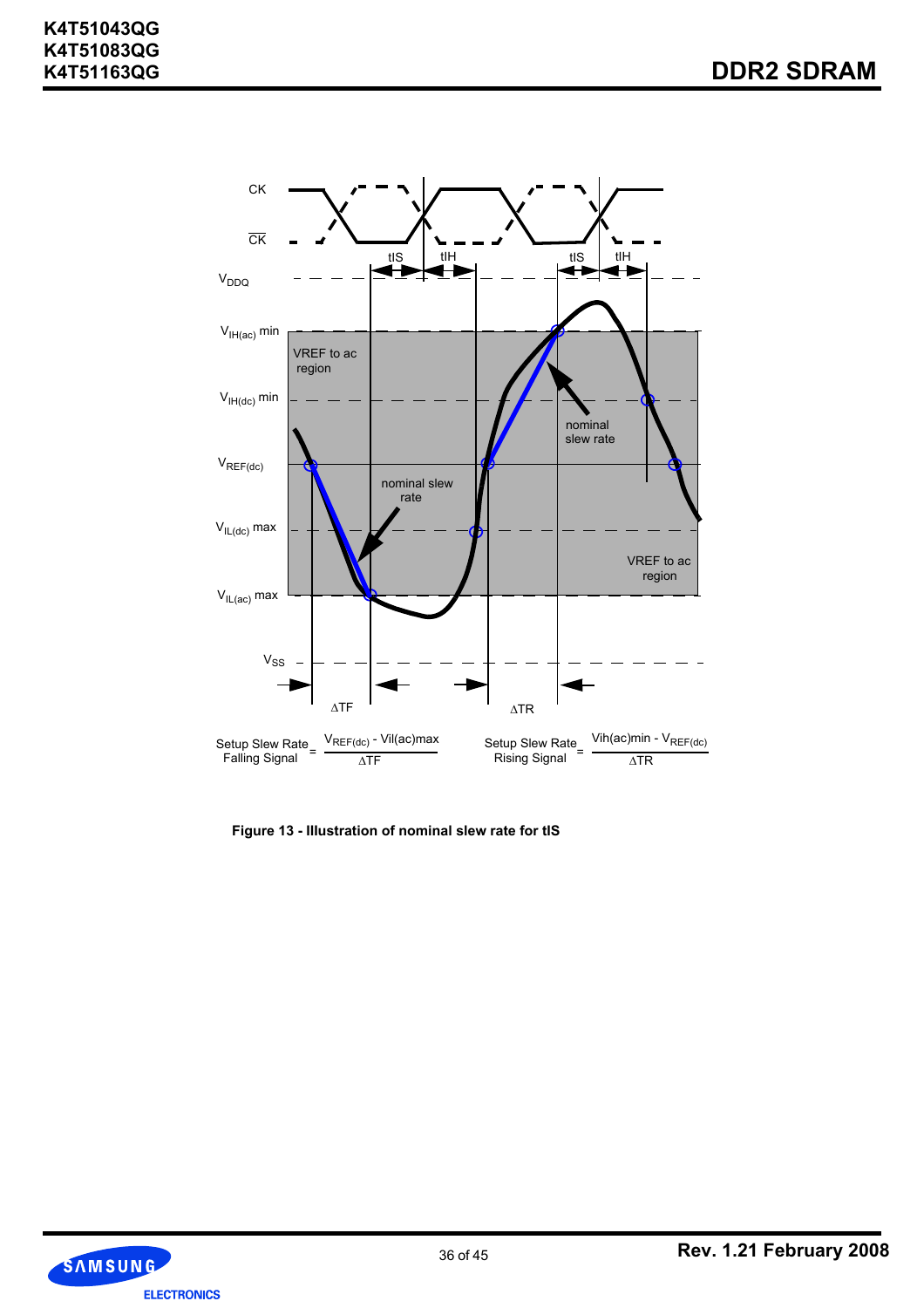

**Figure 14 - IIIustration of tangent line for tIS**

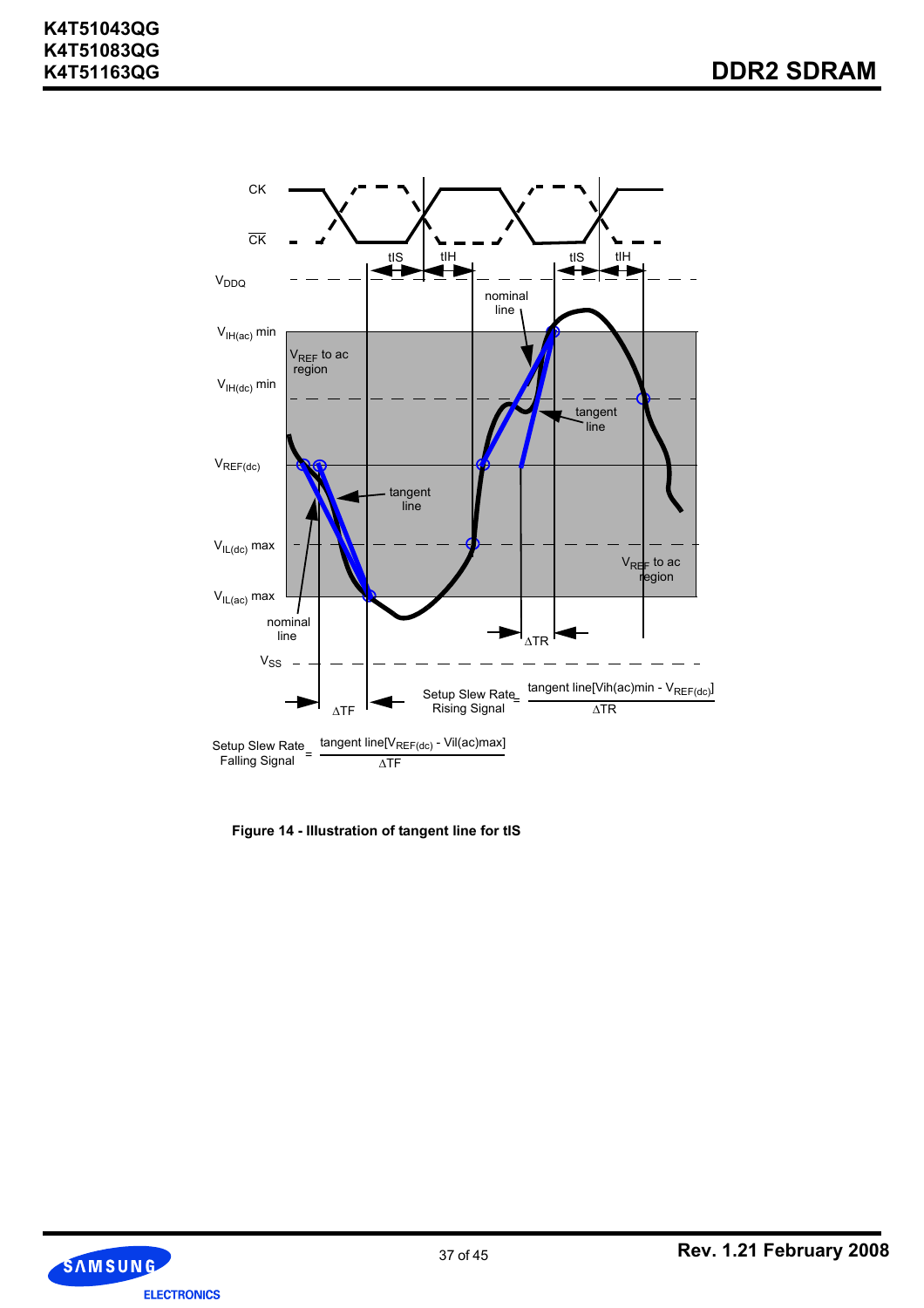

**Figure 15 - IIIustration of nominal slew rate for tIH**

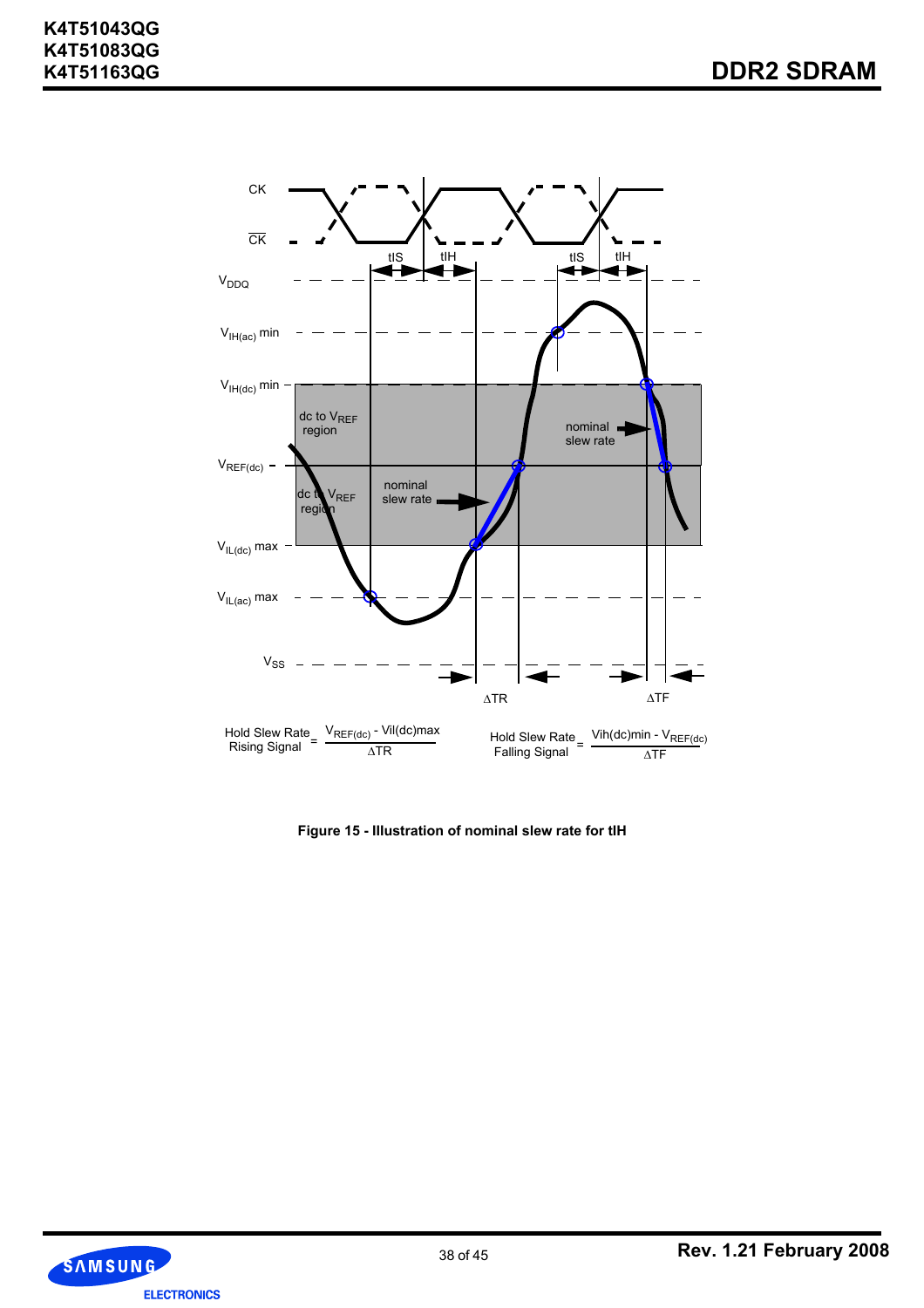

**Figure 16 - IIIustration of tangent line for tIH**

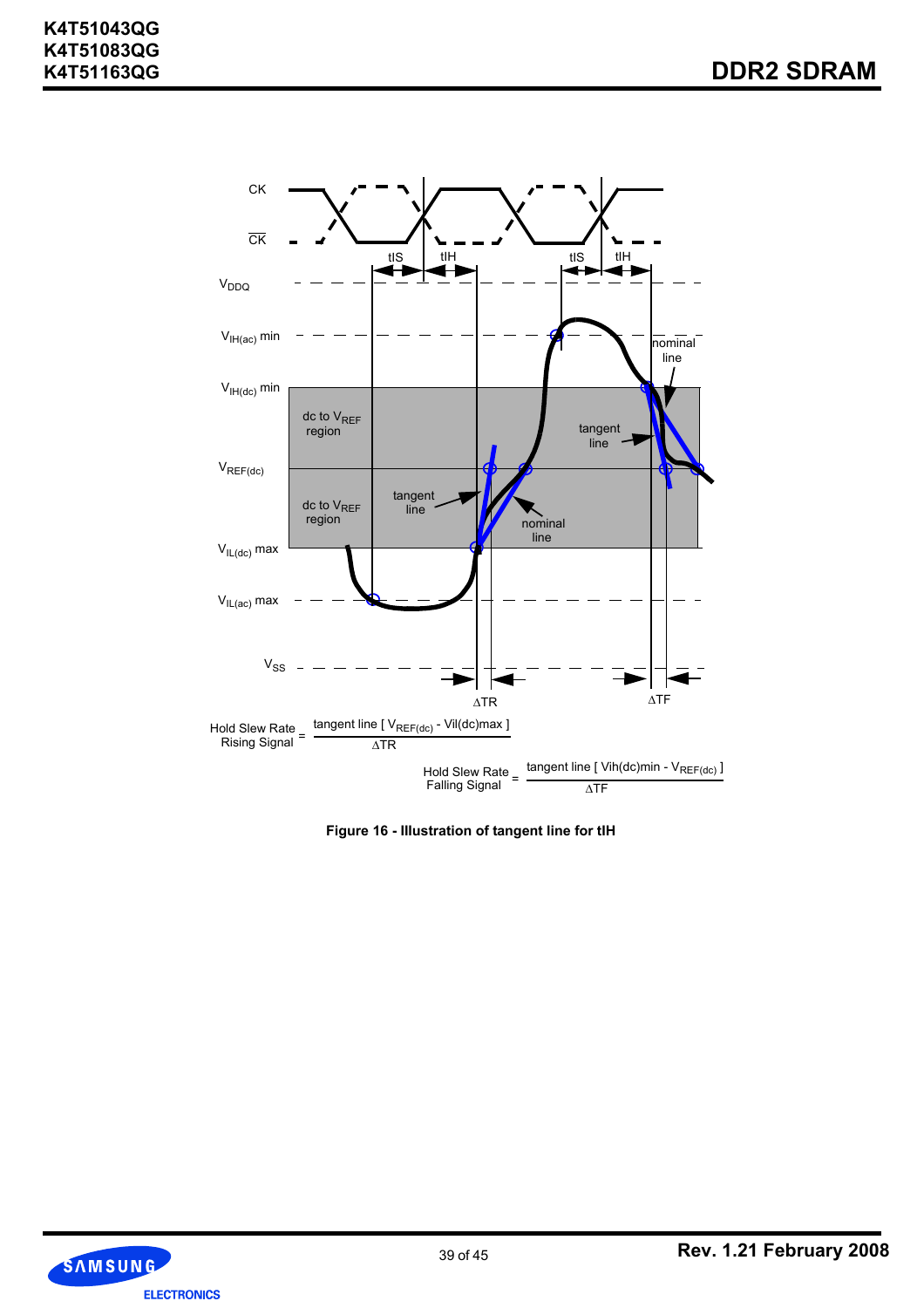- **10.** The maximum limit for this parameter is not a device limit. The device will operate with a greater value for this parameter, but system performance (bus turnaround) will degrade accordingly.
- **11.** MIN(tCL, tCH) refers to the smaller of the actual clock LOW time and the actual clock HIGH time as provided to the device (i.e. this value can be greater than the minimum specification limits for tCL and tCH). For example, tCL and tCH are = 50% of the period, less the half period jitter (tJIT(HP)) of the clock source, and less the half period jitter due to crosstalk (tJIT(crosstalk)) into the clock traces.
- **12.** tQH = tHP tQHS, where :
	- tHP = minimum half clock period for any given cycle and is defined by clock HIGH or clock LOW (tCH, tCL).
	- tQHS accounts for:
	- 1) The pulse duration distortion of on-chip clock circuits; and
	- 2) The worst case push-out of DQS on one transition followed by the worst case pull-in of DQ on the next transition, both of which are, separately, due to data pin skew and output pattern effects, and p-channel to n-channel variation of the output drivers.
- **13.** tDQSQ: Consists of data pin skew and output pattern effects, and p-channel to n-channel variation of the output drivers as well as output slew rate mismatch between DQS/ DQS and associated DQ in any given cycle.
- **14.** tDAL = WR + RU{ tRP[ns] / tCK[ns] }, where RU stands for round up. WR refers to the tWR parameter stored in the MRS. For tRP, if the result of the division is not already an integer, round up to the next highest integer. tCK refers to the application clock period.

Example: For DDR533 at tCK = 3.75ns with WR programmed to 4 clocks.

 $tDAL = 4 + (15 \text{ ns} / 3.75 \text{ ns})$  clocks =  $4 + (4)$  clocks = 8 clocks.

- **15.** The clock frequency is allowed to change during self refresh mode or precharge power-down mode.
- **16.** ODT turn on time min is when the device leaves high impedance and ODT resistance begins to turn on. ODT turn on time max is when the ODT resistance is fully on. Both are measured from tAOND, which is interpreted differently per speed bin. For DDR2-400/533, tAOND is 10 ns (= 2 x 5 ns) after the clock edge that registered a first ODT HIGH if tCK = 5 ns. For DDR2-667/800, tAOND is 2 clock cycles after the clock edge that registered a first ODT HIGH counting the actual input clock edges.
- **17.** ODT turn off time min is when the device starts to turn off ODT resistance. ODT turn off time max is when the bus is in high impedance. Both are measured from tAOFD, which is interpreted differently per speed bin. For DDR2-400/533, tAOFD is 12.5 ns (= 2.5 x 5 ns) after the clock edge that registered a first ODT LOW if tCK = 5 ns. For DDR2-667/800, if tCK(avg) = 3 ns is assumed, tAOFD is 1.5 ns (= 0.5 x 3 ns) after the second trailing clock edge counting from the clock edge that registered a first ODT LOW and by counting the actual input clock edges.
- **18.** tHZ and tLZ transitions occur in the same access time as valid data transitions. These parameters are referenced to a specific voltage level which specifies when the device output is no longer driving (tHZ), or begins driving (tLZ). Figure 17 shows a method to calculate the point when device is no longer driving (tHZ), or beginsdriving (tLZ) by measuring the signal at two different voltages. The actual voltage measurement points are not critical as long as the calculation is consistent. tLZ(DQ) refers to tLZ of the DQS and tLZ(DQS) refers to tLZ of the (U/L/R)DQS and (U/L/R)DQS each treated as single-ended signal.
- **19.** tRPST end point and tRPRE begin point are not referenced to a specific voltage level but specify when the device output is no longer driving (tRPST), or begins driving (tRPRE). Figure 17 shows a method to calculate these points when the device is no longer driving (tRPST), or begins driving (tRPRE) by measuring the signal at two different voltages. The actual voltage measurement points are not critical as long as the calculation is consistent.





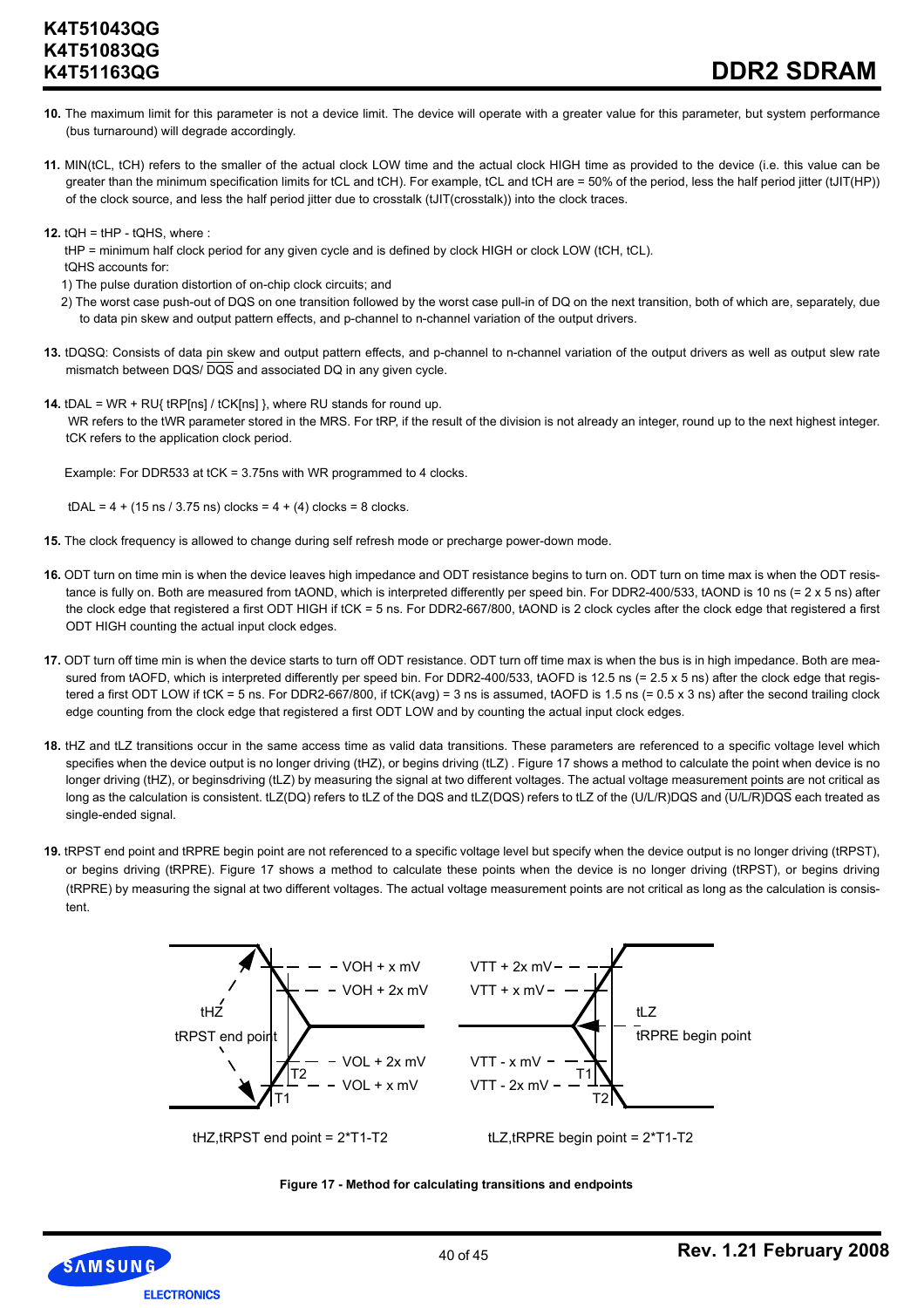- **20.** Input waveform timing tDS with differential data strobe enabled MR[bit10]=0, is referenced from the input signal crossing at the VIH(ac) level to the differential data strobe crosspoint for a rising signal, and from the input signal crossing at the VIL(ac) level to the differential data strobe crosspoint for a falling signal applied to the device under test. DQS, DQS signals must be monotonic between Vil(dc)max and Vih(dc)min. See Figure 18.
- **21.** Input waveform timing tDH with differential data strobe enabled MR[bit10]=0, is referenced from the differential data strobe crosspoint to the input signal crossing at the VIH(dc) level for a falling signal and from the differential data strobe crosspoint to the input signal crossing at the VIL(dc) level for a rising signal applied to the device under test. DQS, DQS signals must be monotonic between Vil(dc)max and Vih(dc)min. See Figure 18.



**Figure 18 - Differential input waveform timing - tDS and tDH**

- **22.** Input waveform timing is referenced from the input signal crossing at the VIH(ac) level for a rising signal and VIL(ac) for a falling signal applied to the device under test. See Figure 19.
- 23. Input waveform timing is referenced from the input signal crossing at the VIL(dc) level for a rising signal and VIH(dc) for a falling signal applied to the device under test. See Figure 19.



**Figure 19 - Differential input waveform timing - tIS and tIH**

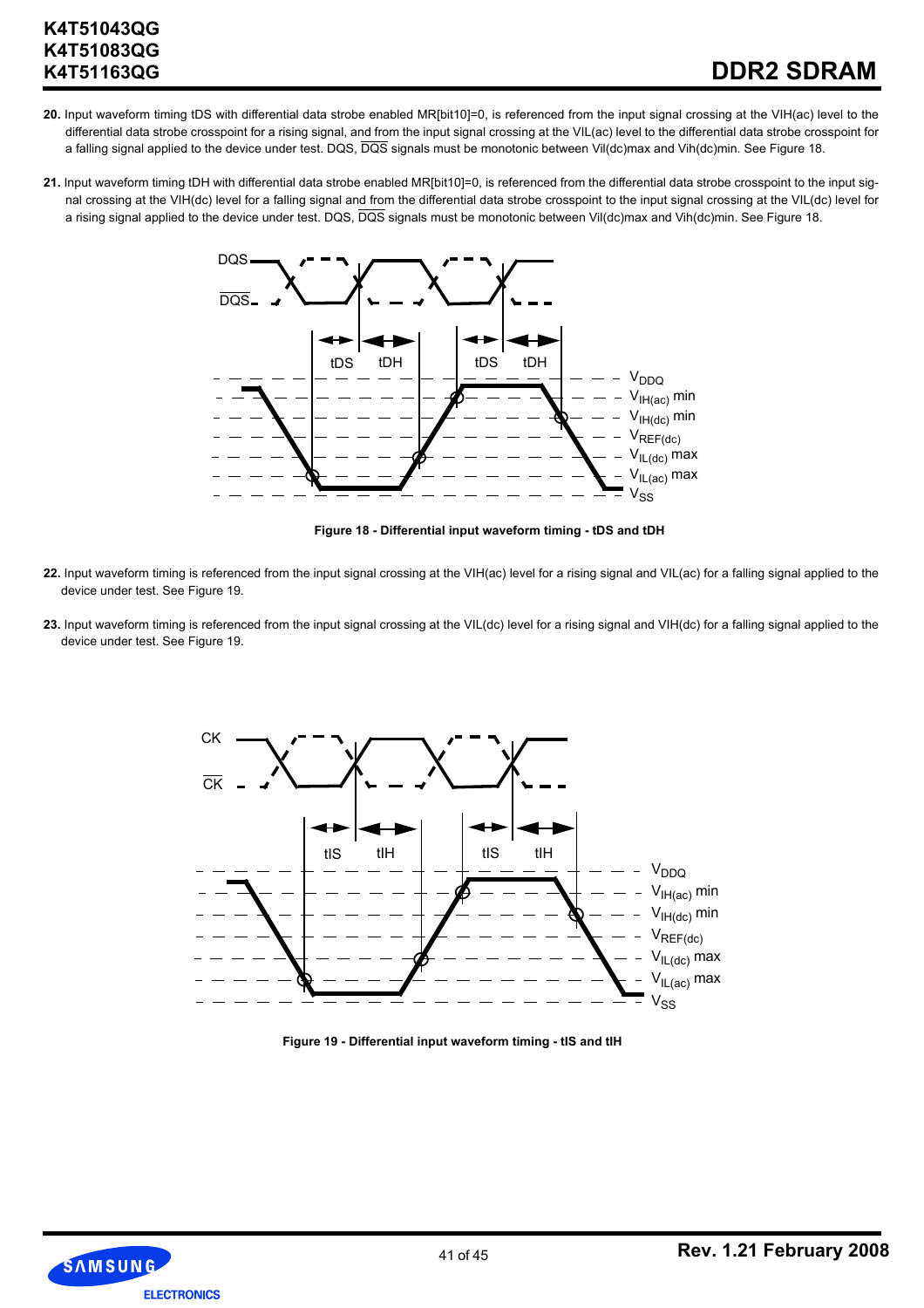- **24.** tWTR is at lease two clocks (2 x tCK or 2 x nCK) independent of operation frequency.
- **25.** Input waveform timing with single-ended data strobe enabled MR[bit10] = 1, is referenced from the input signal crossing at the VIH(ac) level to the single-ended data strobe crossing VIH/L(dc) at the start of its transition for a rising signal, and from the input signal crossing at the VIL(ac) level to the single-ended data strobe crossing VIH/L(dc) at the start of its transition for a falling signal applied to the device under test. The DQS signal must be monotonic between Vil(dc)max and Vih(dc)min.
- **26.** Input waveform timing with single-ended data strobe enabled MR[bit10] = 1, is referenced from the input signal crossing at the VIH(dc) level to the single-ended data strobe crossing VIH/L(ac) at the end of its transition for a rising signal, and from the input signal crossing at the VIL(dc) level to the single-ended data strobe crossing VIH/L(ac) at the end of its transition for a falling signal applied to the device under test. The DQS signal must be monotonic between Vil(dc)max and Vih(dc)min.
- **27.** tCKEmin of 3 clocks means CKE must be registered on three consecutive positive clock edges. CKE must remain at the valid input level the entire time it takes to achieve the 3 clocks of registration. Thus, after any CKE transition, CKE may not transition from its valid level during the time period of  $tIS + 2x$  tCK +  $tIH$ .
- **28.** If tDS or tDH is violated, data corruption may occur and the data must be re-written with valid data before a valid READ can be executed.
- 29. These parameters are measured from a command/address signal (CKE, CS, RAS, CAS, WE, ODT, BA0, A0, A1, etc.) transition edge to its respective clock signal (CK/CK) crossing. The spec values are not affected by the amount of clock jitter applied (i.e. tJIT(per), tJIT(cc), etc.), as the setup and hold are relative to the clock signal crossing that latches the command/address. That is, these parameters should be met whether clock jitter is present or not.
- **30.** These parameters are measured from a data strobe signal ((L/U/R)DQS/DQS) crossing to its respective clock signal (CK/CK) crossing. The spec values are not affected by the amount of clock jitter applied (i.e. tJIT(per), tJIT(cc), etc.), as these are relative to the clock signal crossing. That is, these parameters should be met whether clock jitter is present or not.
- **31.** These parameters are measured from a data signal ((L/U)DM, (L/U)DQ0, (L/U)DQ1, etc.) transition edge to its respective data strobe signal ((L/U/ R)DQS/DQS) crossing.
- **32.** For these parameters, the DDR2 SDRAM device is characterized and verified to support tnPARAM = RU{tPARAM / tCK(avg)}, which is in clock cycles, assuming all input clock jitter specifications are satisfied. For example, the device will support tnRP = RU{tRP / tCK(avg)}, which is in clock cycles, if all input clock jitter specifications are met. This means: For DDR2-667 5-5-5, of which tRP = 15ns, the device will support tnRP = RU{tRP / tCK(avg)} = 5, i.e. as long as the input clock jitter specifications
- **33.** tDAL [nCK] = WR [nCK] + tnRP [nCK] = WR + RU {tRP [ps] / tCK(avg) [ps] }, where WR is the value programmed in the mode register set.

are met, Precharge command at Tm and Active command at Tm+5 is valid even if (Tm+5 - Tm) is less than 15ns due to input clock jitter.

- **34.** New units, 'tCK(avg)' and 'nCK', are introduced in DDR2-667 and DDR2-800. Unit 'tCK(avg)' represents the actual tCK(avg) of the input clock under operation. Unit 'nCK' represents one clock cycle of the input clock, counting the actual clock edges.
	- Note that in DDR2-400 and DDR2-533, 'tCK' is used for both concepts.
	- ex) tXP = 2 [nCK] means; if Power Down exit is registered at Tm, an Active command may be registered at Tm+2, even if (Tm+2 Tm) is 2 x tCK(avg) + tERR(2per),min.
- **35.** Input clock jitter spec parameter. These parameters and the ones in the table below are referred to as 'input clock jitter spec parameters' and these parameters apply to DDR2-667 and DDR2-800 only. The jitter specified is a random jitter meeting a Gaussian distribution.

|                                                              | Symbol          | <b>DDR2-667</b> |            | <b>DDR2-800</b> |            |       |              |
|--------------------------------------------------------------|-----------------|-----------------|------------|-----------------|------------|-------|--------------|
| <b>Parameter</b>                                             |                 | <b>Min</b>      | <b>Max</b> | <b>Min</b>      | <b>Max</b> | units | <b>Notes</b> |
| Clock period jitter                                          | tJIT(per)       | $-125$          | 125        | $-100$          | 100        | ps    | 35           |
| Clock period jitter during DLL locking period                | tJIT(per, lck)  | $-100$          | 100        | -80             | 80         | ps    | 35           |
| Cycle to cycle clock period jitter                           | tJIT(cc)        | $-250$          | 250        | $-200$          | 200        | ps    | 35           |
| Cycle to cycle clock period jitter during DLL locking period | tJIT(cc, lck)   | $-200$          | 200        | $-160$          | 160        | ps    | 35           |
| Cumulative error across 2 cycles                             | tERR(2per)      | $-175$          | 175        | $-150$          | 150        | ps    | 35           |
| Cumulative error across 3 cycles                             | tERR(3per)      | $-225$          | 225        | $-175$          | 175        | ps    | 35           |
| Cumulative error across 4 cycles                             | tERR(4per)      | $-250$          | 250        | $-200$          | 200        | ps    | 35           |
| Cumulative error across 5 cycles                             | tERR(5per)      | $-250$          | 250        | $-200$          | 200        | ps    | 35           |
| Cumulative error across $n$ cycles, $n = 6$ 10, inclusive    | $tERR(6-10per)$ | $-350$          | 350        | $-300$          | 300        | ps    | 35           |
| Cumulative error across n cycles, n = 11  50, inclusive      | tERR(11-50per)  | $-450$          | 450        | -450            | 450        | ps    | 35           |
| Duty cycle jitter                                            | tJIT(duty)      | $-125$          | 125        | $-100$          | 100        | ps    | 35           |

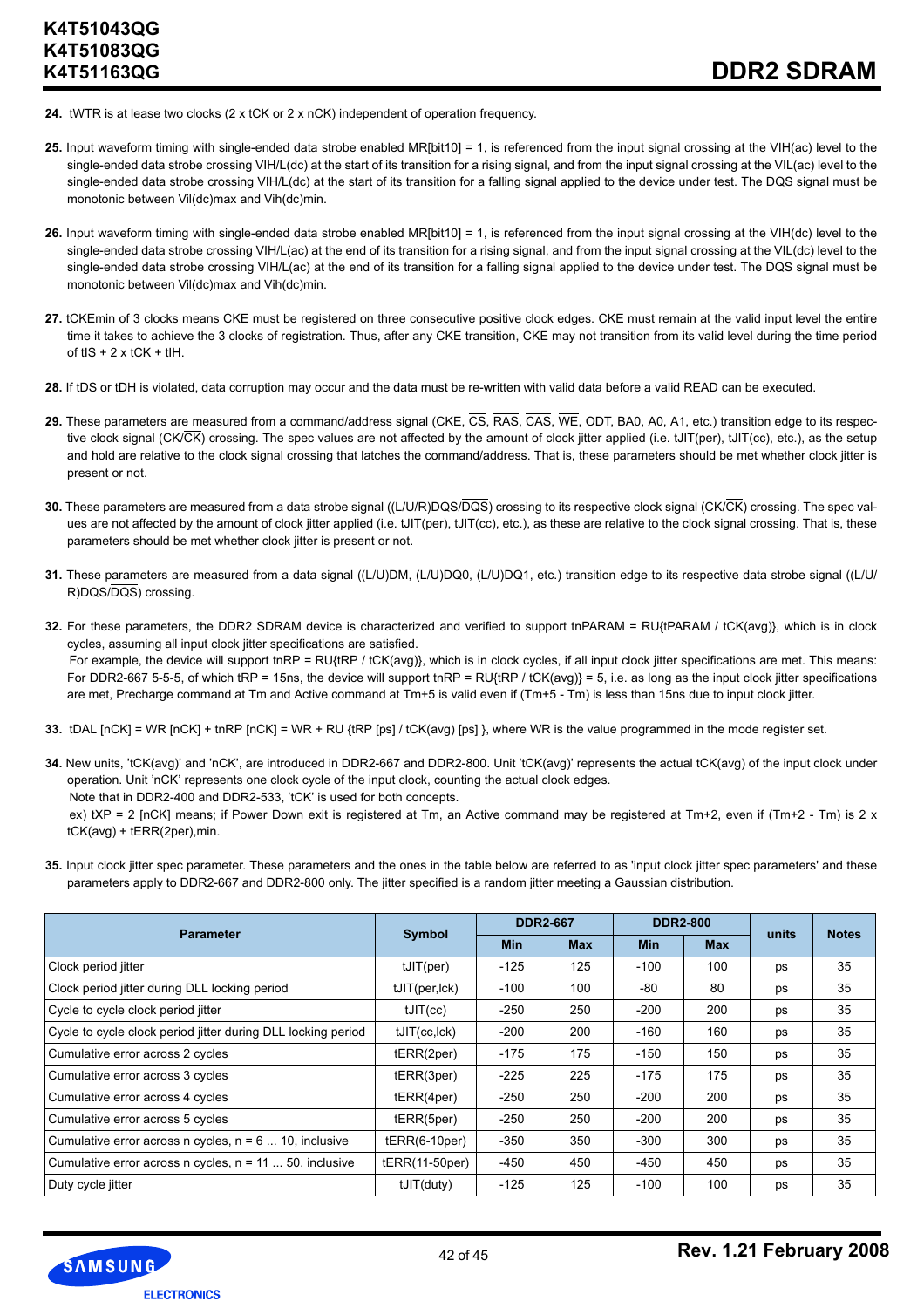### **Definitions :**

- tCK(avg)

tCK(avg) is calculated as the average clock period across any consecutive 200 cycle window.

$$
tCK(avg) = \left(\sum_{j=1}^{N} tCK_j\right) / N
$$
  
where  $N = 200$ 

- tCH(avg) and tCL(avg)

tCH(avg) is defined as the average HIGH pulse width, as calculated across any consecutive 200 HIGH pulses.

tCH(avg) = 
$$
\left(\sum_{j=1}^{N} tCH_j\right) / (N \times tCK(avg))
$$
  
where  $N = 200$ 

tCL(avg) is defined as the average LOW pulse width, as calculated across any consecutive 200 LOW pulses.

$$
tCL(avg) = \left(\sum_{j=1}^{N} tCL_j\right) / (N \times tCK(avg))
$$
  
where  $N = 200$ 

- tJIT(duty)

 tJIT(duty) is defined as the cumulative set of tCH jitter and tCL jitter. tCH jitter is the largest deviation of any single tCH from tCH(avg). tCL jitter is the largest deviation of any single tCL from tCL(avg).

 $tJIT(duty) = Min/max of {tJIT(CH), tJIT(CH)}$ where,  $tJIT(CH) = {tCHi- tCH(avg)$  where  $i=1$  to 200}  $tJIT(CL) = {tCLi-tCL(avg)}$  where  $i=1$  to 200}

- tJIT(per), tJIT(per,lck)

 tJIT(per) is defined as the largest deviation of any single tCK from tCK(avg).  $tJIT(per) = Min/max of  ${tCKi-tCK(avg)}$  where  $i=1$  to 200$ 

 tJIT(per) defines the single period jitter when the DLL is already locked. tJIT(per,lck) uses the same definition for single period jitter, during the DLL locking period only. tJIT(per) and tJIT(per,lck) are not guaranteed through final production testing.

- tJIT(cc), tJIT(cc,lck)

tJIT(cc) is defined as the difference in clock period between two consecutive clock cycles : tJIT(cc) = Max of  $|tCK_{i+1} - tCK_i|$  tJIT(cc) defines the cycle to cycle jitter when the DLL is already locked. tJIT(cc,lck) uses the same definition for cycle to cycle jitter, during the DLL locking period only. tJIT(cc) and tJIT(cc,lck) are not guaranteed through final production testing.

- tERR(2per), tERR (3per), tERR (4per), tERR (5per), tERR (6-10per) and tERR (11-50per) tERR is defined as the cumulative error across multiple consecutive cycles from tCK(avg).

tERR(nper) =

\n
$$
\begin{pmatrix}\n i + n - 1 \\
\sum_{j=1}^{n} tCK_j\n \end{pmatrix}\n - n \times tCK(avg)
$$
\nwhere

\n
$$
\begin{pmatrix}\n n = 2 & \text{for} \quad tERR(2per) \\
n = 3 & \text{for} \quad tERR(3per) \\
n = 4 & \text{for} \quad tERR(4per) \\
n = 5 & \text{for} \quad tERR(5per) \\
6 \leq n \leq 10 & \text{for} \quad tERR(6-10per) \\
11 \leq n \leq 50 & \text{for} \quad tERR(11-50per)\n \end{pmatrix}
$$

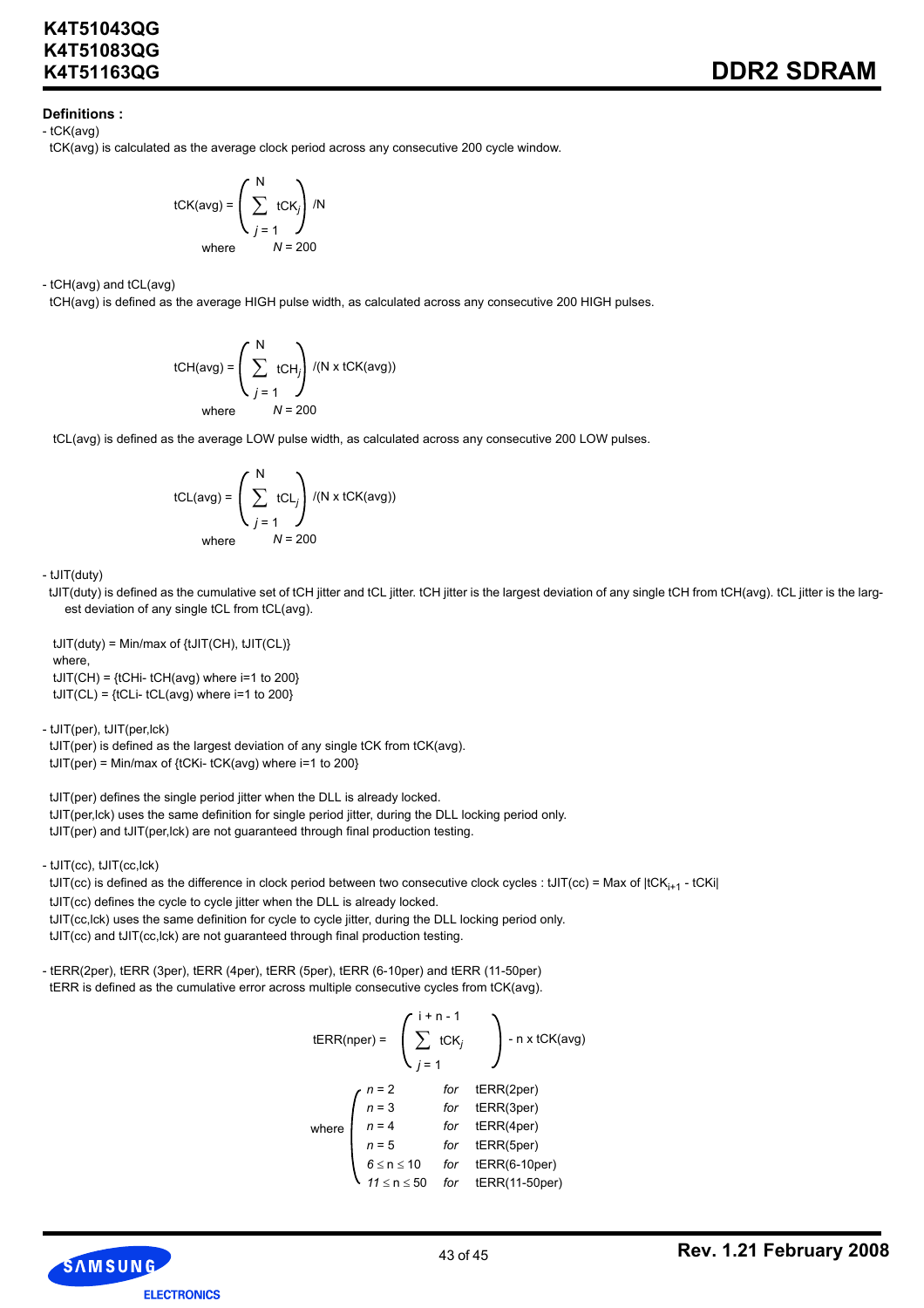# **DDR2 SDRAM**

**36.** These parameters are specified per their average values, however it is understood that the following relationship between the average timing and the absolute instantaneous timing holds at all times. (Min and max of SPEC values are to be used for calculations in the table below.)

| <b>Parameter</b>                | Symbol   | Min                                                   | Max                                                      | <b>Units</b> |
|---------------------------------|----------|-------------------------------------------------------|----------------------------------------------------------|--------------|
| Absolute clock Period           | tCK(abs) | $tCK(\text{avg})$ , min + $tJIT(\text{per})$ , min    | $tCK(\text{avg})$ , max + $tJIT(\text{per})$ , max       | ps           |
| Absolute clock HIGH pulse width | tCH(abs) | tCH(avg), min x tCK(avg), min +<br>tJIT(duty),min     | tCH(avg), max x tCK(avg), max +<br>tJIT(duty), max       | ps           |
| Absolute clock LOW pulse width  | tCL(abs) | tCL(avg), min x tCK(avg), min +<br>$tJIT(duty)$ , min | $tCL(avg)$ , max x $tCK(avg)$ , max +<br>tJIT(duty), max | ps           |

Example: For DDR2-667, tCH(abs),min = ( 0.48 x 3000 ps ) - 125 ps = 1315 ps

**37.** tHP is the minimum of the absolute half period of the actual input clock. tHP is an input parameter but not an input specification parameter. It is used in conjunction with tQHS to derive the DRAM output timing tQH. The value to be used for tQH calculation is determined by the following equation;  $tHP = Min ( tCH(abs), tCL(abs)$ ,

where,

 tCH(abs) is the minimum of the actual instantaneous clock HIGH time; tCL(abs) is the minimum of the actual instantaneous clock LOW time;

**38.** tQHS accounts for:

- 1) The pulse duration distortion of on-chip clock circuits, which represents how well the actual tHP at the input is transferred to the output; and
- 2) The worst case push-out of DQS on one transition followed by the worst case pull-in of DQ on the next transition, both of which are independent of each other, due to data pin skew, output pattern effects, and p-channel to n-channel variation of the output drivers
- **39.** tQH = tHP tQHS, where:

tHP is the minimum of the absolute half period of the actual input clock; and tQHS is the specification value under the max column. {The less half-pulse width distortion present, the larger the tQH value is; and the larger the valid data eye will be.} Examples:

1) If the system provides tHP of 1315 ps into a DDR2-667 SDRAM, the DRAM provides tQH of 975 ps minimum.

- 2) If the system provides tHP of 1420 ps into a DDR2-667 SDRAM, the DRAM provides tQH of 1080 ps minimum.
- **40.** When the device is operated with input clock jitter, this parameter needs to be derated by the actual tERR(6-10per) of the input clock. (output deratings are relative to the SDRAM input clock.)

For example, if the measured jitter into a DDR2-667 SDRAM has tERR(6-10per),min = - 272 ps and tERR(6-10per),max = + 293 ps, then tDQSCK,min(derated) = tDQSCK,min - tERR(6-10per),max = - 400 ps - 293 ps = - 693 ps and tDQSCK,max(derated) = tDQSCK,max - tERR(6- 10per),min = 400 ps + 272 ps = + 672 ps. Similarly, tLZ(DQ) for DDR2-667 derates to tLZ(DQ),min(derated) = - 900 ps - 293 ps = - 1193 ps and  $tLZ(DQ)$ , max(derated) = 450 ps + 272 ps = + 722 ps.

**41.** When the device is operated with input clock jitter, this parameter needs to be derated by the actual tJIT(per) of the input clock. (output deratings are relative to the SDRAM input clock.)

For example, if the measured jitter into a DDR2-667 SDRAM has tJIT(per),min = - 72 ps and tJIT(per),max = + 93 ps, then tRPRE,min(derated) =  $tRPRE,min + tJIT(per),min = 0.9 \times tCK(avg) - 72 ps = + 2178 ps and tRPRE,max(derated) = tRPRE,max + tJIT(per),max = 1.1 \times tCK(avg) + 93 ps =$ + 2843 ps.

**42.** When the device is operated with input clock jitter, this parameter needs to be derated by the actual tJIT(duty) of the input clock. (output deratings are relative to the SDRAM input clock.)

For example, if the measured jitter into a DDR2-667 SDRAM has tJIT(duty),min = - 72 ps and tJIT(duty),max = + 93 ps, then tRPST,min(derated) =  $t$ RPST,min + tJIT(duty),min = 0.4 x tCK(avg) - 72 ps = + 928 ps and tRPST,max(derated) = tRPST,max + tJIT(duty),max = 0.6 x tCK(avg) + 93 ps = + 1592 ps.

43. When the device is operated with input clock jitter, this parameter needs to be derated by  $\{-t\sqrt{d}u(t)\}$ ,  $\frac{dt}{dt}$  = ERR(6-10per), max  $\{-t\sqrt{d}u(t)\}$ tJIT(duty),min - tERR(6-10per),min } of the actual input clock. (output deratings are relative to the SDRAM input clock.) For example, if the measured jitter into a DDR2-667 SDRAM has tERR(6-10per),min = - 272 ps, tERR(6-10per),max = + 293 ps, tJIT(duty),min = -106 ps and tJIT(duty),max = + 94 ps, then tAOF,min(derated) = tAOF,min +  $\{-$  tJIT(duty),max - tERR(6-10per),max  $\}$  = - 450 ps +  $\{-$  94 ps - 293 ps} =

 $-837$  ps and tAOF, max(derated) = tAOF, max +  $\{-1$ , tJIT(duty), min  $\{-1050 \text{ ps} + 1050 \text{ ps} + 106 \text{ ps} + 272 \text{ ps} \} = +1428 \text{ ps}$ .